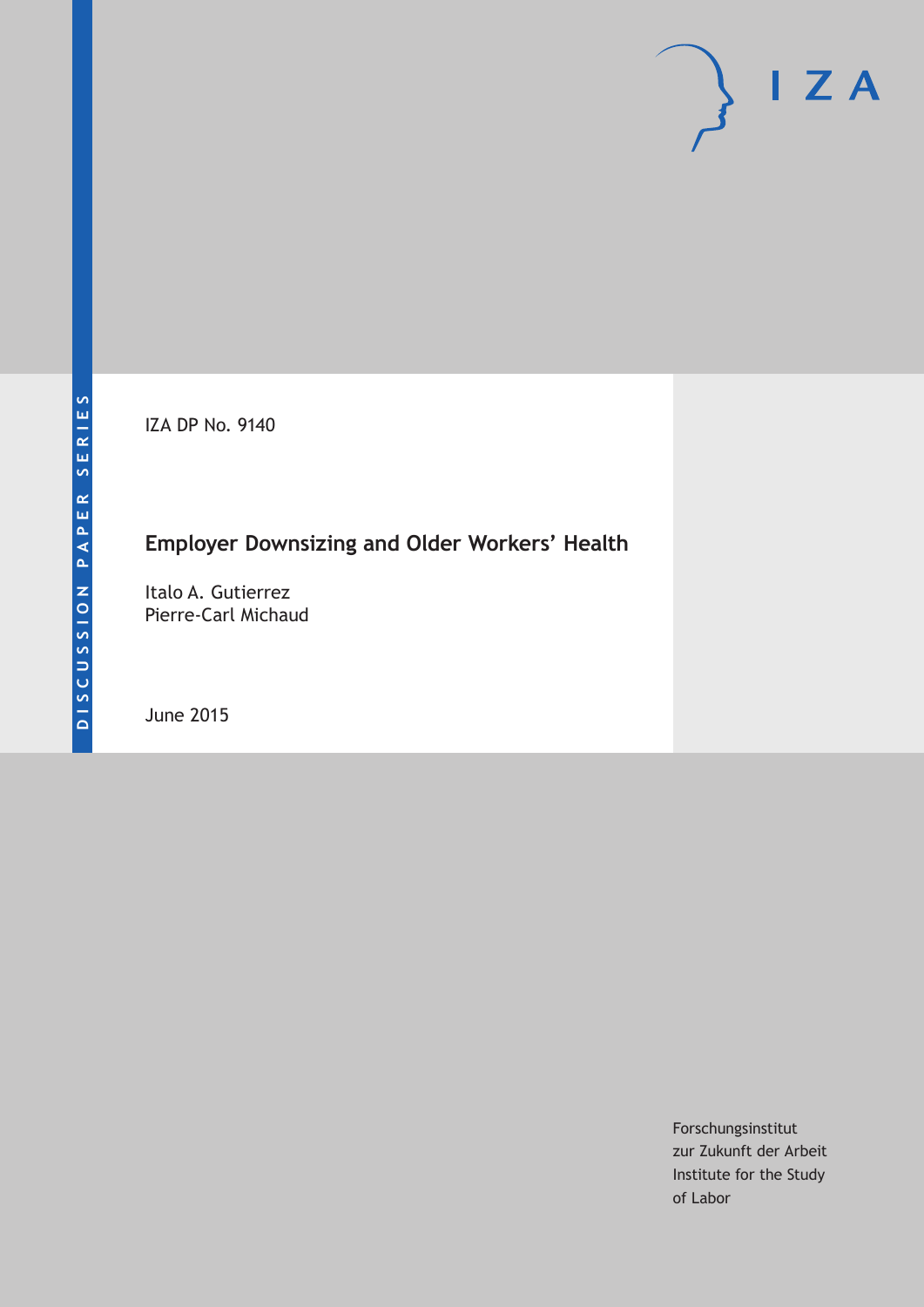# **Employer Downsizing and Older Workers' Health**

# **Italo A. Gutierrez**

*RAND Corporation*

# **Pierre-Carl Michaud**

*Universite du Quebec a Montreal, CIRANO, RAND, CEDIA.ca and IZA*

## Discussion Paper No. 9140 June 2015

IZA

P.O. Box 7240 53072 Bonn **Germany** 

Phone: +49-228-3894-0 Fax: +49-228-3894-180 E-mail: iza@iza.org

Any opinions expressed here are those of the author(s) and not those of IZA. Research published in this series may include views on policy, but the institute itself takes no institutional policy positions. The IZA research network is committed to the IZA Guiding Principles of Research Integrity.

The Institute for the Study of Labor (IZA) in Bonn is a local and virtual international research center and a place of communication between science, politics and business. IZA is an independent nonprofit organization supported by Deutsche Post Foundation. The center is associated with the University of Bonn and offers a stimulating research environment through its international network, workshops and conferences, data service, project support, research visits and doctoral program. IZA engages in (i) original and internationally competitive research in all fields of labor economics, (ii) development of policy concepts, and (iii) dissemination of research results and concepts to the interested public.

<span id="page-1-0"></span>IZA Discussion Papers often represent preliminary work and are circulated to encourage discussion. Citation of such a paper should account for its provisional character. A revised version may be available directly from the author.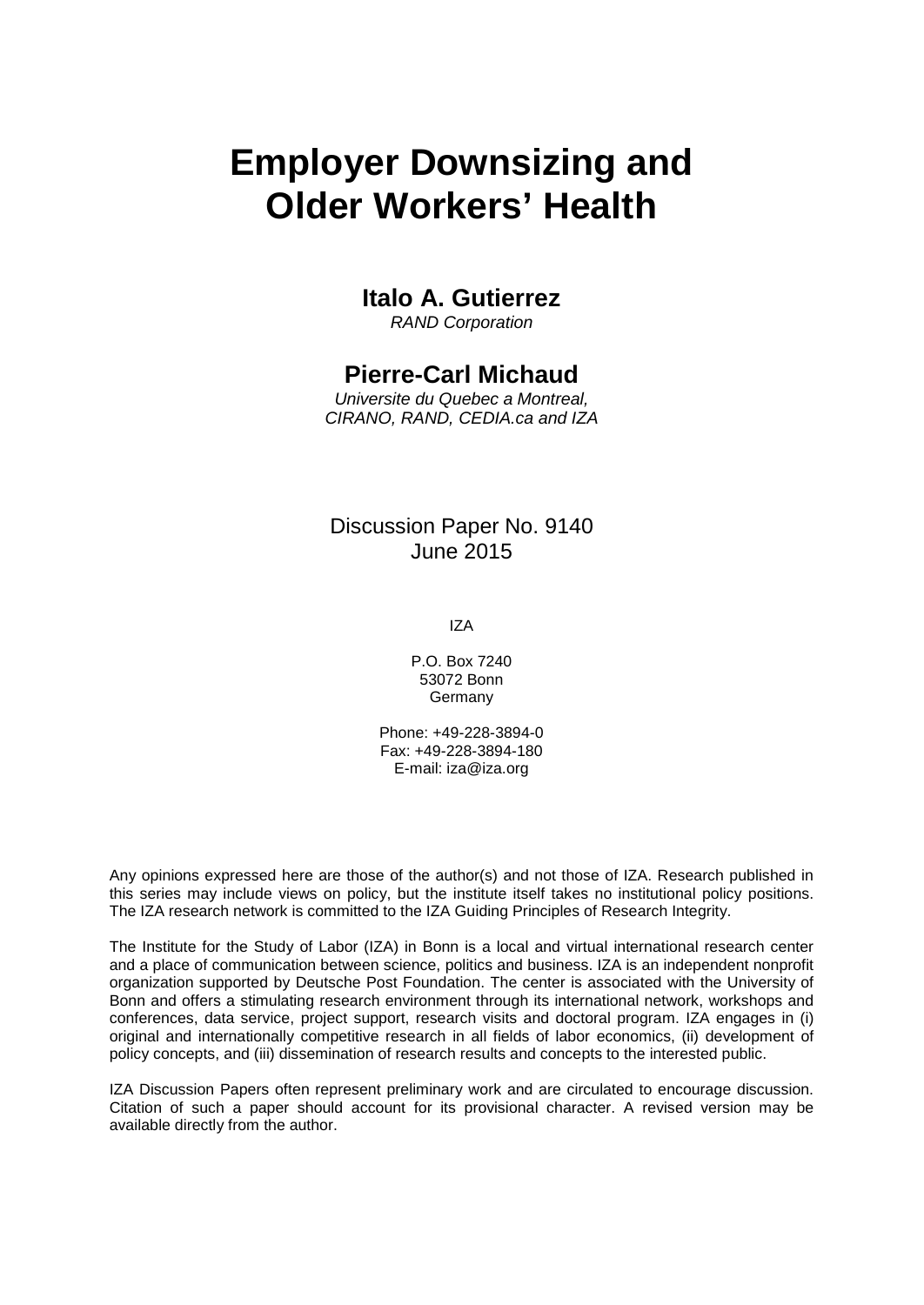IZA Discussion Paper No. 9140 June 2015

# **ABSTRACT**

# **Employer Downsizing and Older Workers' Health[\\*](#page-1-0)**

We estimate the effects of employer downsizing on older workers' health outcomes using different approaches to control for endogeneity and sample selection. With the exception of the instrumental variables approach, which provides large imprecise estimates, our results suggest that employer downsizing increases the probability that older workers rate their health as fair or poor; increases the risk of showing symptoms of clinical depression; and increases the risk of being diagnosed with stroke, arthritis, and psychiatric or emotional problems. We find weaker evidence that downsizing increases the risk of showing high levels of C-reactive protein (CRP), a measure of general inflammation. We find that downsizing affects health by increasing job insecurity and stress, but that its effects remain statistically significant after controlling for these pathways, suggesting that other mechanisms such as diminished morale and general demotivation also affect worker health. Our findings suggest that employers ought to consider actions to offset the detrimental health effects of reducing personnel on their remaining (older) workers.

JEL Classification: I12, M51

Keywords: older workers, employer downsizing, health outcomes

Corresponding author:

Pierre-Carl Michaud Université du Québec à Montréal Département des sciences économiques Case postale 8888, Succ. Centre-Ville Montréal (Québec) H3C 3P8 Canada E-mail: [michaud.pierre\\_carl@uqam.ca](mailto:michaud.pierre_carl@uqam.ca)

This research was supported by the National Institute on Aging, under grant R01AG040176. We thank Nancy Campbell, Orla Hayden, Prodyumna Goutam and Nelly Mejia for excellent research assistance, and Clifford Grammich for excellent editorial assistance. Errors are our own.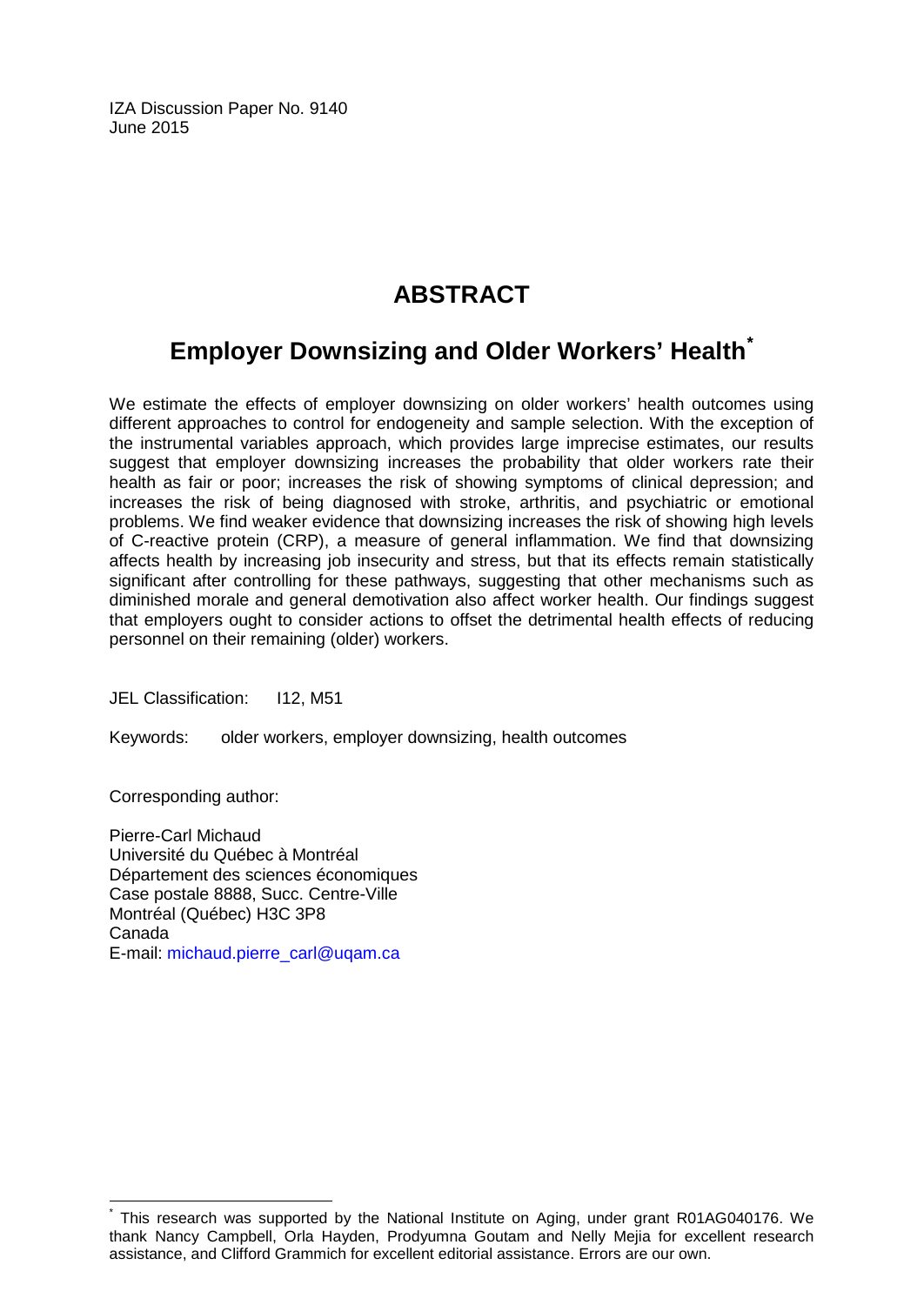#### **1. Introduction**

Previous research has found that job loss can adversely affect health, especially for older workers. Job loss has been linked to increased risk of heart problems and stroke (Gallo et al., 2004 and Gallo et al., 2006); of depression and mental illness (Browning and Heinesen, 2012; Burgard et al., 2007 and Gallo et al., 2000); hospitalizations due to drinking, car accidents, and suicide attempts (Browning and Heinesen, 2012 and Eliason and Storrie, 2009b); and overall mortality (Browning and Heinesen, 2012; Eliason and Storrie, 2009a and Sullivan and Von Wachter, 2009).

Fewer studies have focused on the potential health effects of working for an employer experiencing economic difficulties. For example, workers that remain employed at a firm following a mass layoff or personnel downsizing may suffer psychological stress due to increased uncertainty about the future. Diminished morale and work demotivation might also increase due to changes in the work environment. These factors are likely to affect a large fraction of the population, much larger than the one affected by unemployment. For instance, data from the Health and Retirement Study (HRS) indicates that about 6% of workers who were 50 to 55 years old in 2008 reported to be unemployed in 2010, whereas 44% reported that they continued to be employed but with employers that had permanently downsized their workforce. These numbers suggests that we should pursuit a better understanding of the effects that worsened or uncertain employment conditions can have on those who remain employed.

This paper makes several contributions to the existing literature on how employers' economic distress might affect workers' health. While previous research has explored how increased levels of job insecurity affect workers' health, many measures of job insecurity may correlate with unobserved health conditions. For instance, a worker expectation of job loss can increase if he feels physically unable to perform the tasks their job requires. This potential reverse causality makes it difficult to disentangle the causal effect of job insecurity on workers' health. Our first contribution to the literature is studying the effect of employer downsizing (i.e. a permanent reduction in employment) on individuals' health, rather than focusing on subjective measures of job insecurity. Downsizing is an indicator for economic distress that is likely determined by influences other than workers' health, although studying its effects presents its own challenges. Most notably, we found evidence of positive selection of workers who remain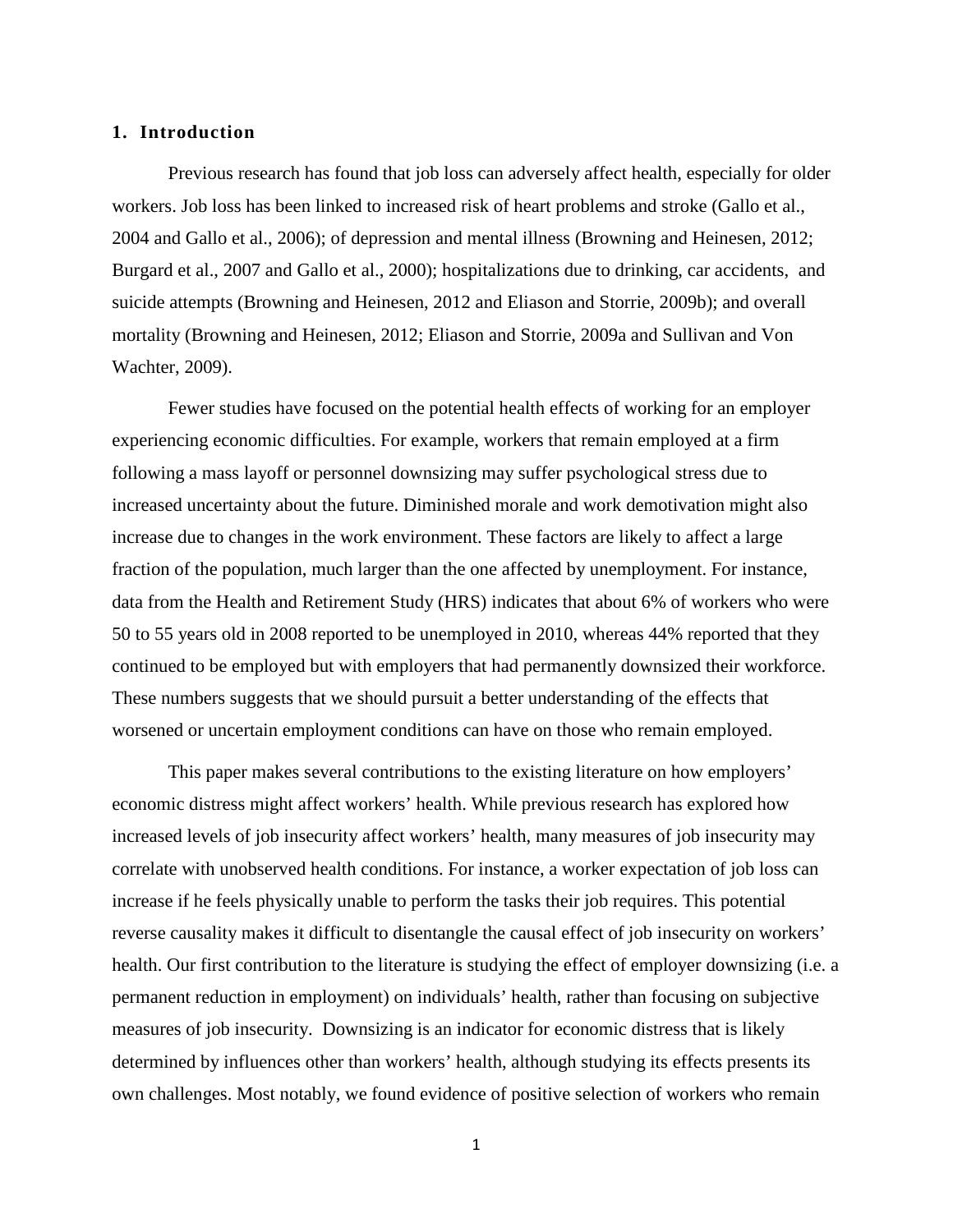employed at downsizing employers. Higher education and longer tenure are associated with an increased probability of keeping one's job, as is better health. Since we focus on the health effects of downsizing for workers who retained their jobs, we posit that our estimates are a lower bound of the effects downsizing would have on the average worker, in the absence of positive surviving selection.

Our second contribution to the literature is using richer longitudinal information on health measures and job characteristics than in previous studies. This improves our ability to perform additional robustness checks in our analysis, including fixed effects and instrumental variables estimates, and strengthens the validity of our estimates as causal effects. The availability of a large set of health measures also allows us to study a more complete set of outcomes, including biomarkers collected from dried-blood samples. An important advantage of using these biomarkers is that they are not contaminated by self-report bias.

Our third contribution to the literature is using data that is representative of older workers in the United States (U.S.). With a few exceptions (e.g., Lee et al., 2004), previous work has mostly focused on data from a single employer or industry (e.g., Ferrie et al., 2002) to study how employment conditions (mostly job insecurity) affects health. Results from studies using data from single employers or industries might not generalize to a larger population. Also in contrast with previous work, we focus our study on older workers (50 years and older), for whom worsened or uncertain employment conditions may have a higher toll on their health. No prior work has analyzed specifically this subpopulation despite being the focus of considerable policy interest given the potential of longer working lives to alleviate pressures from population aging.

Our work proceeds as follows. In Section 2 we review the relevant literature for this study. In Section 3 we present the data. We show that the incidence of downsizing in the selfreported data is consistent with the best-available estimates from administrative records. We also discuss the key descriptive statistics by employer downsizing status and show that they are consistent with our hypothesis of positive selection of workers at downsizing employers. To provide further evidence of this, we fit a selection model and show that healthier workers are more likely to remain employed at downsizing employers. In section 4 we present the estimation methods and robustness checks, as well as the empirical results. Overall, we fit four different models. Our baseline model is an ordinary least-squares (OLS) regression of health outcomes on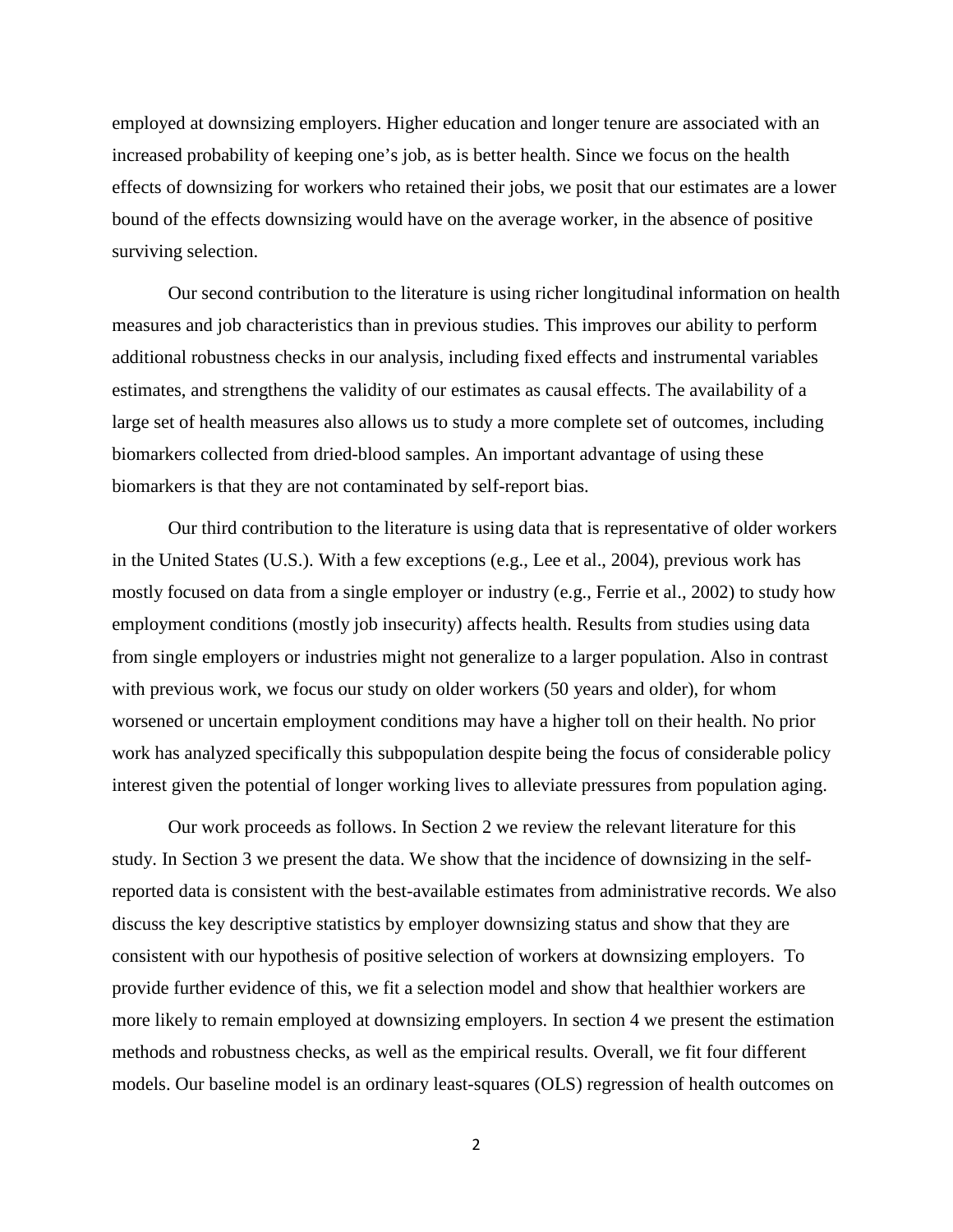downsizing, controlling for observed individual and job characteristics. Because there is evidence of positive selection of workers at downsizing employers, we include in a robustnesscheck analysis additional controls for workers' health conditions prior to downsizing. We also estimate two additional models: an individual fixed-effects model for a subset of outcomes measured longitudinally, and an instrumental variables approach using county-level deviations from employment growth trends as instruments for downsizing status. With the exception of the instrumental variables approach, which provides large standard errors and statistically insignificant estimates, all our models show that downsizing negatively affects workers' health, particularly their mental health. In Section 5 we discuss stress and job insecurity as possible mechanisms through which downsizing may affect workers' health. We summarize our work in Section 6.

#### **2. Literature Review**

Several studies in psychology, organizational behavior, and economics have analyzed the adverse effects of job loss and job insecurity on health. Identifying the causal impact of job loss and job insecurity on health is complicated by reverse causality (e.g., workers with lower health status might be more likely to lose their jobs) and by unobserved characteristics that may correlate with job status and health (e.g., anxiety-prone workers might be more likely to report higher levels of job insecurity as well as lower levels of health or psychological well-being). Studies on job loss have circumvented this issue by identifying exogenous sources of variation in job status such as plant closures (e.g., Kuhn, Lalive and Zweimuller, 2009; Schmitz, 2011; Browning and Heinesen, 2012) or mass layoffs (e.g., Sullivan and Von Wachter, 2011). Generally, these studies have found job loss negatively affected health and increased mortality risk (e.g., Browning and Heinesen, 2012 and Sullivan and Von Wachter, 2009). [4](#page-5-0)

Estimates of causal effects of job insecurity on health are harder to find. A number of studies have examined cross-sectional associations between employment insecurity and health. Cheng et al. (2005), using data from Taiwan, find that perceived job insecurity has detrimental effects on self-rated health, mental health, and vitality. László et al. (2010), in a study pooling data on individuals across 16 European countries, similarly find that job insecurity negatively affects self-rated health. Recognizing the limitations of cross-sectional analysis, most such

<span id="page-5-0"></span> $4$  In contrast, Schmitz (2011) finds no impact of job loss on health.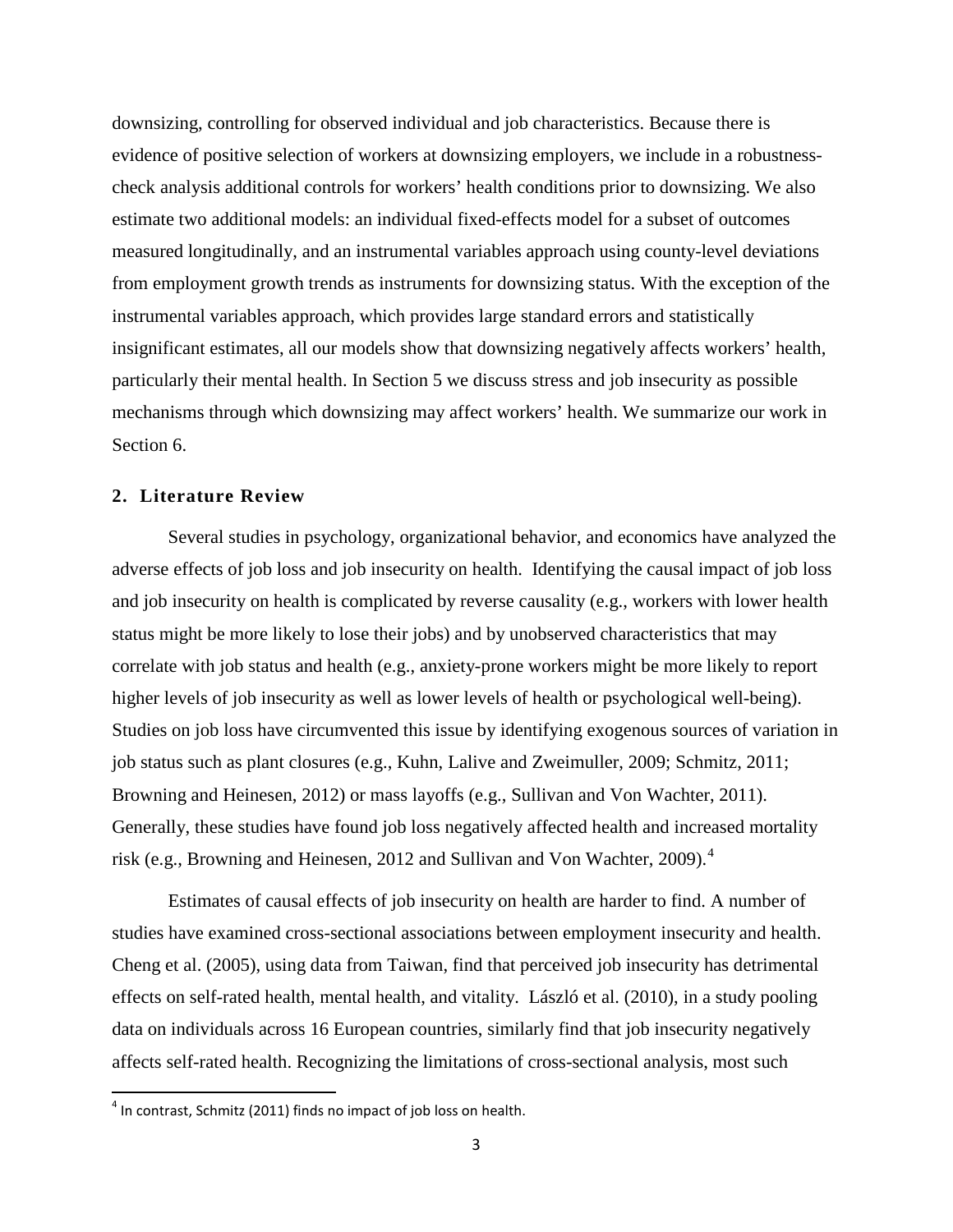studies have used longitudinal data (e.g. Ferrie et al., 2002; Hellgren and Sverke, 2003 and Burgard, Brand and House, 2009). The general consensus from these studies is that job insecurity adversely affects self-rated health and depressive symptoms (Burgard, Brand and House, 2009) and mental health (Hellgren and Sverke, 2003). Perhaps most relevant to our study, Ferrie et al. (2002), in considering physiological measures in addition to self-rated health, selfreported morbidity, and psychiatric morbidity, find perceived job insecurity negatively affects mental health and leads to a lower body-mass index and higher blood pressure for women.

While longitudinal studies present a significant improvement over simple correlational studies for ascertaining causality, a potential problem with this identification strategy is that changes in health status can also affect job insecurity. A small number of studies have examined sources of exogenous variation in job insecurity to identify the causal impact of insecurity on health. Ferrie et al (1998) using the privatization of some government departments in the United Kingdom as an indicator of job insecurity, and finds it adversely affected health. Caroli and Godard (2014), using a sample of male workers from 22 European countries, find job insecurity, as indicated by the levels of employment protection in each country, to have a significant negative impact on headaches, eyestrain and skin problems.

The work most closely related to our study is Reichert and Tauchmann (2011). They use data from Germany and instrument perceived job insecurity through a measure of employer downsizing and find a negative impact of job insecurity on mental health. As they do, we focus on the effects of employer downsizing on health. Employer downsizing can be considered an event exogenous to worker's unobserved characteristics and therefore less likely to be subject to omitted variable bias or reverse causality. In contrast to Reichert and Tauchmann, we use firm downsizing directly as the main factor affecting health rather than as an instrument. We follow this approach because there are many mechanisms through which downsizing can affect health. For example, it may affect work load, stress levels, and morale for the remaining workers. Researchers have coined the term "survivor syndrome" to refer to the inimical effects of downsizing on the employees who remain at a company. Bose and Bohle (2002) note that the survivor syndrome "is characterised by demoralisation, risk aversion, diminished organisational commitment and poorer health."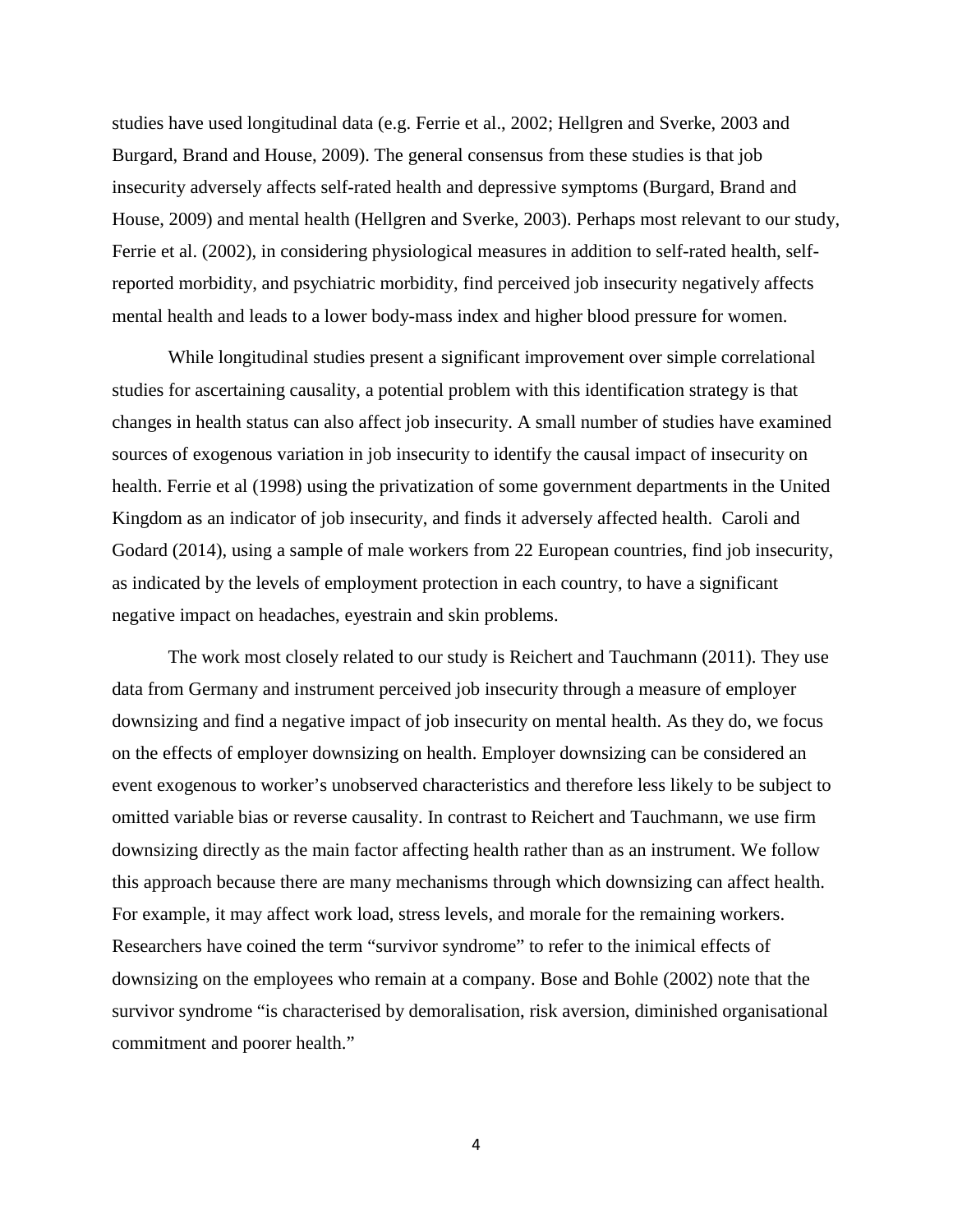Several other studies have also analyzed the effects of downsizing on health either directly or indirectly (e.g. Dekker and Schaufeli, 1995; Vahtera, Kivimaki and Pentti, 1997; Parker, Chmiel and Wall, 1997; Hellgren, Sverke and Isaksson, 1999; Kivimaki et al, 2000; and Hellgren and Sverke, 2003). However, most use data from a single employer and focus only on mental health. As noted earlier, we analyze a nationally representative sample of U.S. workers who are 50+ years old and therefore their health might be more susceptible to adverse working conditions; and we consider a comprehensive list of physical outcomes beyond mental health, including measures from blood samples.

#### **3. Data**

We use data from the Health and Retirement Study  $(HRS)$ .<sup>[5](#page-7-0)</sup> The HRS is a biennial longitudinal survey of the U.S. population over the age of 50. The HRS collects information about work status, earnings, job characteristics, and health conditions, among other variables. We use data from waves 1994 to 2010 and restrict our analysis to respondents who are working for pay and are not self-employed. In addition, we limit our sample to individuals with valid county identifiers that can be matched with employment information from the Quarterly Census of Employment and Wages (QCEW). The QCEW match is necessary because we use deviations from the trend in county-level employment growth as instruments to downsizing, as we describe below. Our initial selection resulted in 15,206 individuals and 45,913 individual-wave observations. After excluding observations with invalid responses for the employer downsizing variable (described below), the sample included 14,041 individuals and 39,920 individual-wave observations. Finally, after excluding observations with missing values for other control variables, the sample included 13,443 individuals and 37,208 individual-wave observations. However, the final sample sizes in our analyses vary depending on the number of valid responses for each outcome.

The HRS asks respondents whether their employers have downsized since the last interview or since they started working if they were hired between waves. The question is worded as follows: *"Has your employer experienced a permanent reduction in employment since [last interview month and year/ month and year respondent started job/ 2 years ago]?"*, with

<span id="page-7-0"></span><sup>&</sup>lt;sup>5</sup> We combine information from the HRS raw files, including biomarkers, with information from the RAND HRS Data file. The RAND HRS Data file is an easy-to-use longitudinal data set based on the HRS raw data. We also use restricted-access HRS data containing state-of-residency information.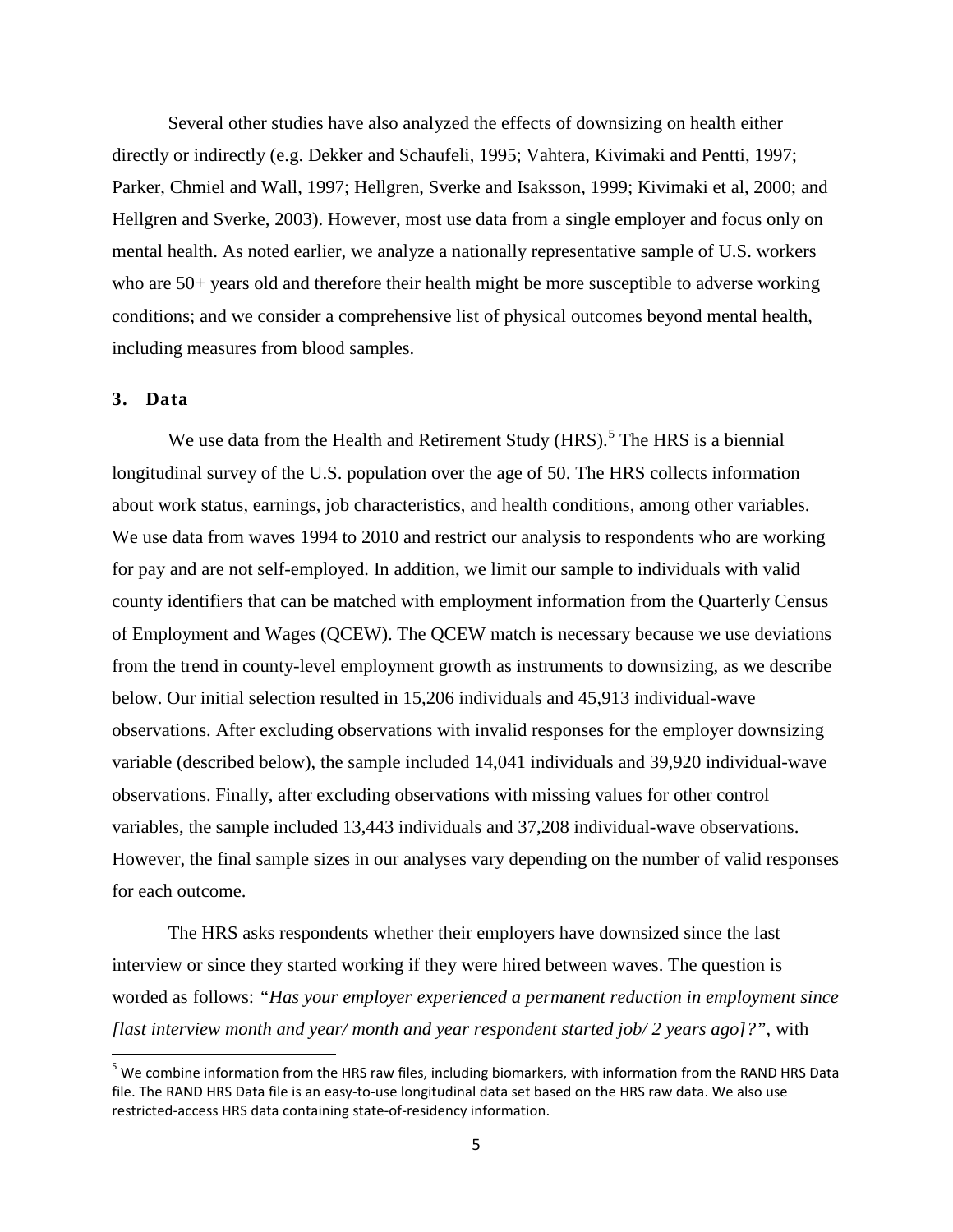interviewers coding references to downsizing and permanent layoffs as "yes" and those to temporary layoffs as "no". The accuracy of our findings depends on the reliability of the employer downsizing variable, which is self-reported by the worker. Ideally, we would benchmark workers' reports to their employers' administrative data. Given that this is not available, we looked in the job-creation and job-destruction literature for benchmarks. We found consistent evidence (see column 4 in [Table 1\)](#page-30-0) that at least in the late 1990s and early 2000s- the fraction of firms that destroyed employment but did not close (i.e. downsizing firms) was around 25%.<sup>[6](#page-8-0)</sup> This figure is similar to the fraction of workers in the HRS that report their employer has downsized. [Figure 1](#page-27-0) shows that the fraction of workers in the HRS that reported downsizing oscillated around 20% but increased sharply in 2010 to almost 40%. Thus, the average reported rate of downsizing in the HRS is consistent with the available information in studies that use firms' employment records.

We study a large set of health outcomes available in the HRS. These are of four groups: i) subjective bad-health indicator, ii) mental-health indicators; iii) reported diagnoses; and iv) biomarkers. HRS asks respondents to rate their health on a five-point scale (1=Excellent, 2=Very Good, 3=Good, 4=Fair, 5=Poor). The first outcome, a subjective bad-health indicator, is constructed as being equal to one if the respondents report his or her health as fair or poor. The second group of outcomes, mental-health indicators, records whether a respondent experienced a series of negative or positive sentiments during the last week. Negative indicators measure whether the respondent experienced all or most of the time the following sentiments: depression, "everything is an effort," sleep is restless, felt alone, felt sad, and "could not get going." Positive indicators measure whether the respondent all or most of the time felt happy and enjoyed life (RAND, 2011). These questions are a shortened version of the 20-item Center for Epidemiologic Studies Depression (CES-D) Scale used to identify individuals at risk of clinical depression. A similar mental-health index can be constructed by adding the affirmative answers to the five negative indicators and the negative answers to the two positive indicators. We follow the recommendations from the HRS Health Working Group (Steffick, 2000) and coded individuals scoring 4 or higher on the shortened 8-items index as having symptoms indicating potential clinical depression (similar to scoring 16+ on the full CESD index).

<span id="page-8-0"></span> $6$  A better benchmark would be the share of employment in downsizing employers, but this figure is not available.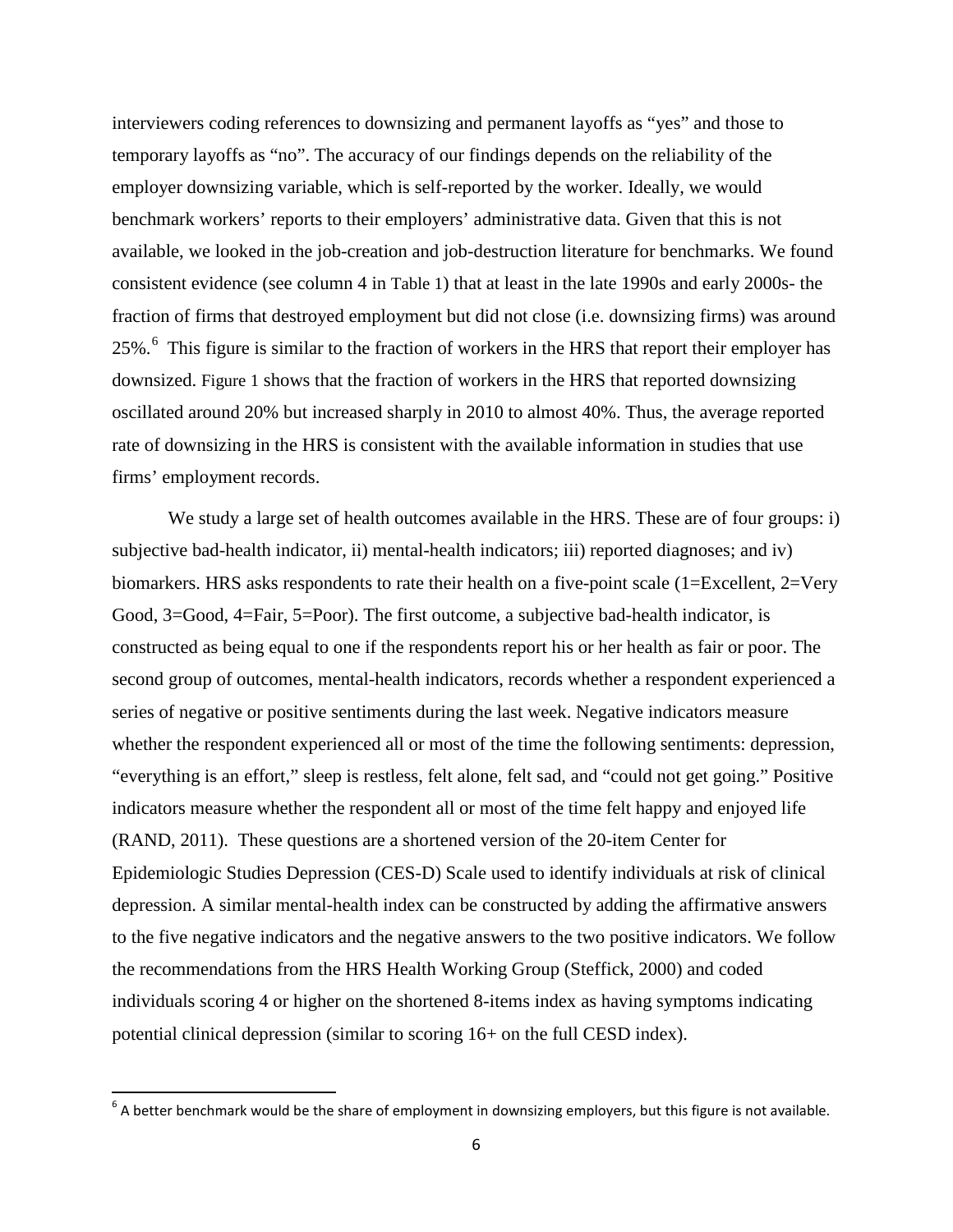[Table 2](#page-31-0) shows the raw means of the first two groups of outcomes, the subjective bad health indicator and the mental-health indicators, by employer downsizing status. The table indicates that workers at downsizing employers are more likely (15.3%) to rate their health as bad (i.e., fair or poor) than are workers at other employers (13.4%). [Table 2](#page-31-0) also shows a positive association between downsizing and experiencing negative sentiments, and a negative association between downsizing and experiencing positive sentiments. As a consequence, there is also a positive association between downsizing and the probability of showing symptoms of clinical depression (11.6% at downsizing employers and 9.1% at non-downsizing employers).

The third set of outcomes, reported diagnosed conditions, indicate whether respondents have ever been diagnosed by a doctor to have : 1) high blood pressure or hypertension; 2) diabetes or high blood sugar; 3) cancer or a malignant tumor of any kind except skin cancer; 4) chronic lung disease except asthma; 5) heart attack, coronary heart disease, angina, congestive heart failure, or other hearth problems; 6) stroke or transient ischemic attack (TIA); 7) emotional nervous or psychiatric problems; and 8) arthritis or rheumatism (RAND, 2011). [Table 3](#page-31-1) provides the raw means of these variables by employer downsizing status. Employer downsizing is associated with particularly increased risks of reported diagnoses for diabetes, stroke, and emotional or psychiatric problems.

Finally, in our last group of outcomes we use biomarker data available in dried blood spots collected from respondents in 2006 and 2008. This allows us to analyze information on the level of A1c, which measures average blood glucose level; on the level of C-reactive protein (CRP), which measures general inflammation; and on the level of Cystatin C, which measures kidney function. We also use the diastolic and systolic blood-pressure and pulse measures collected in 2006 and 2008, as well as measures of height and weight. To measure physical dysregulation, we defined a set of 12 high-risk indicators using the thresholds reported in Crimmins et al. (2010). [Table 4](#page-32-0) shows the definitions and incidence of each high-risk indicator by employer downsizing status. There are no statistically significant differences in the raw incidences of high-risk indicators by employers downsizing status.

We also construct a number of worker and employer variables as controls for the empirical analysis. They include gender, education levels, tenure at job, occupation category (blue-collar, white-collar, or pink-collar), fringe benefits, and employers' industry, among others.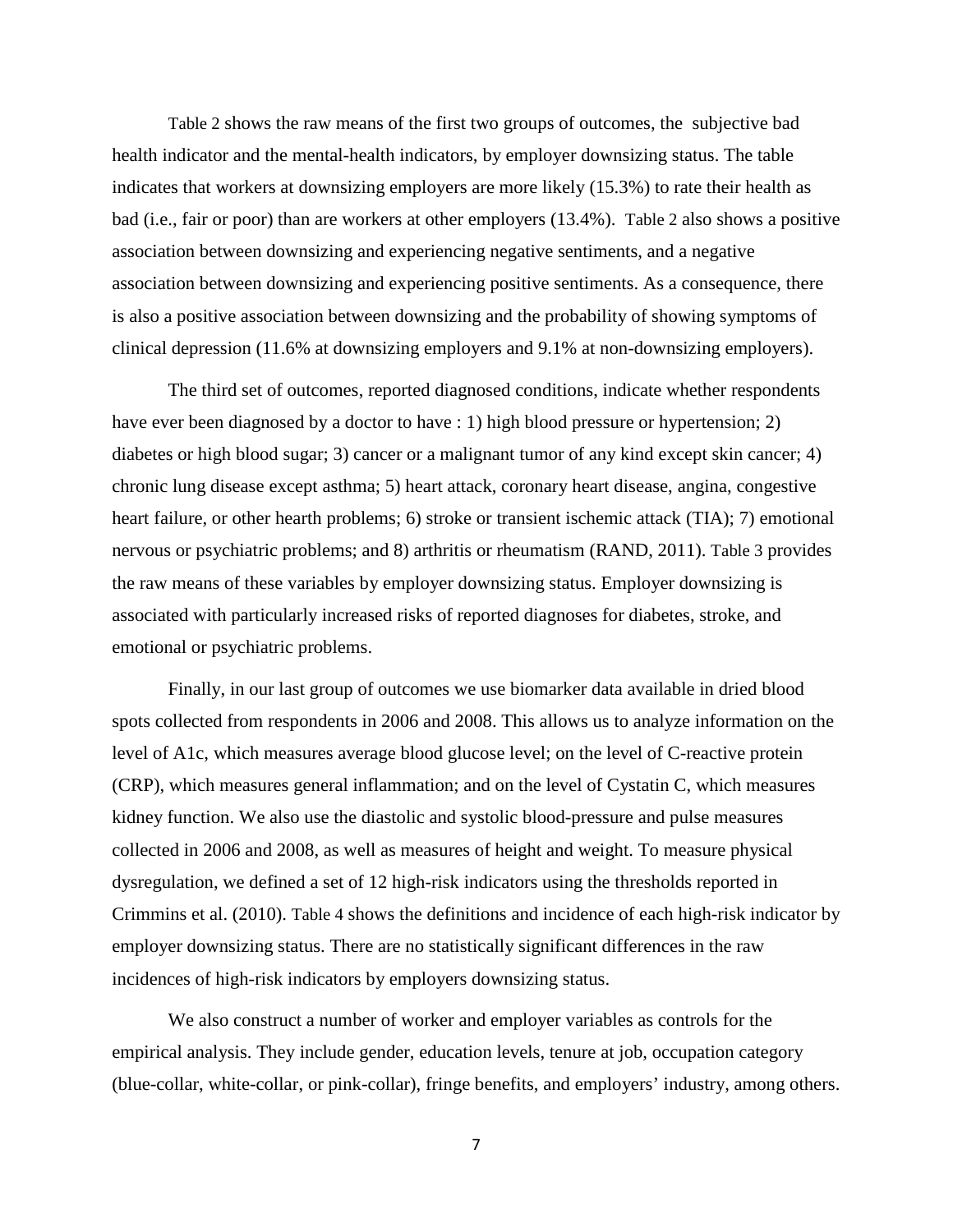[Table 5](#page-32-1) shows the raw means of worker variables and [Table 6](#page-33-0) shows them for employer variables. These tables show many statistical significant differences in the raw means of these variables by employer downsizing status, indicating that there are important differences between workers and employers that experience downsizing and those that do not. We describe in detail below why this sample selection implies that we should take our findings as a lower bound of the effects that downsizing has on the average older worker.

#### **4. Effects of downsizing on workers' health**

#### *4.1 Baseline Model*

We estimate a series of ordinary least-squares (OLS) models, one for each health indicator of interest. In general, we estimate the following specification:

$$
h_{i,t} = \alpha + \beta d_{it} + \theta X_{it} + \epsilon_{i,t} \tag{1}
$$

The term  $h_{i,t}$  denotes a health outcome for individual i in period t. The term  $d_{it}$  equals 1 if the individual reported that his or her employer has downsized since the last wave or since they started working there if employment started between waves. The term  $X_{it}$  includes the worker and employer observed characteristics described in [Table 5](#page-32-1) and in [Table 6.](#page-33-0) The term  $\epsilon_{i,t}$ denotes the error component. All regressions are weighted and standard errors are clustered at the individual level. $<sup>7</sup>$  $<sup>7</sup>$  $<sup>7</sup>$ </sup>

There are differences in the estimation of the baseline model among the four groups of outcomes we discussed before. In each wave, the HRS asks respondents to rate their health, so we potentially have repeated measures for each respondent. The same is true for mental health indicators. For reported diagnosed conditions, each respondent is included in the analysis for a given condition until first reporting a positive diagnosis. After that, the respondent is excluded from the sample. Thus, we study the incidence or the probability of ever being diagnosed with one of the conditions included in the analysis. The biomarkers are measured only once per individual, either in 2006 or in 2008. Thus, each respondent has only one observation in the analysis (and thus standard errors are not clustered).

<span id="page-10-0"></span> $<sup>7</sup>$  We use the wave-specific person-level analysis weights, provided by the RAND HRS, for analyzing the subjective</sup> bad health indicator, the mental health indicators, and the reported diagnosed conditions. We use the weights provided by HRS for the biomarker surveys for the analysis of biomarkers of physiological dysregulation.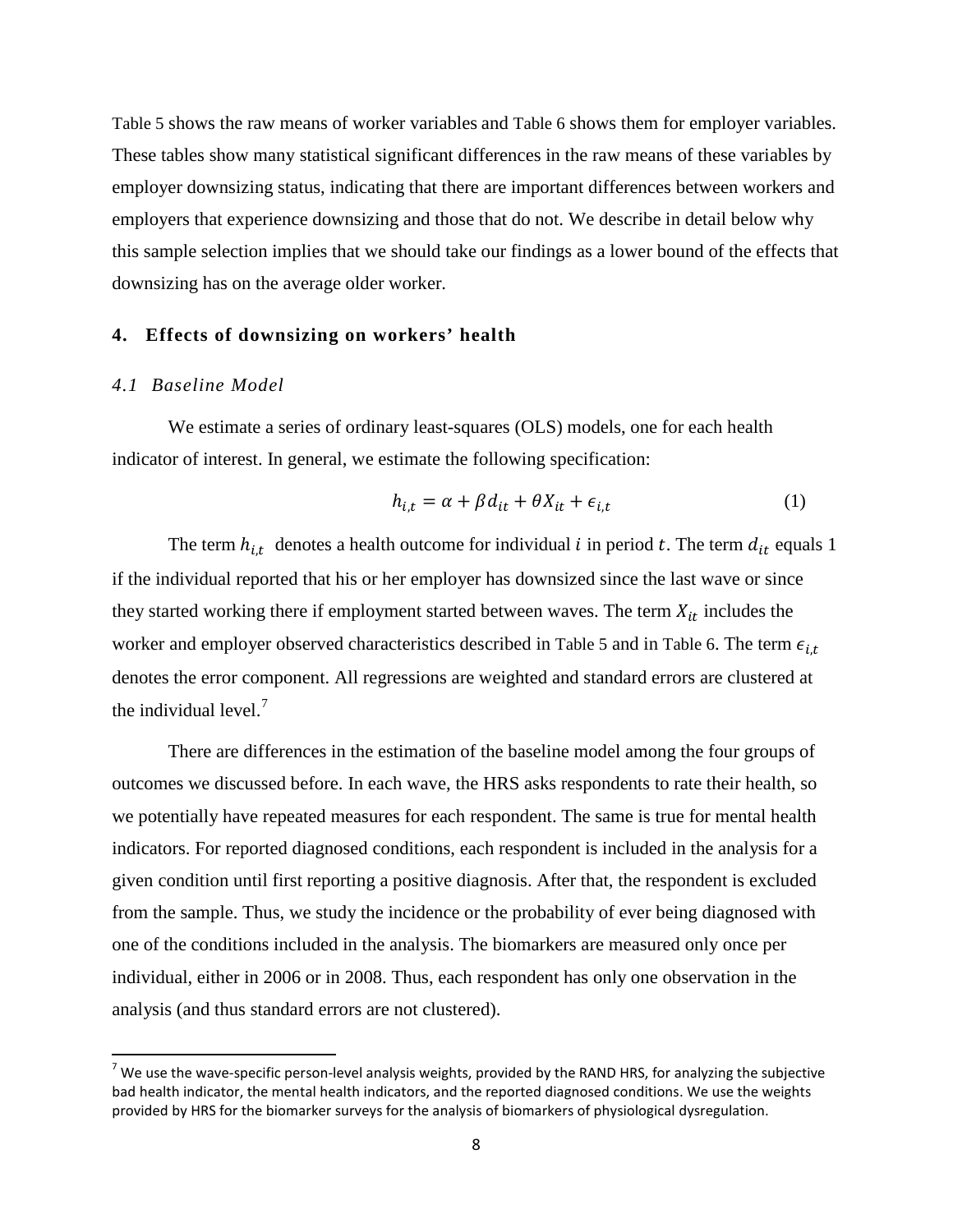The key identifying assumption in the baseline model is that downsizing is orthogonal to the error component, once we control for the observed characteristics, or  $E(\epsilon_{i,t}|X_{it}, d_{i,t}) = 0$ . One threat to the validity of this assumption is that employer downsizing might be a sign of overall deterioration of the (local) economy, which can also affect individuals' health. To address this issue, we add to our controls  $(X_{it})$  the average employment growth rate in the five years prior to the survey year for the respondent's county of residency and as calculated from the QCEW.

Another threat to the identification assumption is sample selection. Although downsizing can be an external shock, the selection of individuals who are dismissed and of those who survive may not be independent of individuals' unobserved characteristics that correlate with health. In our analysis, we focus on individuals who have remained employed at downsizing employers. We call them a sample of "downsizing survivors." This represents a problem if  $E(\epsilon_{i,t}|X_{it}, d_{i,t} = 1, \text{survivor} = 1) \neq E(\epsilon_{i,t}|X_{it}, d_{i,t} = 0)$ . The direction of the potential bias is uncertain. For example, one may think management is more likely to fire less-productive workers who are also less healthy on average. Similarly, less-healthy workers might be less likely to manage the increased levels of stress and uncertainty at a downsizing employer and thus more likely to quit. Because our dependent variables are defined in terms of negative outcomes, this positive selection of survivors means that  $E(\epsilon_{i,t}|X_{it}, d_{i,t} = 1, \text{survivor} = 1) - E(\epsilon_{i,t}|X_{it}, d_{i,t} = 0) < 0.$ Conversely, one may think that healthier workers are likely to leave a firm in distress because they are more able to look for other jobs. In this case, the sample of survivors would be on average sicker than those who left, or  $E(e_{i,t} | X_{it}, d_{i,t} = 1, \text{survivor} = 1) - E(e_{i,t} | X_{it}, d_{i,t} = 0) > 0$ . Table [5](#page-32-1) provides evidence in favor of the first case, i.e., that there is a positive selection among workers who survive downsizing (in comparison to workers at non-downsizing employers). Workers remaining at employers that have recently downsized are younger, more educated, more likely to be white-collar and full-time employees, and have higher tenure at their jobs. This positive selection implies that our estimated effects would be a lower bound on the effect that employer downsizing would have on the average worker's health.

[Table 6](#page-33-0) shows that downsizing employers also differ from other employers. Downsizing employers are more likely to be in manufacturing, transportation, finance, or public administration. They are also more likely to be larger in size (although the employer-size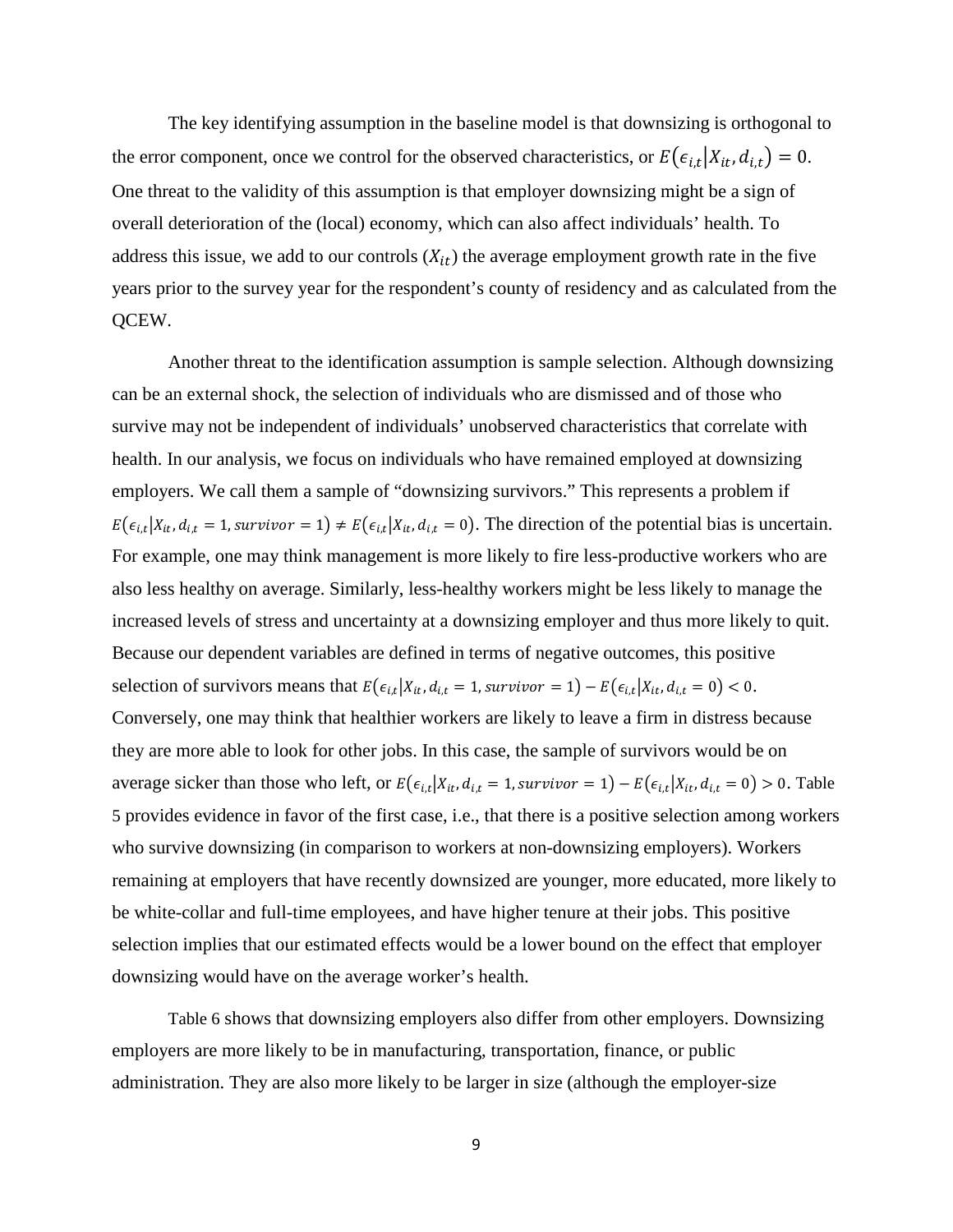variable has a high incidence of missing values). Interestingly, downsizing employers are more likely to provide health insurance and pension benefits, which might indicate higher-quality jobs and thus of a positive selection of workers at these employers. Also interestingly, there is no consistent evidence that jobs at downsizing employers require more physical effort or heavy lifting. In regression analysis, we can adjust for differences in the composition of downsizing and non-downsizing employers to disentangle the effect of downsizing on workers' health from the effects of working on specific industries, of having access to health insurance, and of the physical demands of the job.

To provide further evidence of the selection of healthier workers in downsizing establishments, we estimated the following multinomial logit model:

$$
Pr(Y_{it+1} = k) = \frac{e^{\alpha_k + \beta_k d_{it} + \gamma_{1,k} CD_{it} + \gamma_{2,k}(d_{it} \times CD_{it}) + \lambda_{1,k} NC_{it} + \lambda_{2,k}(d_{it} \times NC_{it}) + \theta_k X_{it}}}{\sum_{i=1}^3 e^{\alpha_k + \beta_k d_{it} + \gamma_{1,k} CD_{it} + \gamma_{2,k}(d_{it} \times CD_{it}) + \lambda_{1,k} NC_{it} + \lambda_{2,k}(d_{it} \times NC_{it}) + \theta_k X_{it}}}
$$
(2)

Here, we define the outcomes  $Y_{it+1}$  as the three potential employment transitions from wave t to wave  $t + 1$ , which are i)  $k = 1$  if the worker continues working at the same employer; ii)  $k = 2$  if the worker is employed at a different employer (including self-employment); and iii)  $k = 3$  if the worker is not working. As before, the term  $d_{it}$  equals one if the individual reported that his or her employer has downsized since the last wave, and zero otherwise. The term  $CD_{it}$ equals one if the individual has symptoms of clinical depression and zero otherwise. The term  $NC_{it}$  measures the number of conditions ever diagnosed by a doctor. Finally, as before, the term  $X_{it}$  includes other observed characteristics for worker and employer.

We are interested in estimating how the two measures of health,  $CD_{it}$  and  $NC_{it}$ , affect the probability of each type of employment transition, and whether these effects are larger or smaller at downsizing employers. We are also interested in how downsizing affects the overall probability of each employment transition. [Table 7](#page-34-0) shows the predicted average marginal effects, obtained after fitting the model in equation  $(2)^8$  $(2)^8$ . We find that reported downsizing is associated with a reduction of 4.1 percentage points in the probability of continued employment at the current employer in the next wave (or a reduction of 5.7% with respect to the sample mean). Consequently, downsizing is associated with an increase of 1.6 percentage points (16.7%) in the

<span id="page-12-0"></span><sup>&</sup>lt;sup>8</sup> For identification purposes, all coefficients for  $k = 1$  (continued employment at current employer) were set to zero. Standard errors were clustered at the individual level. Predicted average marginal effects were calculated using the *margins* command in STATA.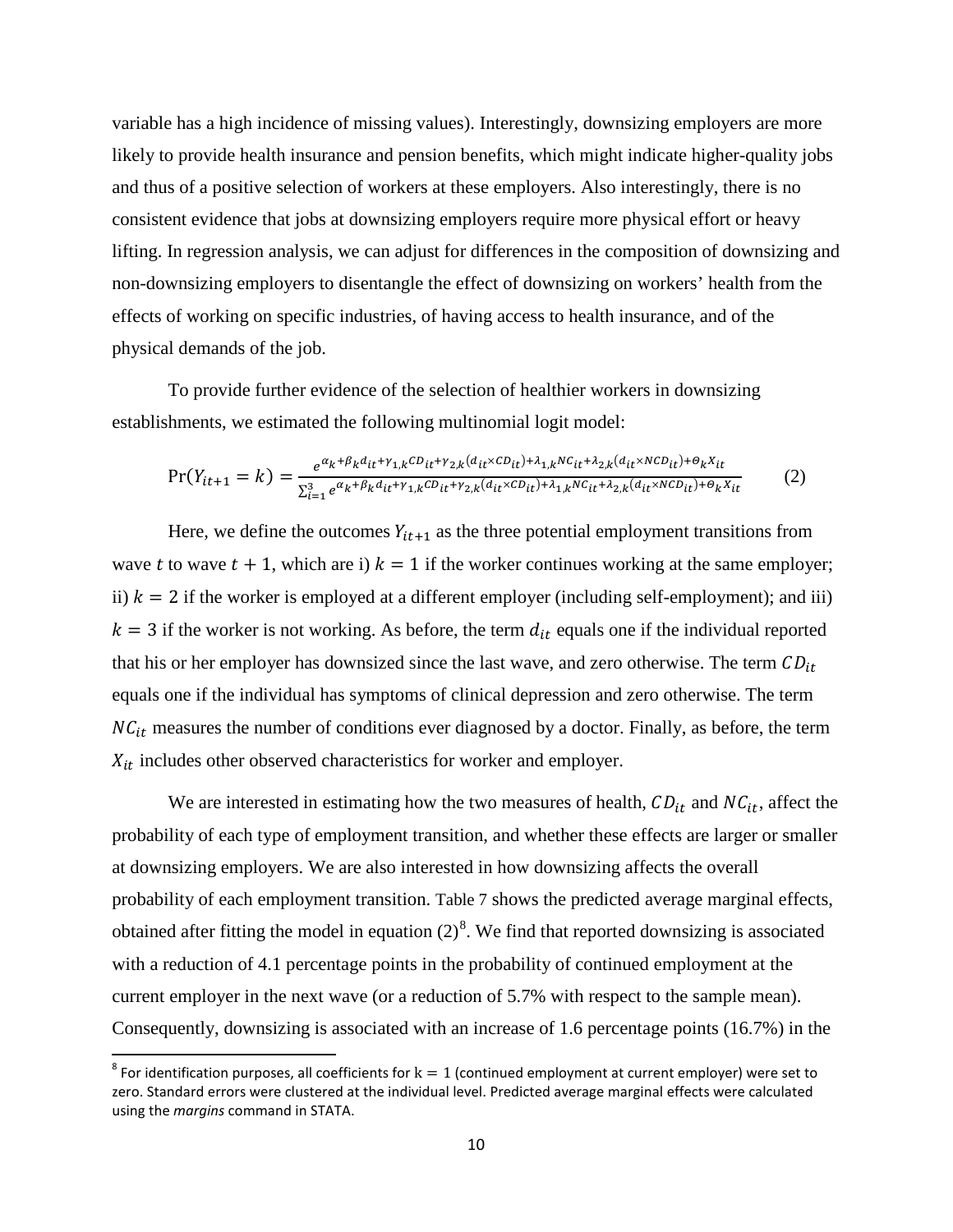probability of working at different employer by the next wave, and an increase of 2.5 percentage points (or 13.9%) in the probability of not working by the next wave. We also find that having symptoms of clinical depression is associated with a decrease in the probability of continued employment at the current employer by 5.4 percentage points (or 7.5%). This effect is much stronger at downsizing employers (7.1 percentage points) than at other (non-downsizing) employers (4.8 percentage points).We find similar results regarding the number of diagnosed conditions. Each additional diagnosed condition is associated with a 1.8 percentage points reduction in the probability of continued employment at the current employer. The effects are stronger at downsizing employers (2.5 percentage points) than at other employers (1.5 percentage points). These findings indicate that healthier workers are more likely to retain their jobs and that this positive selection is stronger when employers are downsizing. This implies that our findings are likely to capture lower bounds on the health effects that downsizing would have on the average worker.

#### *4.2 Robustness checks*

We fit a set of alternative models to test the robustness of our results. First, in addition to controlling for observable demographics and employment characteristics in the baseline equation (1), as a robustness check we also control for the workers' health conditions prior to downsizing. We augment the baseline model by including as additional controls the vector  $H_{it-1}$ , which contains all the health outcomes we study (except for the biomarkers), but measured in the previous wave (prior to downsizing). The goal of controlling for  $H_{it-1}$  is to account for health conditions that may affect who remains at a downsizing employer. However, controlling for  $H_{it-1}$  poses some problems as well. In particular, downsizing might have affected health in the previous wave if it had already started or if the worker was aware of its impending occurrence. In this case, controlling for  $H_{it-1}$  would capture some of the effects of downsizing on health leading to smaller estimates. Put differently, adding  $H_{it-1}$  to the regression may control for compositional effects among survivors but also capture some of the effect of downsizing on workers. Therefore, we treat this specification as a robustness check rather than our main specification.

We conduct two additional robustness checks. First, we exploit the panel nature of the data to estimate an individual fixed-effect (FE) model, as shown in equation (3) below where  $\gamma_i$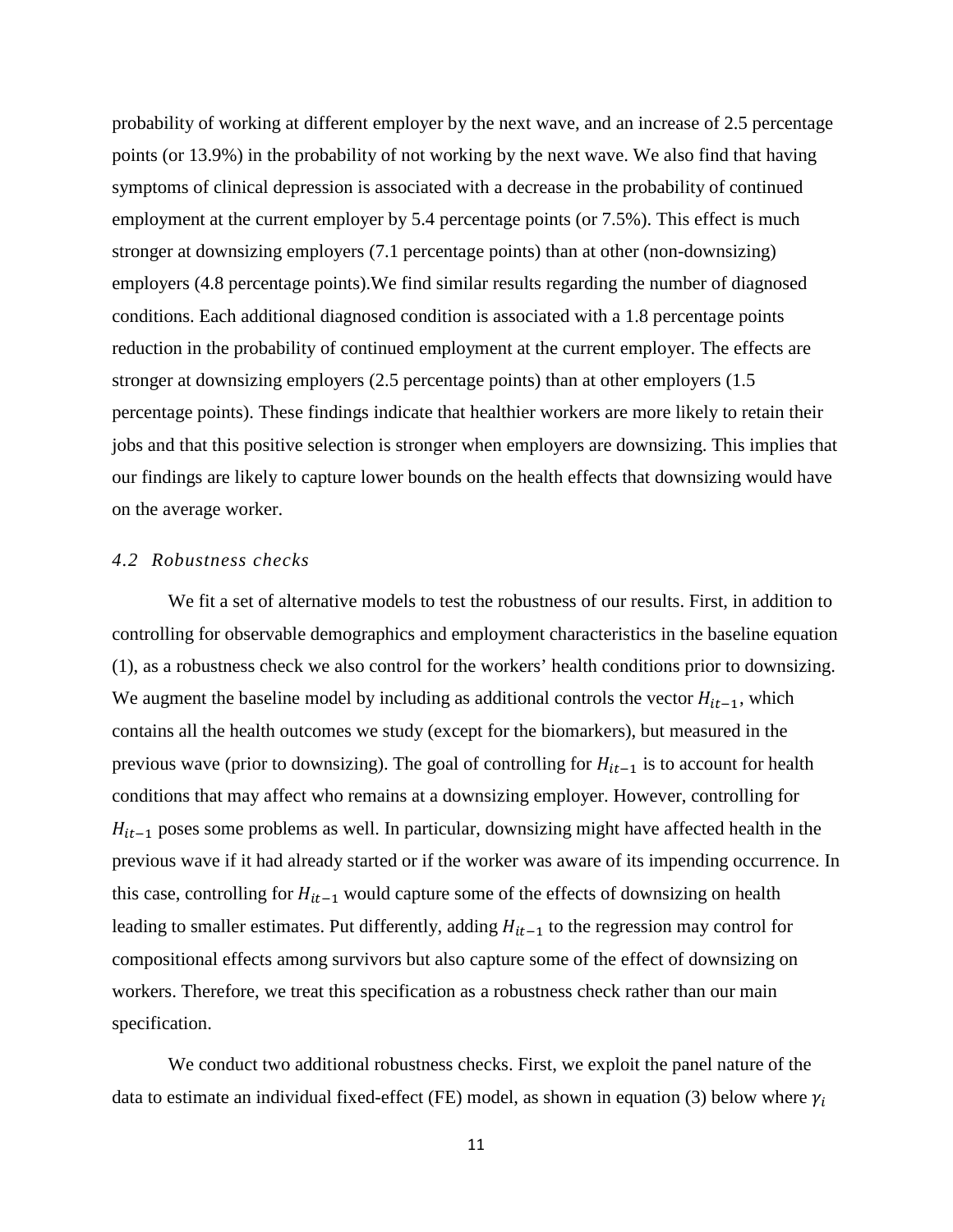denotes individuals' time-invariant component. We can only estimate this model for the probability that a worker would rate his or her health as bad and for the mental health indicators. We cannot estimate a FE model for reported diagnosed conditions, since each respondent is included in the analysis for a given condition only until reporting a positive diagnosis. Also, we cannot estimate model a FE for the biomarkers because we only have one observation per individual.

$$
h_{i,t} = \alpha + \beta d_{it} + \theta X_{it} + \gamma_i + \epsilon_{i,t} \tag{3}
$$

Using a FE model helps control for individual unobserved time-invariant factors that may correlate with health and reported downsizing. However, identification of the parameter of interest comes from individuals who have worked at an employer and survived the downsizing process. Thus, the FE estimator is akin to an average treatment effect on the treated (ATT), i.e. the downsizing survivors. In contrast, the estimator from equation (1) is closer to an average treatment effect (ATE) estimator. Given that positive selection at downsizing employers, we would expect the ATT to be smaller than the ATE.

Finally, we use an instrumental variables (IV) approach. The IV approach does not solve the issue that healthier workers are more likely to survive downsizing. However, it does address the potential problem that reporting employer downsizing can be endogenous. We do not think this is a major issue in our data, because the incidence of employer downsizing reported in the HRS is consistent with information from administrative records, as discussed earlier. Also, downsizing occurs in all labor markets, both those expanding and those contracting, and thus employment trends at the county level—the source of our instrument—only explains a small fraction of total downsizings. Nevertheless, we pursued this avenue as an additional robustness check. We mentioned above that we use average employment growth rate in the five years prior to the survey year, denoted by  $\mu_{c,t}$  in equation (4) below, to control for county-level employment trends. We use as an instrument the deviation from that trend in the year of the survey, divided by the standard deviation of previous employment growth rates. In other words, our instrument  $z_{c}$  for individuals residing in county *c* and taking the HRS survey in year *t* is calculated as in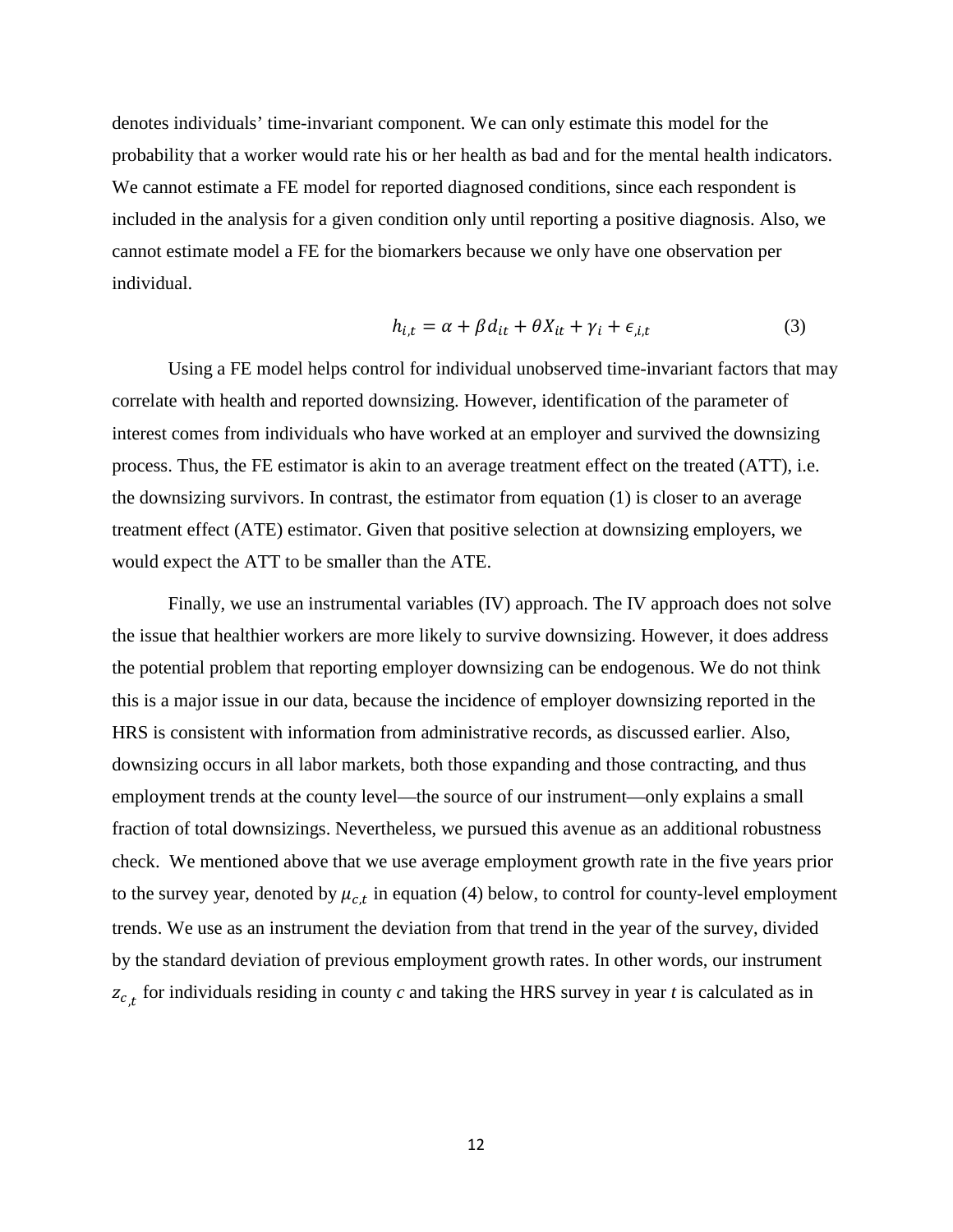equation (5) below, where  $g_{c,t}$  is total annual employment (*E*) growth in county *c*, or  $g_{c,t}$  =  $(E_{t-1} - E_t)/E_{t-1}$ .<sup>[9](#page-15-0)</sup>

$$
\mu_{c,t} = \frac{1}{5} \sum_{j=t-5}^{t-1} g_{c,j} \tag{4}
$$

$$
z_{c,t} = \frac{g_{c,t} - \mu_{c,t}}{\sqrt{\frac{1}{4} \sum_{j=t-5}^{t-1} (g_{c,j} - \mu_{c,t})^2}}
$$
(5)

#### *4.3 Results*

[Table 8](#page-35-0) shows the estimated coefficients of employer downsizing on regressions for each of the health outcomes of interest. We start in column 1 by showing the bivariate analysis. As expected from the comparison of raw means in Tables 2, 3 and 4, employer downsizing is associated with a higher probability that an individual will rate his or her health as bad. Downsizing is also associated with a deterioration of mental health indicators. Finally, there is evidence that downsizing is associated with an increased probability of being diagnosed with diabetes, stroke, and a psychological or emotional problem. There is no evidence that employer downsizing is associated with increased levels in the markers for physiological dysregulation.

Column 2 of [Table 8](#page-35-0) shows the coefficients of downsizing once we control for the longterm trend in county of residence total employment growth,  $\mu_{c,t}$ . The goal in this intermediate model is to disentangle the effect of downsizing from potential effects of deterioration in local labor markets. Interestingly, after controlling for  $\mu_{c,t}$  the estimated effects of downsizing on workers' health remain relatively unchanged. The coefficient for  $\mu_{c,t}$  (not shown) is in general negative and statistically significant, meaning that higher long-term employment growth in the county of residence is associated with lower incidence of negative health outcomes. Downsizing status is also negatively associated with  $\mu_{c,t}$  (not shown), indicating that workers are less likely to report employer downsizing in counties with higher long-term employment growth. On average, for each percentage point of additional long-term growth in employment, the probability that a worker reports his or her employer has downsized is reduced by 0.61 percentage points. However, the fact that the estimated effects of downsizing on health remain robust to controlling for  $\mu_{c,t}$  reveals that local employment growth explains only a small fraction of the total variance

<span id="page-15-0"></span> $9$  Bartel and Sicherman (1993) use a similar approach to study the effects of the permanent rate of technological innovation and of deviations from that trend on workers' retirement decisions.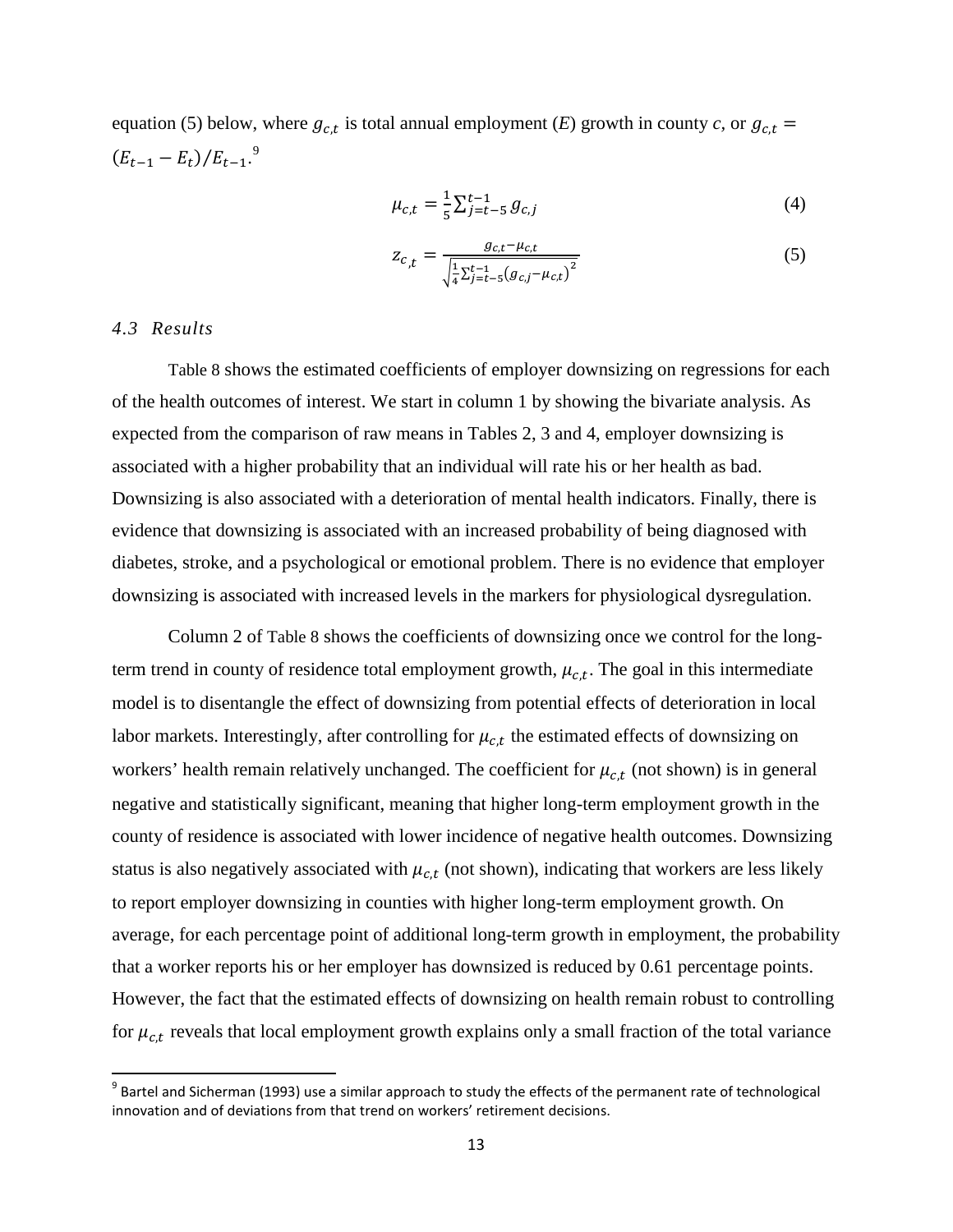in the probability of reporting downsizing. Put differently, downsizing occurs at large in both growing and shrinking local labor markets.

Column 3 of [Table 8](#page-35-0) adds the workers and employer observable characteristics. This is the baseline model we specified in equation (1). After adding these controls, the estimated effects became larger in magnitude. This suggests that selection due to observable characteristics is favorable to those who experienced downsizing, i.e., they have characteristics and jobs which are associated with better health. This provides evidence of a positive selection of workers who remained employed at downsizing employers. Controlling for observable characteristics exacerbates that positive selection effect, and explains the increase in the magnitude of estimated coefficients for downsizing. As discussed above, positive selection of workers implies that our estimates are a lower bound on the health effects of downsizing for the average worker. We find that individuals at downsizing employers are 3.6 percentage points or 26% (using the sample means as the base) more likely to rate their health as bad. They are also more likely to feel depressed (by 2.8 percentage points or 29%), feel that everything is an effort (by 3.4 percentage points or 20%), have restless sleep (by 4.1 percentage points or 16%), feel lonely (by 1.9 percentage points or 17%), feel sad (by 3.5 percentage points or 24%), and feel that they could not get going (by 3.0 percentage points or 24%). They are also less likely to feel happy by (2.7 percentage points or -2%) and to report enjoying life (by 1.7 percentage points or -1%). Overall, workers at downsizing employers are more likely to show symptoms of clinical depression according to the CES-D scale (by 3.5 percentage points or 36%). Individuals at downsizing employers are also more likely to report being recently diagnosed with stroke (by 0.6 percentage points or 43%), with psychiatric or emotional problems (by 1.7 percentage points or 26%) and with arthritis (by 2.7 percentage points or 10%). Regarding the markers for physiological dysregulation, there is some evidence (at the 10% confidence level) that individuals at downsizing employers are more likely to have high levels of CRP (4.7 percentage points or 13%), which is a marker of general inflammation of the body.

[Table 9](#page-37-0) shows the results from our first robustness check, which consists in augmenting the baseline model by controlling with individual lagged health outcomes (except for the biomarkers of physiological dysregulation, which are only measured once). Note that the sample sizes for the estimations of the augmented models are smaller than for the baseline models in [Table 8](#page-35-0) because we require respondents to have observations in the previous wave. Thus, for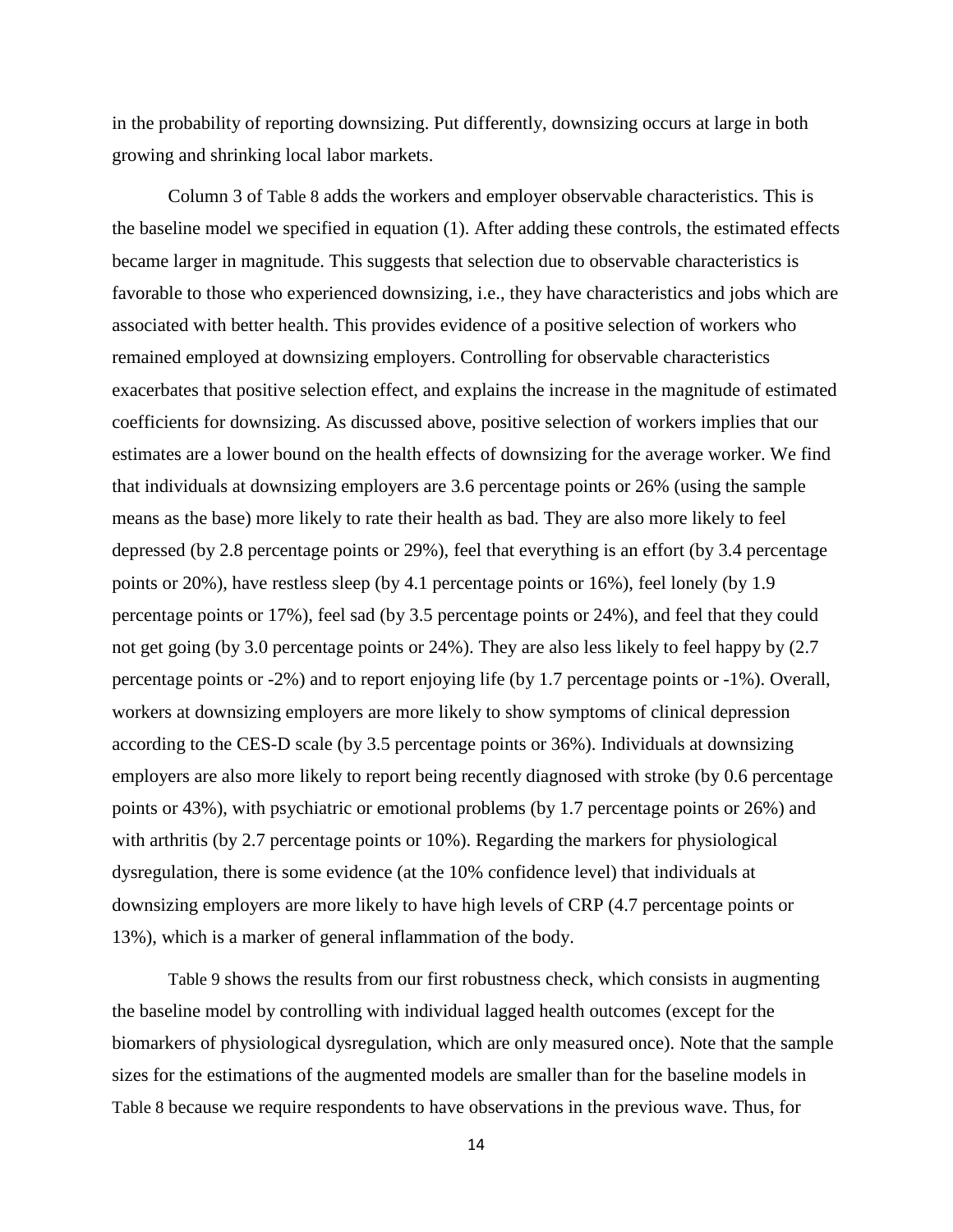comparison purposes, we re-estimated the baseline models constrained to the same sample as in the models augmented with lagged health outcomes. With the smaller sample size, some of the coefficients in the baseline model diminish, although they remain statistically significant. One exception is the coefficient of downsizing on the probability of having high levels of CRP, which is no longer statistically significant. We find that controlling for health outcomes in the prior wave leads to a reduction in the estimated effects of downsizing by about 66%. One interpretation of this result could be that less healthy workers are more likely to remain at a downsizing employer. However, the evidence on positive selection presented in Section 3 and the evidence from observable characteristics that workers in downsizing employers are younger, have longer tenure, and are more likely to be full-time employees contradicts this argument. Similarly, we showed that controlling for workers' and employers' characteristics helps to control for the potential positive selection and increases the estimated effects from downsizing. Therefore, we interpret the reduction in the estimated effects after controlling for lagged health outcomes as a sign that downsizing affected workers' health in the previous wave. One possibility is that the employer was already downsizing by the previous wave. Another possibility is that workers may have anticipated downsizing, after a period of economic distress, low sales, etc. Evidence from the U.S. and from Europe suggests that downsizing and closures are not surprise events, but rather workers anticipate them (Lengermann and Wilhuber, 2002; Schwerdt, 2011). Therefore, by controlling for past health conditions we are obtaining a conservative estimate of the total effect of downsizing on health.

We now present the results from the two additional robustness checks, the fixed effect model and the IV approach. [Table 10](#page-39-0) shows the results for the fixed effects models. As mentioned above, they can only be estimated for the probability that a worker would rate his or her health as bad and for the mental health indicators. When performing fixed effects estimators, we cannot use person weights as they do not stay constant over time. Thus, we re-estimate the baseline model without weight for comparison purposes. We find that the estimates using a fixed effects model are smaller than in the baseline model, and only remain significant for the probability of reporting bad health, for feeling that everything is an effort, for feeling sad (at the 10% confidence level), for feeling that one could not get going and for the probability of showing symptoms of clinical depression. The effects on the other mental health indicators are also smaller than before and not statistically significant. As discussed earlier, one reason for the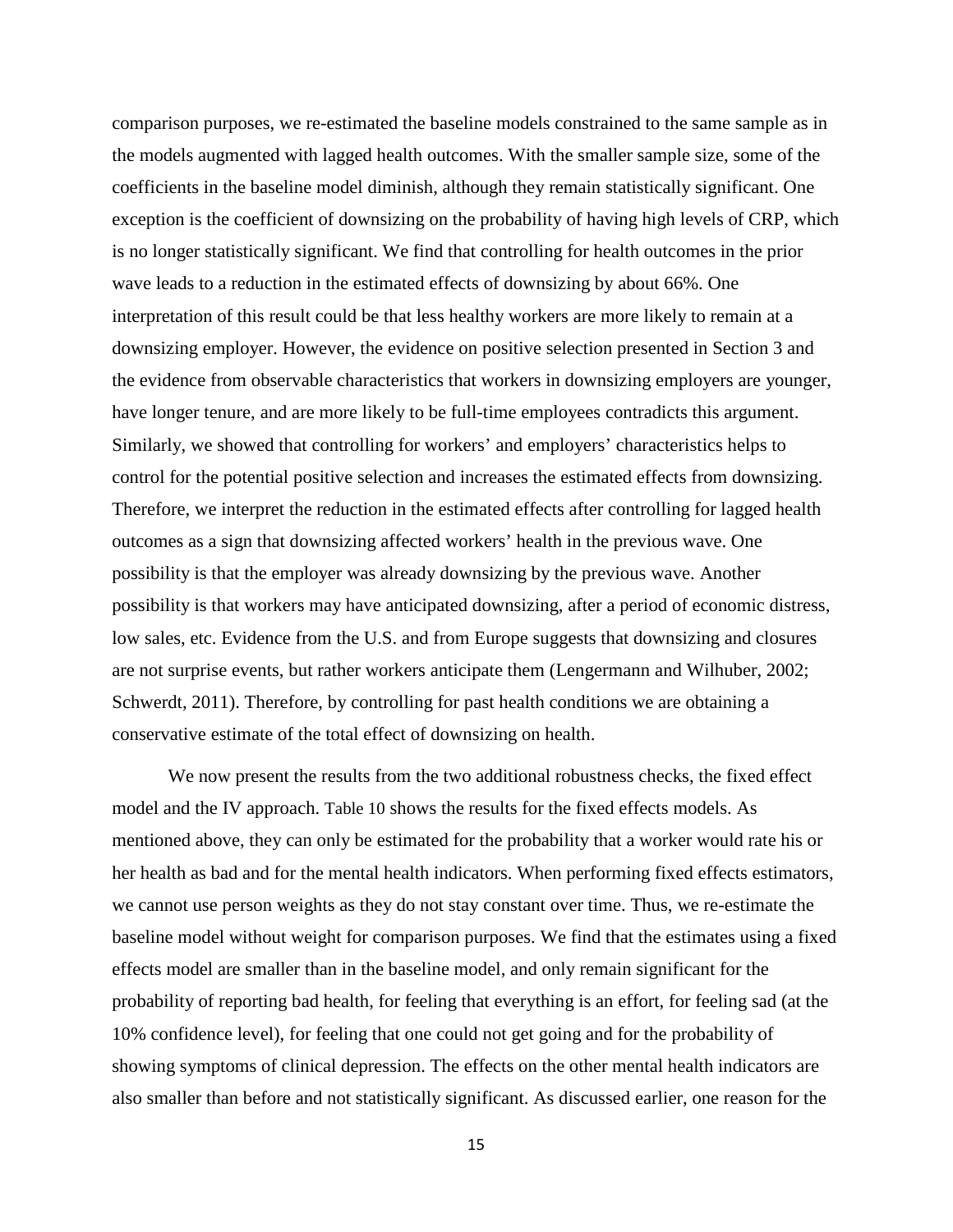discrepancy between the baseline and fixed effects models may be that the FE model is closer to an ATT estimator while the baseline model is closer to an ATE estimator. Given the positive selection of workers at downsizing employers, we should expect the ATT to be smaller than the ATE. Another explanation for the discrepancy might be that , given the age of the respondents, the length of the panel for most workers is relatively short, and healthier people are likely to stay in the sample longer (i.e. to remain employed). Thus, the FE model (or the within estimator) will place a higher weight on the information from healthier respondents than the baseline model, which uses both within- and between-individual variation.

[Table 11](#page-40-0) shows the results from the IV approach. Looking at the first stage, positive deviations from long-term employment growth are negatively associated with reports of downsizing. This association is statistically significant and relatively strong, particularly for mental health indicators. The F-statistic values from the first-stage regressions in the models for mental health indicators are above the standard benchmark of 10 (Staiger and Stock, 1997). The strength of the instrument is reduced for the regressions on diagnosed conditions and is significantly smaller for the analyses of the biomarkers of physical dysregulation (where the sample size is smaller). Despite the statistical strength of the instrument for mental health indicators, the main effects do not achieve statistical significance although they are larger in magnitude than in the baseline model. This is because the standard errors are also much larger than in the baseline model. As mentioned earlier, downsizings occur both in counties with growing employment and in those with declining employment. Thus, the R-squared of the firststage regression is only 0.10, which may explain the large standard errors of the IV estimates. Importantly, we cannot reject the null hypothesis that self-reported downsizing status can be considered as an exogenous variable. Similar results also hold for the rest of the health outcomes. In general, the IV estimates are larger than in the baseline model but they are not statistically significant. In every case we cannot reject the null-hypothesis of exogeneity of the downsizing variable.

#### **5. Mechanisms**

There are many ways that downsizing can affect individuals' health. Here we analyze two of them: increased job instability (uncertainty) and increased levels of stress at the current job.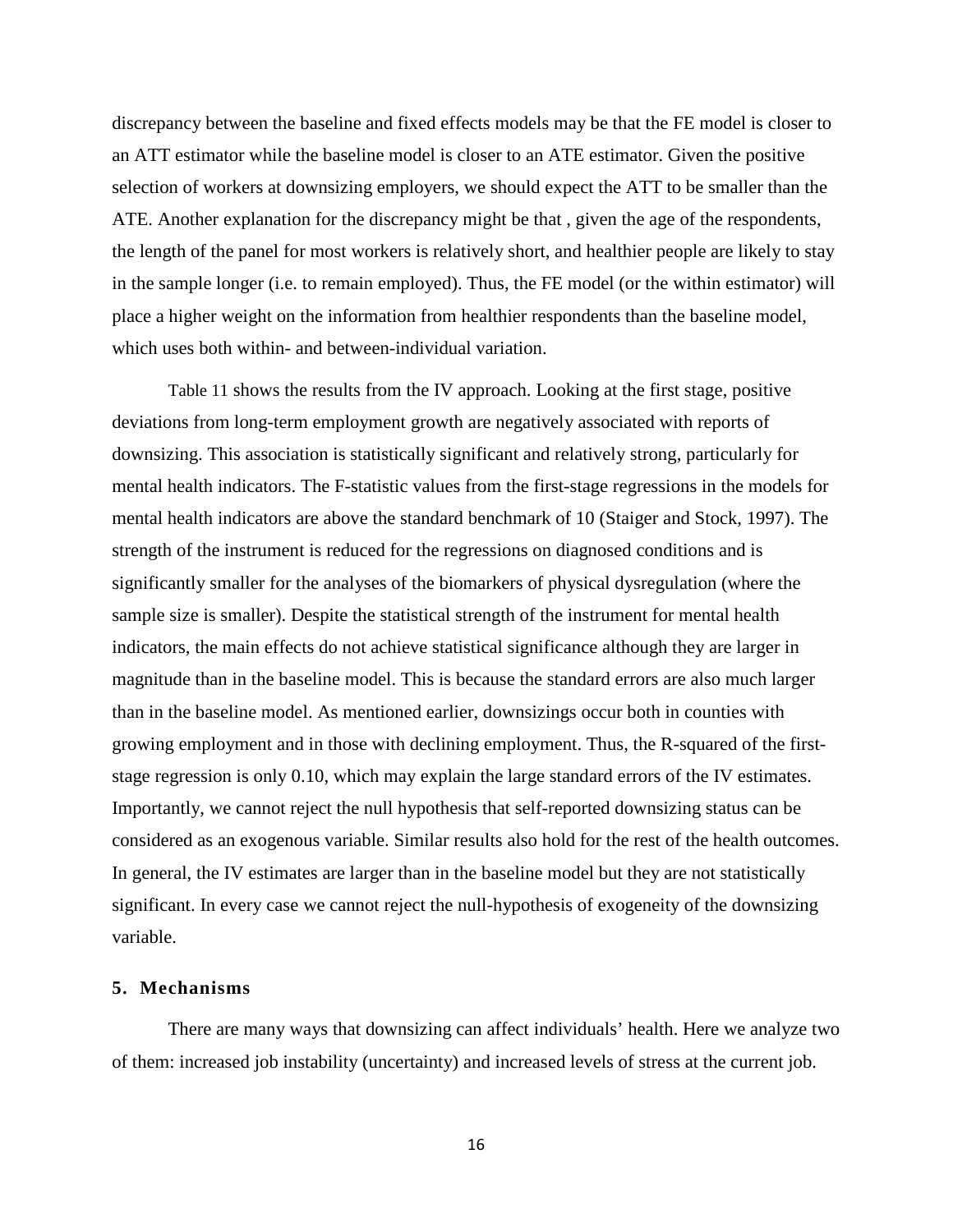We also analyze the extent to which the estimated health effects of downsizing can be explained by these two mechanisms.

The HRS elicits the subjective probability of job loss through the following question: *"Sometimes people are permanently laid off from jobs that they want to keep. On the (same) scale from 0 to 100 where 0 equals absolutely no chance and 100 equals absolutely certain, what are the chances that you will lose your job during the next year?"* The median of the responses is zero, which indicates that most workers feel relatively safe in their jobs. There is also bunching of responses at 10% and 50%, and, to a lesser extent, around 90%, indicating that responses might be rounded around some focal points. Panel A in [Table 12](#page-42-0) shows the coefficient of employer downsizing in a regression of the subjective probability of job loss on downsizing and on similar controls as in the baseline model. It also shows the coefficient of downsizing on similar regressions where the outcomes are indicator variables for whether the subjective probability of job loss is zero percent, 50 percent or 100 percent. We find that reported employer downsizing is associated with increased levels of job insecurity. On average, the expected probability of job loss for an individual at downsizing employers is 8.7 percentage points (or 53% using the sample mean) higher than that for individuals at other employers. Similarly, downsizing reduces the likelihood that the subjective probability of job loss is zero percent by 11.9 percentage points (or -24%), and increases the likelihood that it is 100 percent by 1.8 percentage points (or 90%).

Panel B of [Table 12](#page-42-0) shows that downsizing is also related to increased levels of stress on the job. Using a similar regression analysis as in Panel A, we find that workers at downsizing employers are 5 percentage points (or 25% using sample means) more likely to strongly agree to the statement *"My job involves a lot of stress."* Accordingly, they are also 4.9 percentage points less likely (-11%) to disagree and 1.2 percentage points less likely (-20%) to strongly disagree with the statement.

Although stress levels are related to job loss expectations, there is substantial variation in job loss expectations across stress levels, as shown in [Figure 2.](#page-28-0) Thus, although there is some overlap, these two variables are measuring two mechanisms through which downsizing might potentially affect workers health. [Table 13](#page-43-0) presents additional regressions where we augment the baseline model by controlling for job loss expectations and for stress levels in order to analyze to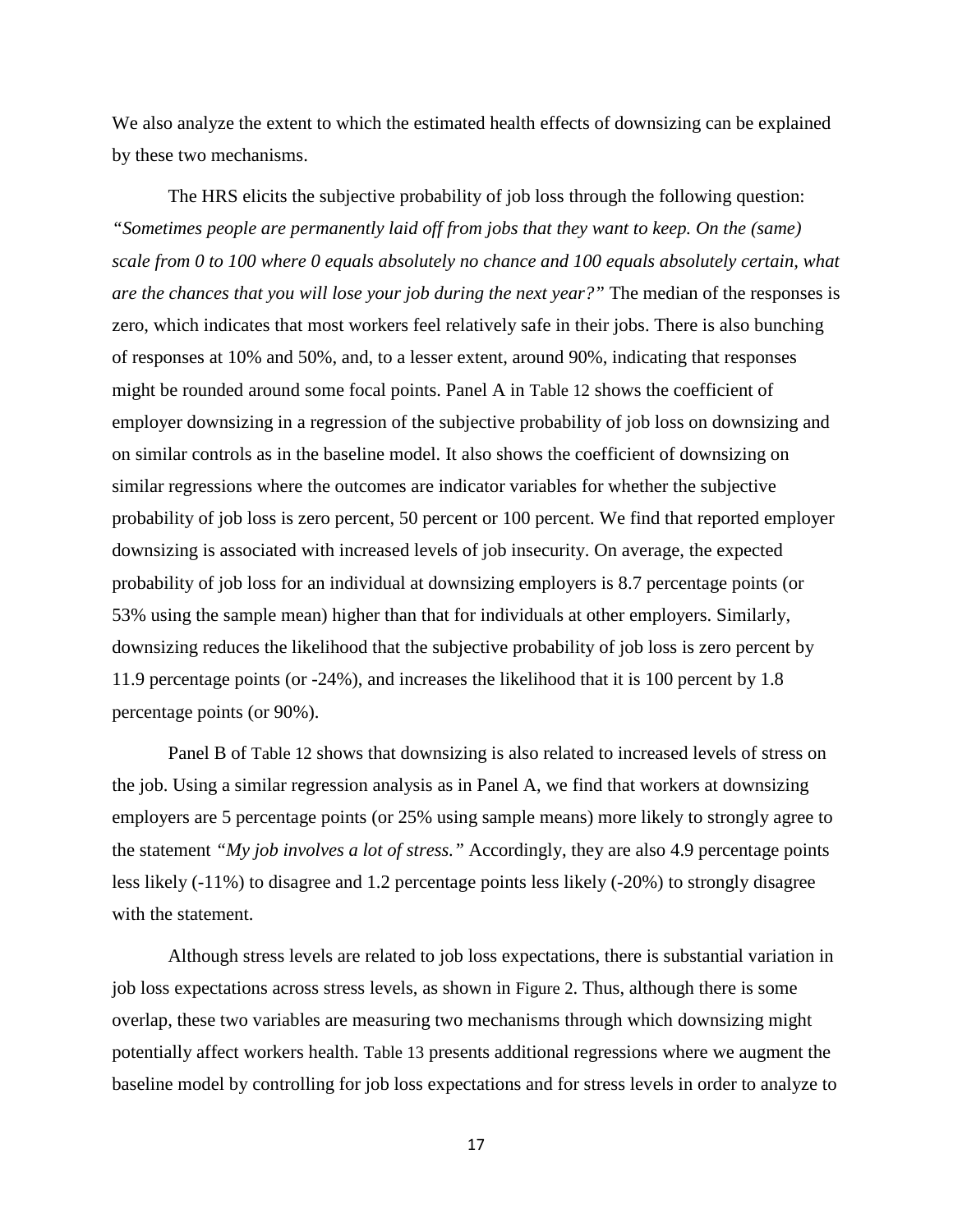what extent these two factors can account for the negative health effect of downsizing. We reestimate the baseline model because the question regarding the subjective probability of job loss was not collected in the 2008 wave of the HRS. In general, after controlling for job loss expectations and for the levels of stress at work, the negative health effects of downsizing diminish by about one-third but remain statistically significant. The fact that downsizing remains a significant predictor suggests there are other factors through which downsizing affects workers health. These might include reductions in morale, job satisfaction, and motivation at work.

#### **6. Putting the effect sizes in context**

A helpful way of evaluating how much employer downsizing affects health is to compare its effects to those of other controls included in the baseline model. [Figure 3](#page-29-0) presents those comparisons for four outcomes: self-reported bad health, showing symptoms of clinical depression, the risk of being diagnosed with stroke, and the risk of being diagnosed with psychiatric or emotional problems. We compare the coefficients of downsizing with the effects of being married, of having a high-school or college degree, and of being a blue-collar or a pinkcollar worker. As shown in [Figure 3,](#page-29-0) across the four outcomes the effects of downsizing are much larger than those associated with being a blue-collar or a pink-collar worker. They are about half the size of those associate with having a college degree (but with opposite sign) for showing symptoms of clinical depression and of being diagnosed with a stroke. Downsizing has effects about one-fifth the size (with opposite sign) of college education on reporting bad health. Finally, across the four outcomes, downsizing has an effect that is at least half as big (with opposite sign) of the effect associated with being married. In short, the effect of downsizing on workers' health is comparable to that of other important demographics such as marital status, educational attainment, and type of occupation.

#### **7. Conclusions**

We find that employer downsizing increases the probability that older workers would rate their health as fair or poor, that it increases the risk of showing symptoms of clinical depression, and that it increases the risk of being diagnosed with stroke, psychiatric or emotional problems, and arthritis. There is also weaker evidence that downsizing can increase the risk of showing high levels of C-reactive protein (CRP), a measure of general inflammation. Health effects of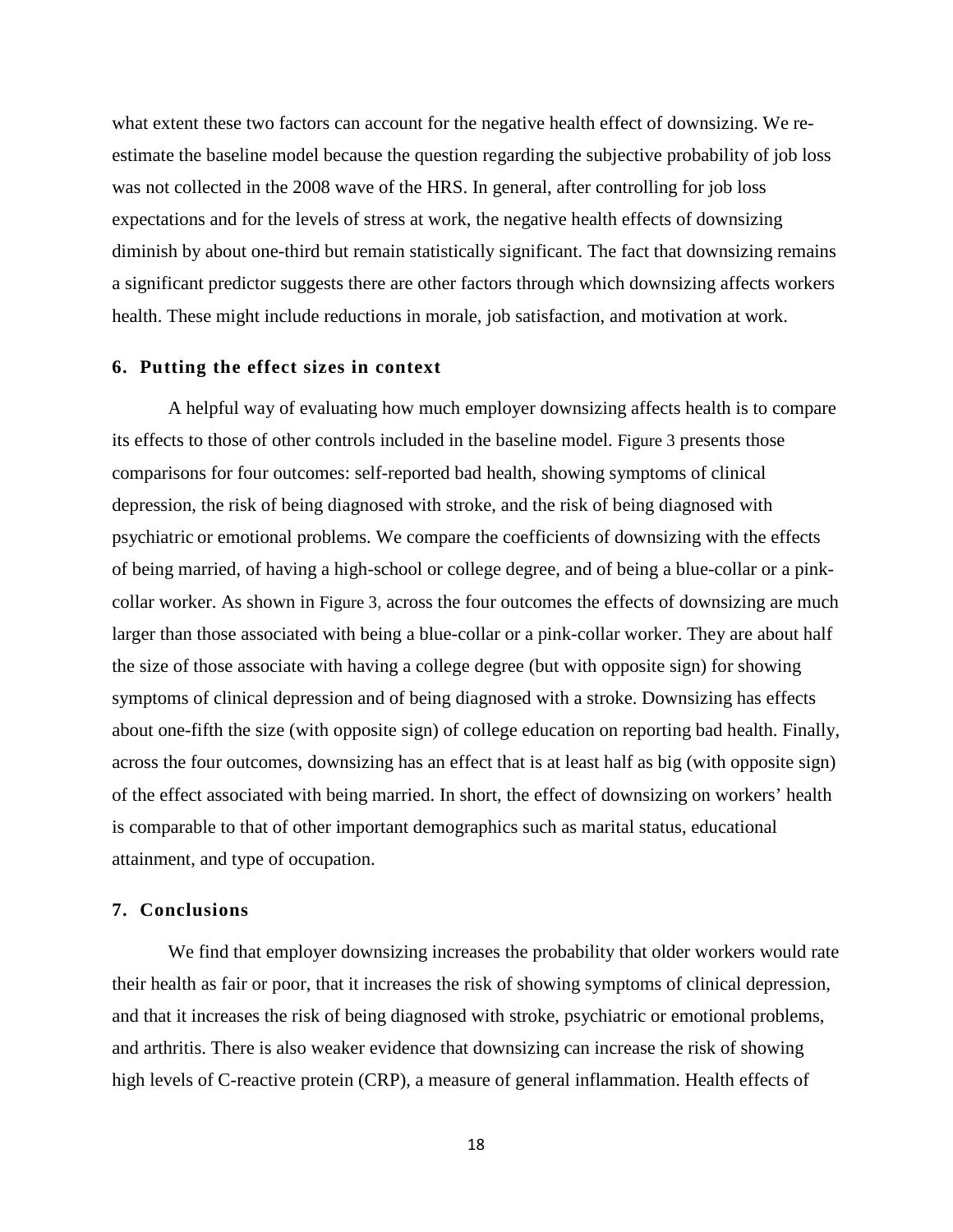employer downsizing also appear comparable to the effects of other worker characteristics, such as being married or a blue-collar worker.

We find that downsizings affect health through increased job insecurity and increased levels of stress. The effects of downsizing remain statistically significant but are smaller after controlling for these factors, suggesting that other mechanisms such as reductions in morale and motivation also affect the health of workers. Therefore, our findings suggest that employers should think consider how to offset the detrimental health effects of downsizing on the (older) workers they retain.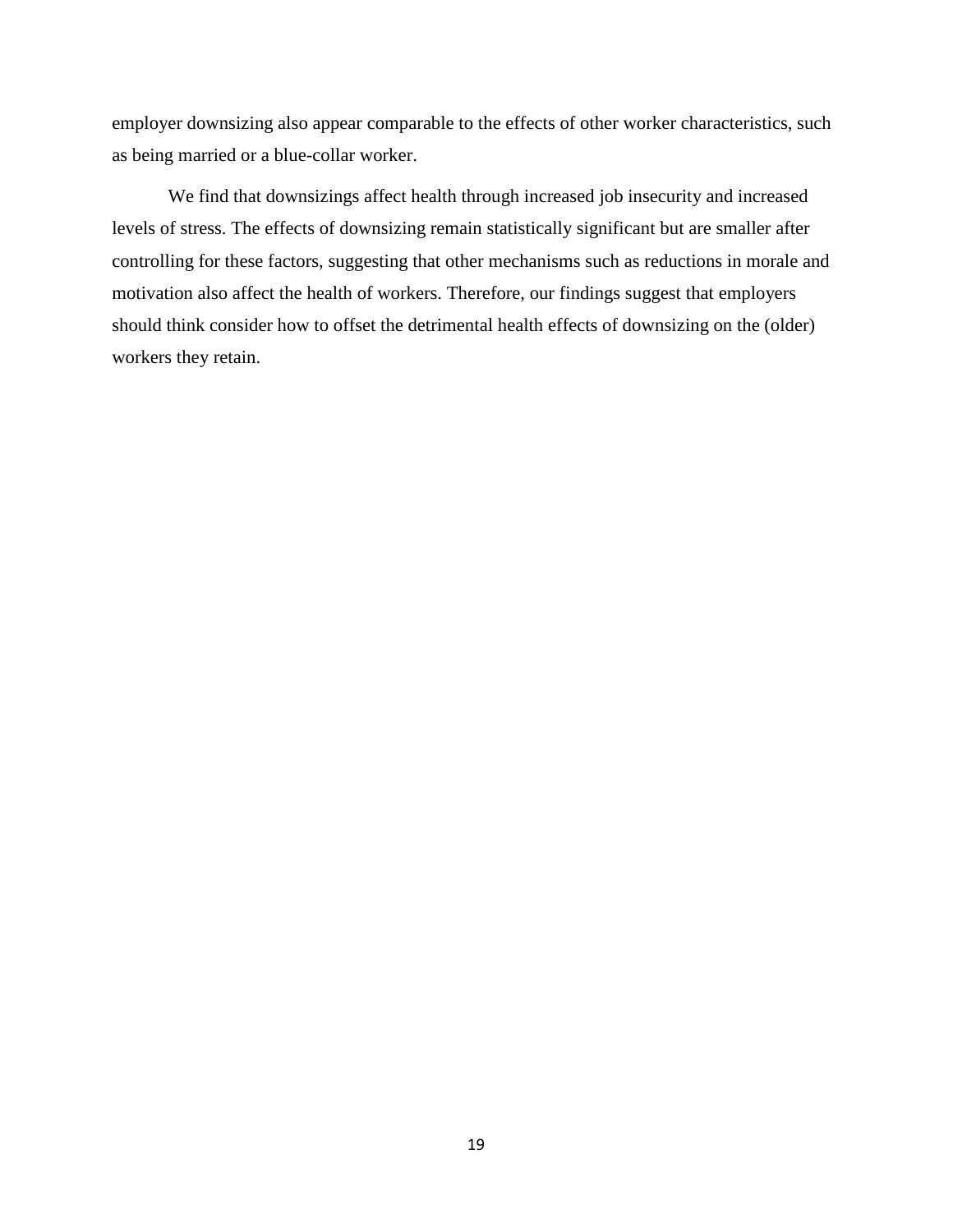#### **References**

- Bartel, Ann P. and Nachum Sicherman. "Technological Change and Retirement Decisions of Older Workers". Journal of Labor Economics, Vol. 11, No 1, Part 1: Essays in Honor of Jacob Mincer, 1993, 162-183.
- Bose, Lakshmi, and Philip Bohle. "Health and Social Effects of Downsizing: A Review." *The Economic and Labour Relations Review* 13.2 (2002): 270-87. Print.
- Browning, Martin, and Eskil Heinesen. "Effect of Job Loss Due to Plant Closure on Mortality and Hospitalization." *Health Economics* 31 (2012): 599-616. Print.
- Burgard, Sarah A, Jennie E Brand, and James S House. "Perceived Job Insecurity and Worker Health in the United States." *Social Science & Medicine* 69.5 (2009): 777-85. Print.
- ---. "Toward a Better Estimation of the Effect of Job Loss on Health." *Health and Social Behavior* 48 (2007): 369-84. Print.

- Cheng, Yawen, et al. "Job Insecurity and Its Association with Health among Employees in the Taiwanese General Population." *Social science & medicine* 61.1 (2005): 41-52. Print.
- Clayton, Richard L., and James R. Spletzer. "Business employment dynamics." Producer Dynamics: New Evidence from Micro Data. University of Chicago Press, 2009. 125-147.
- Crimmins, Eileen, Jung Ki Kim, and Sarinnapha Vasunilashorn. "Biodemography: New Approaches to Understanding Trends and Differences in Population Health and Mortality." Demography 47 Suppl (2010): S41-64

Caroli, Eve, and Mathilde Godard. "Does Job Insecurity Deteriorate Health?

A Causal Approach for Europe." IZA, 2014. Vol. Discussion Paper No. 8299. Print.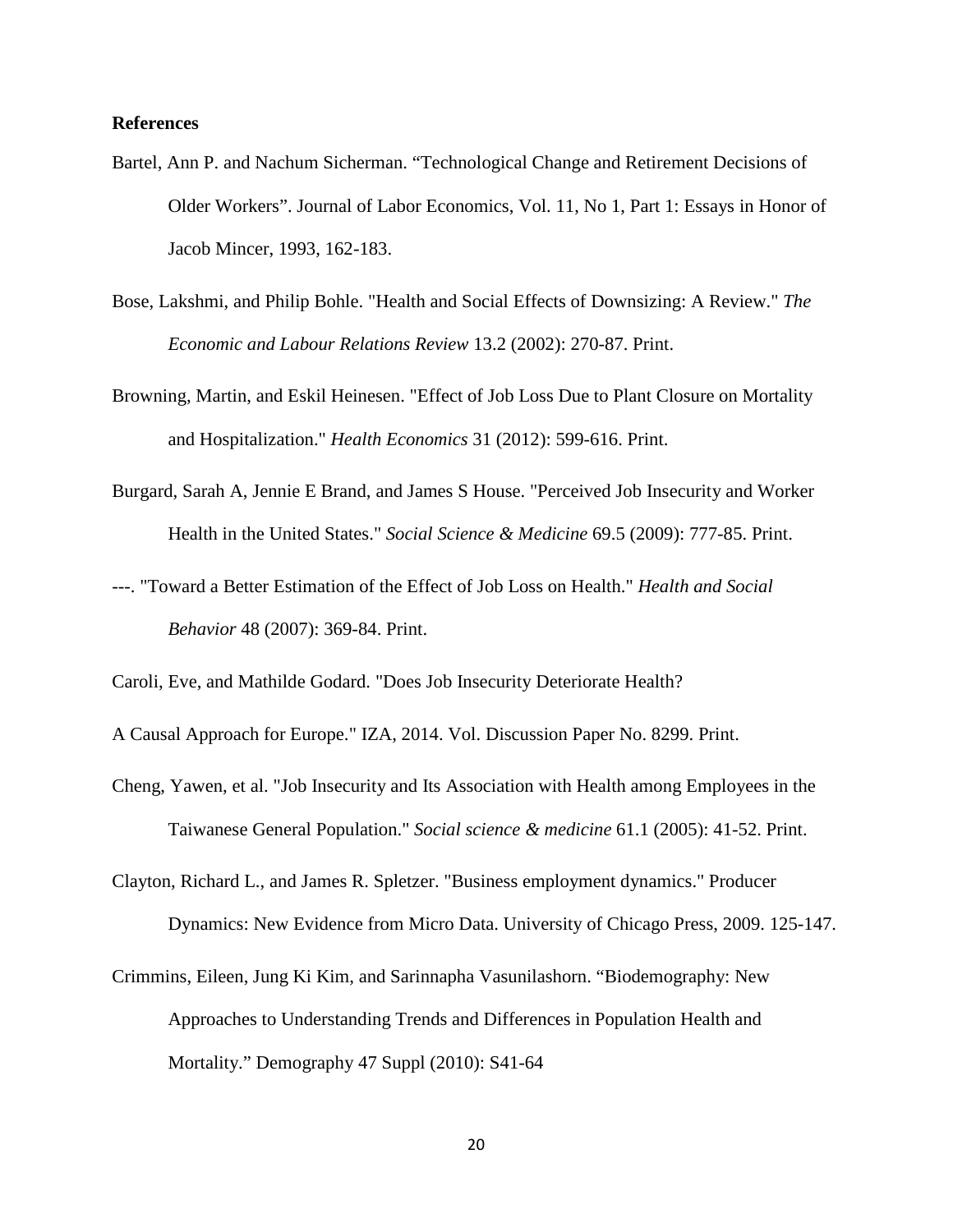- Dekker, Sidney WA, and Wilmar B Schaufeli. "The Effects of Job Insecurity on Psychological Health and Withdrawal: A Longitudinal Study." *Australian psychologist* 30.1 (1995): 57- 63. Print.
- Eliason, Marcus, and Donald Storrie. "Does Job Loss Shorten Life?" *Human Resources* 44.2 (2009): 277-302. Print.
- ---. "Job Loss Is Bad for Your Health Swedish Evidence on Cause-Specific Hospitalization Following Involuntary Job Loss." *Social Science & Medicine* 68.1396-1406 (2009). Print.
- Ferrie, Jane E, et al. "The Health Effects of Major Organisational Change and Job Insecurity." *Social science & medicine* 46.2 (1998): 243-54. Print.
- Ferrie, Jane Elizabeth, et al. "Effects of Chronic Job Insecurity and Change in Job Security on Self Reported Health, Minor Psychiatric Morbidity, Physiological Measures, and Health Related Behaviours in British Civil Servants: The Whitehall Ii Study." *Journal of epidemiology and community health* 56.6 (2002): 450-54. Print.
- Gallo, William T, et al. "Involuntary Job Loss as a Risk Factor for Subsequent Myocardial Infarction and Stroke: Findings from the Health and Retirement Survey." *American Journal of Industrial Medicine* 45.5 (2004): 408-16. Print.
- Gallo, William T, et al. "Health Effects of Involuntary Job Loss among Older Workers. Findings from the Health and Retirement Survey." *Gerontology: Social Sciences* 55B.3 (2000): S131-S40. Print.
- Gallo, William T, et al. "The Impact of Late Career Job Loss on Myocardial Infarction and Stroke: A 10 Year Follow up Using the Health and Retirement Survey " *Occupational & Enviromental Medicine* 63.10 (2006): 683-87. Print.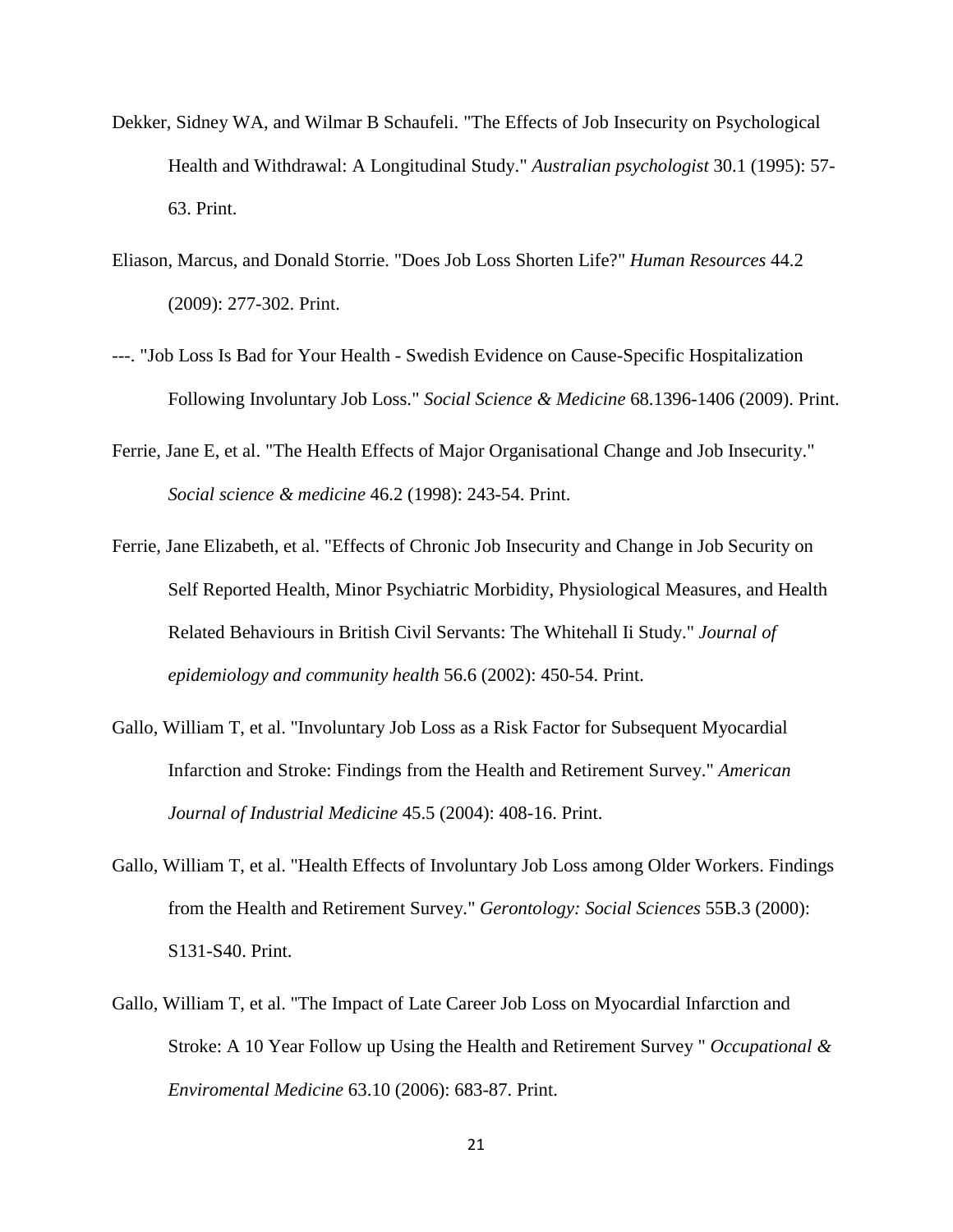- Hellgren, Johnny, and Magnus Sverke. "Does Job Insecurity Lead to Impaired Well‐Being or Vice Versa? Estimation of Cross‐Lagged Effects Using Latent Variable Modelling." *Journal of Organizational Behavior* 24.2 (2003): 215-36. Print.
- Hellgren, Johnny, Magnus Sverke, and Kerstin Isaksson. "A Two-Dimensional Approach to Job Insecurity: Consequences for Employee Attitudes and Well-Being." *European Journal of Work and Organizational Psychology* 8.2 (1999): 179-95. Print.
- Kivimäki, Mika, et al. "Factors Underlying the Effect of Organisational Downsizing on Health of Employees: Longitudinal Cohort Study." *Bmj* 320.7240 (2000): 971-75. Print.
- Kuhn, Andreas, Rafael Lalive, and Josef Zweimüller. "The Public Health Costs of Job Loss." *Journal of Health Economics* 28.6 (2009): 1099-115. Print.
- László, Krisztina D, et al. "Job Insecurity and Health: A Study of 16 European Countries." *Social science & medicine* 70.6 (2010): 867-74. Print.
- Lee, Sunmin, et al. "Prospective Study of Job Insecurity and Coronary Heart Disease in Us Women." *Annals of Epidemiology* 14.1 (2004): 24-30. Print.
- Lengermann, Paul A. and Lars Vilhuber. 2002. "Abandoning the Sinking Ship. The Composition of Worker Flows Prior to Displacement." U.S. Census Bureau Technical paper No. TP-2002-11.
- Parker, Sharon K, Nik Chmiel, and Toby D Wall. "Work Characteristics and Employee Well-Being within a Context of Strategic Downsizing." *Journal of occupational health psychology* 2.4 (1997): 289. Print.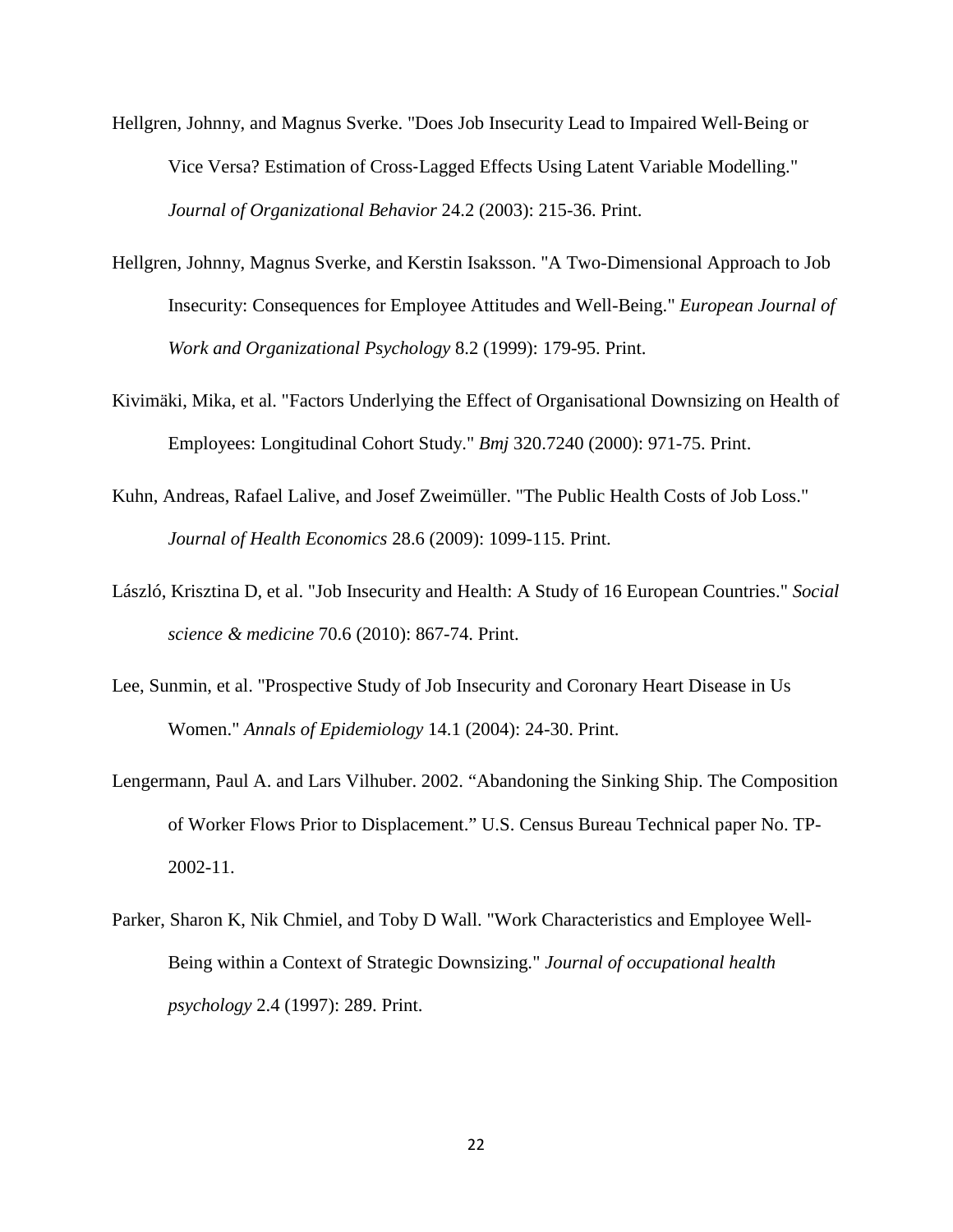- Pinkston, Joshua C., and James R. Spletzer. "Annual measures of job creation and job destruction created from quarterly ES-202 microdata." Bureau of Labor Statistics, Washington (2002).
- ---. "Annual measures of gross job gains and gross job losses." Monthly Lab. Rev. 127 (2004): 3- 13.
- Pivetz, Timothy R., Michael A. Searson, and James R. Spletzer. "Measuring job and establishment flows with BLS longitudinal microdata." Monthly Lab. Rev. 124 (2001): 13-20.
- RAND, "RAND HRS Data Documentation Version L". RAND Center for the Study of Aging. Santa Monica, CA, 2011
- Reichert, Arndt, and Harald Tauchmann. *The Causal Impact of Fear of Unemployment on Psychological Health*. Ruhr Economic Papers, 2011. Print.
- Salm, Martin. "Does Job Loss Cause Ill Health?" *Health Economics* 18.9 (2009): 1075-89. Print.
- Schmitz, Hendrik. "Why Are the Unemployed in Worse Health? The Causal Effect of Unemployment on Health." *Labour Economics* 18.1 (2011): 71-78. Print.
- Schwerdt, Guido. 2011. "Labor turnover before plant closure: Leaving the sinking ship vs. Captain throwing ballast overboard." Labour Economics 18:93–101.
- Spletzer, James R. "The contribution of establishment births and deaths to employment growth." Journal of Business & Economic Statistics 18.1 (2000): 113-126.
- Staiger, Douglas and James H. Stock. "Instrumental Variables Regression with Weak Instruments". Econometrica Vol 65. No. 3, 1997: 557-586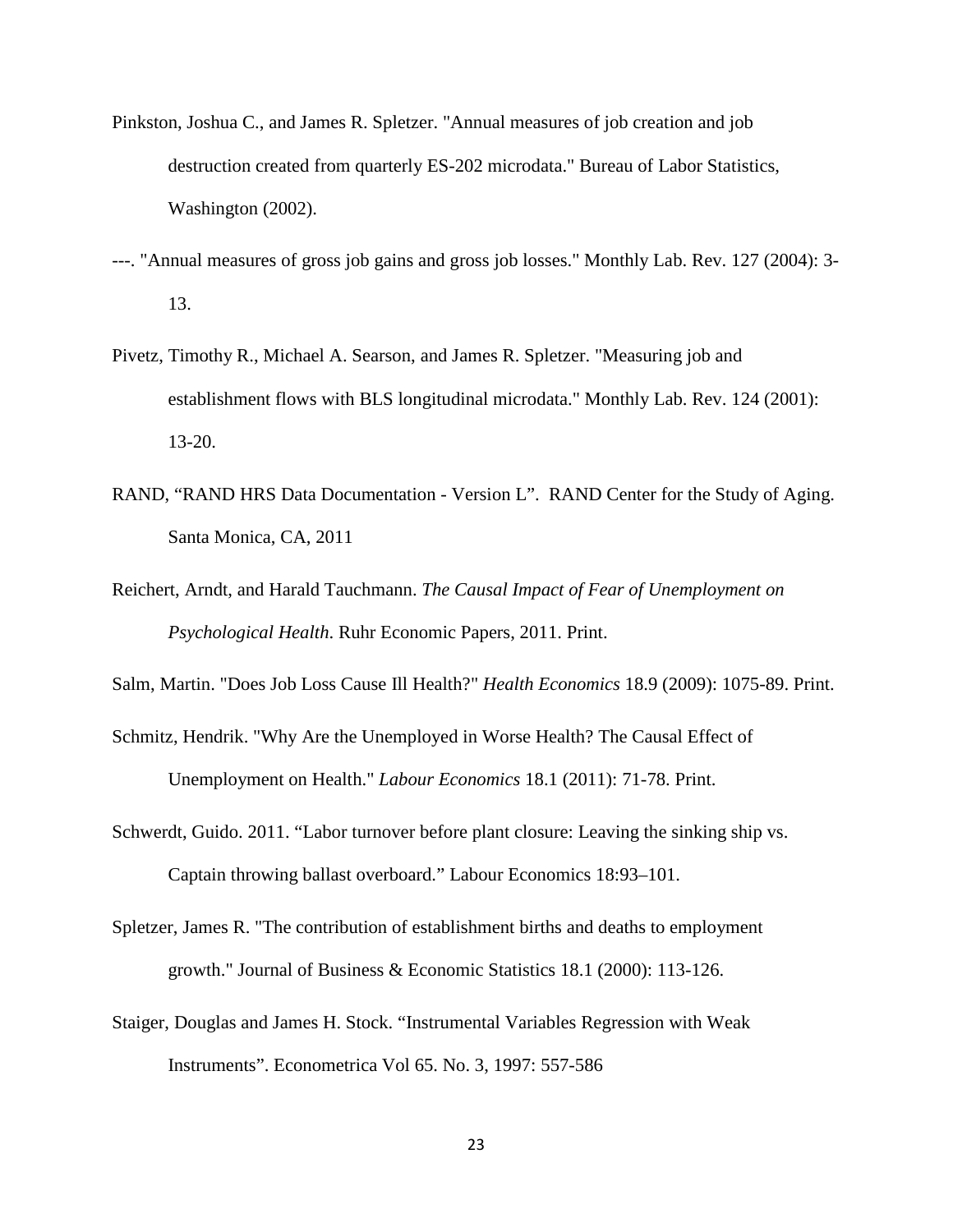- Steffick, Diane E. "Documentation of Affective Functioning Measures in the Health and Retirement Study". HRS Health Working Group. Ann Arbor, MI, 2000.
- Sullivan, Daniel, and Till Von Wachter. "Job Displacement and Mortality: An Analysis Using Administrative Data." *Quarterly Journal of Economics* 124.3 (2009): 1265-306. Print.
- Vahtera, Jussi, Mika Kivimaki, and Jaana Pentti. "Effect of Organisational Downsizing on Health of Employees." *The Lancet* 350.9085 (1997): 1124-28. Print.
- Witte, Hans De. "Job Insecurity and Psychological Well-Being: Review of the Literature and Exploration of Some Unresolved Issues." *European Journal of Work and Organizational Psychology* 8.2 (1999): 155-77. Print.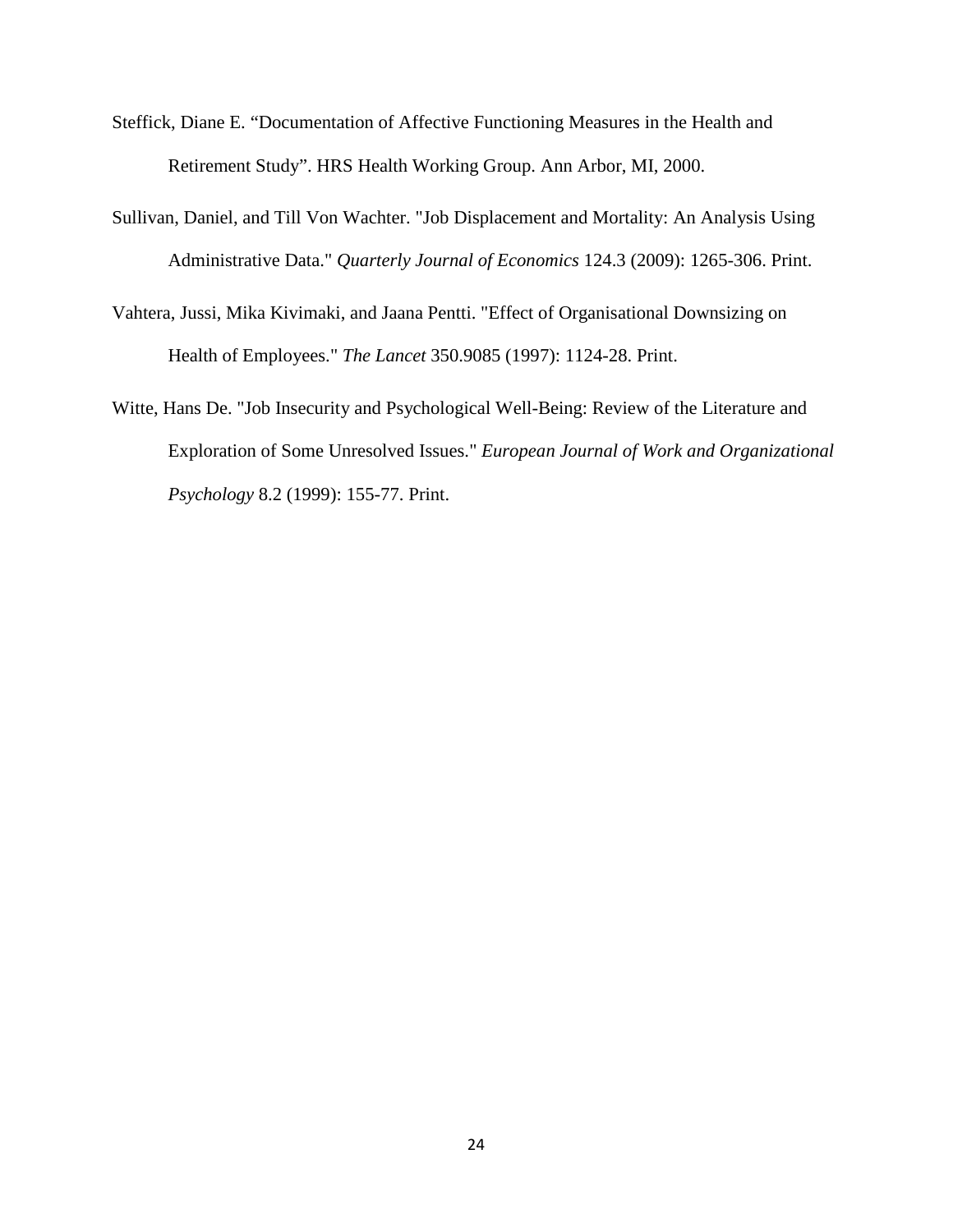

<span id="page-27-0"></span>**Figure 1: Mean reported rate of employer downsizing by HRS wave**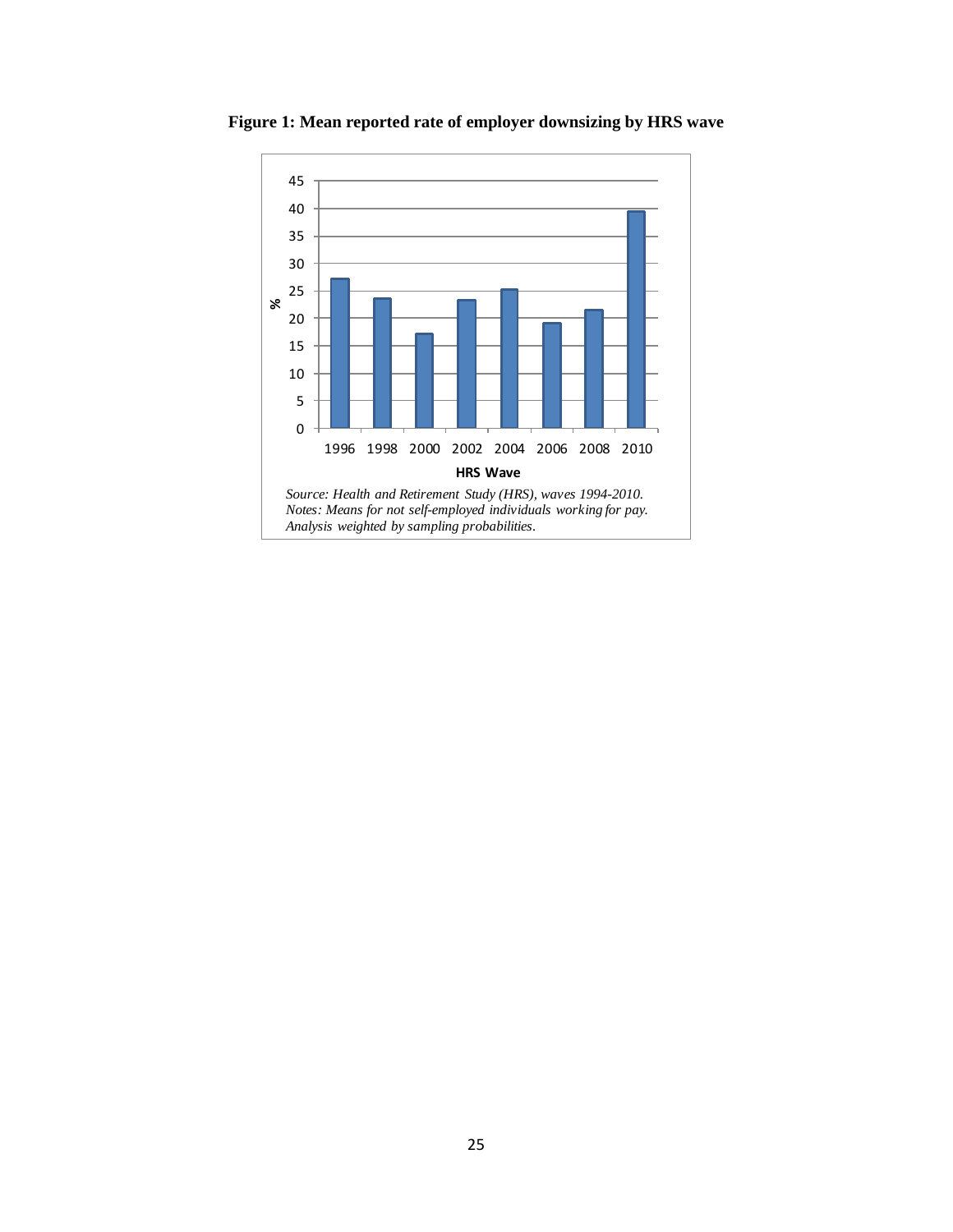<span id="page-28-0"></span>

**Figure 2: Subjective probability of job loss and stress level**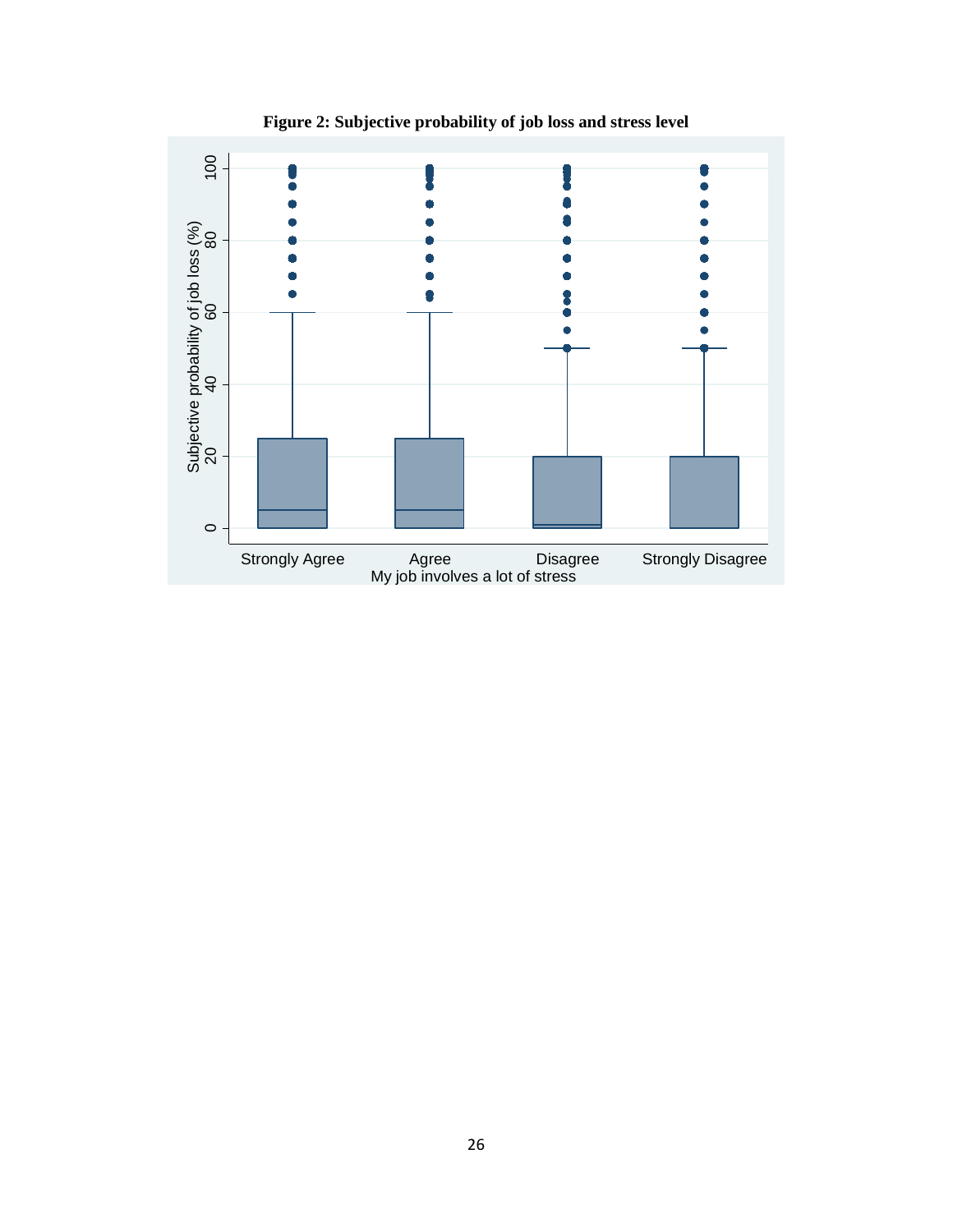<span id="page-29-0"></span>

### **Figure 3: Comparison of size effects**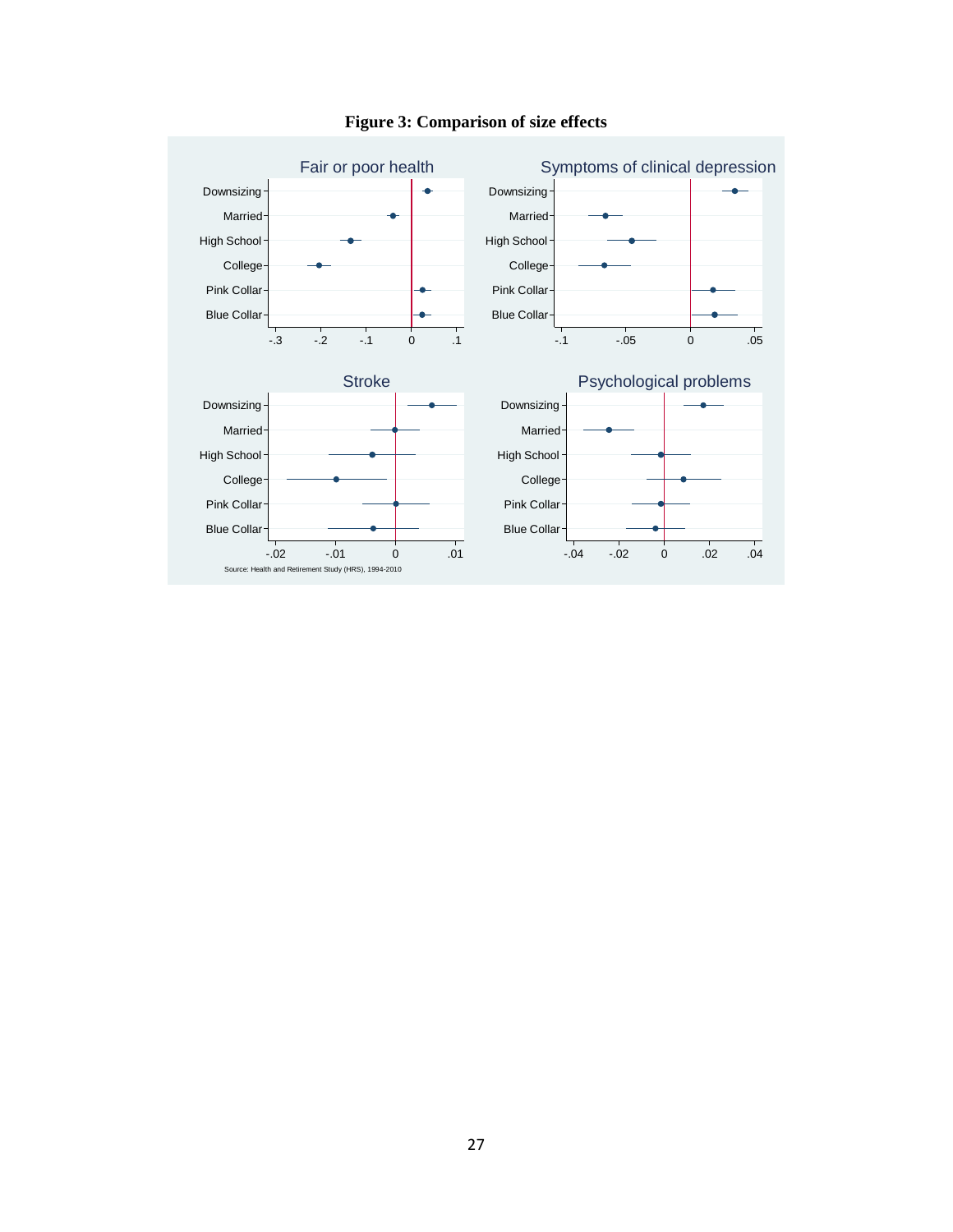<span id="page-30-0"></span>

| <b>Study</b>                              | Geographic<br>coverage      | Frequency & period                | % Firms that destroyed<br>jobs in each<br>quarter/year |                 | % Firms that gained<br>jobs in each<br>quarter/year |                 |
|-------------------------------------------|-----------------------------|-----------------------------------|--------------------------------------------------------|-----------------|-----------------------------------------------------|-----------------|
|                                           |                             |                                   | Continuing<br>firms                                    | <b>Closures</b> | <b>Expanding</b><br>firms                           | <b>Openings</b> |
| (1)                                       | (2)                         | (3)                               | (4)                                                    | (5)             | (6)                                                 | (7)             |
|                                           |                             | Quarterly: 1990Q4-<br>199402      | 24.0                                                   | 3.2             | 24.7                                                | 3.5             |
| West<br>Spletzer (2000)<br>Virginia       | Annual: 1990Q4-<br>1994Q2   | 25.7                              | 10.7                                                   | 27.9            | 12.2                                                |                 |
|                                           | Biennial: 1990Q4-<br>199402 | 24.9                              | 18.1                                                   | 28.2            | 21.0                                                |                 |
|                                           |                             | Triennial: 1990Q4-<br>1994Q2      | 23.6                                                   | 24.5            | 27.0                                                | 27.9            |
| Pivetz, Searson<br>and Spletzer<br>(2001) | <b>US</b>                   | Quarterly: 1999Q4                 | 22.8                                                   | 5.0             | 24.9                                                | 6.1             |
| Pinkston and<br>Spletzer (2002)           | California                  | Annual: March 1999-<br>March 2000 | 25.4                                                   | 13.0            | 30.1                                                | 15.0            |
| Pinkston and                              | <b>US</b>                   | Quarterly: 1998Q1-<br>2001Q4      | 23.7                                                   | 5.3             | 24.1                                                | 5.6             |
| Spletzer (2004)                           |                             | Annual: 1998-2002                 | 26.3                                                   | 12.0            | 28.1                                                | 13.0            |
| Clayton and<br>Spletzer (2009)            | <b>US</b>                   | Quarterly: 2005Q1                 | 21.8                                                   | 5.0             | 21.8                                                | 5.0             |

### **Table 1: Employer downsizing incidence**

*Source: Cited articles*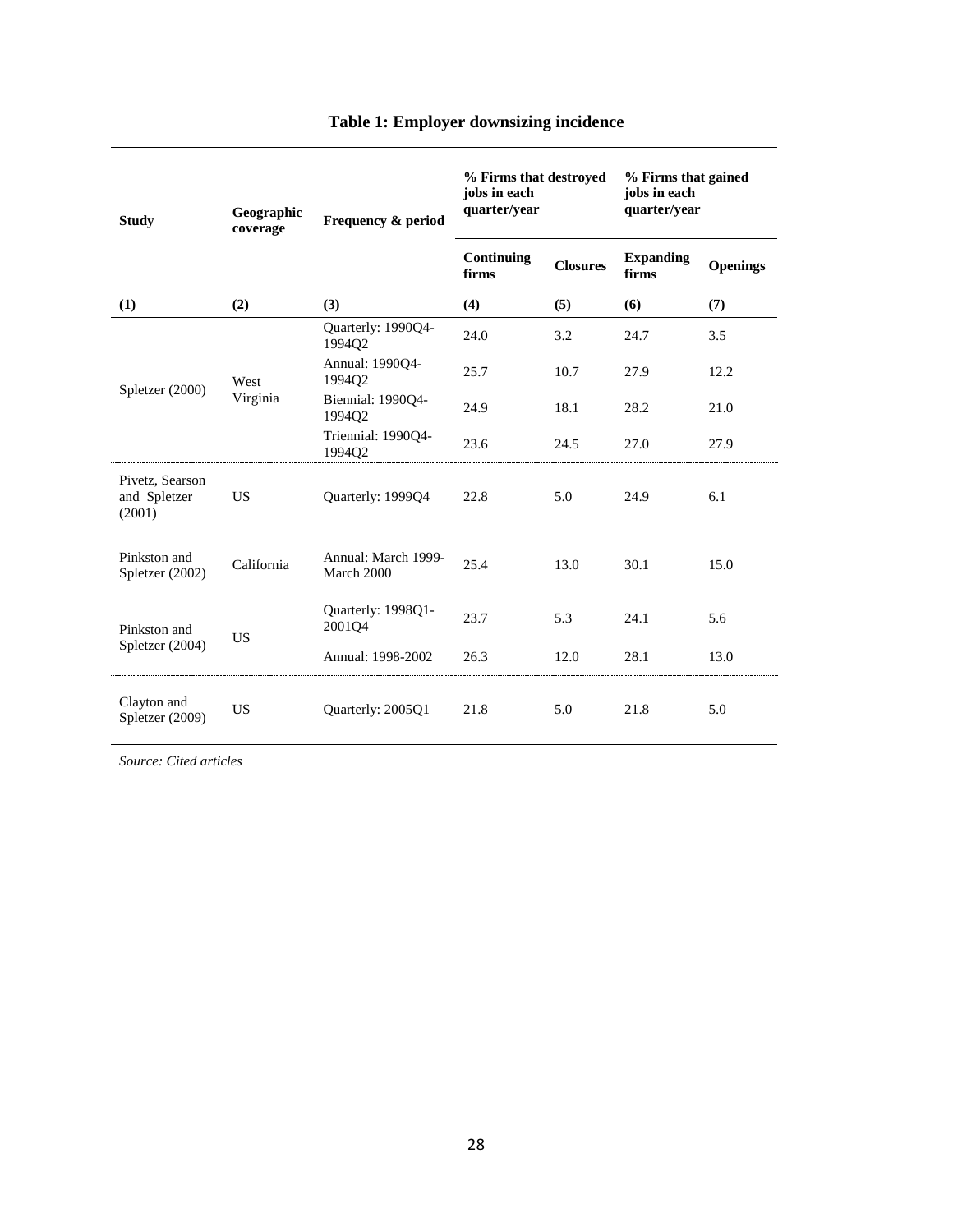| <b>Variables</b>                                    | All sample | Non-<br><b>Downsizing</b> | <b>Downsizing</b> | <b>Difference</b> | <b>P-value</b> |
|-----------------------------------------------------|------------|---------------------------|-------------------|-------------------|----------------|
| Employer downsizing $(0=N_0; 1=Y_{es})$             | 0.254      |                           |                   |                   | $\bullet$      |
| Self-reported bad health $(0=N_0; 1=Y_{\text{es}})$ | 0.139      | 0.134                     | 0.153             | 0.019             | 0.000          |
| Mental health indicators $(0=N_0; 1=Y_{\text{es}})$ |            |                           |                   |                   |                |
| Felt depressed                                      | 0.098      | 0.094                     | 0.109             | 0.015             | 0.001          |
| Felt everything is an effort                        | 0.167      | 0.161                     | 0.183             | 0.022             | 0.000          |
| Sleep was restless                                  | 0.264      | 0.257                     | 0.284             | 0.028             | 0.000          |
| Was happy                                           | 0.889      | 0.895                     | 0.869             | $-0.026$          | 0.000          |
| <b>Felt Lonely</b>                                  | 0.110      | 0.108                     | 0.116             | 0.008             | 0.089          |
| Felt sad                                            | 0.148      | 0.142                     | 0.164             | 0.022             | 0.000          |
| Could not get going                                 | 0.126      | 0.121                     | 0.140             | 0.019             | 0.000          |
| Enjoyed Life                                        | 0.935      | 0.940                     | 0.922             | $-0.017$          | 0.000          |
| Symptoms of clinical depression                     | 0.097      | 0.091                     | 0.116             | 0.025             | 0.000          |

<span id="page-31-0"></span>**Table 2: Self-reported health and mental health indicators, by employer downsizing status**

*Source: Health and Retirement Study (HRS), waves 1994-2010.*

*Notes: Means for not self-employed individuals working for pay. Analysis weighted using wave-specific sampling weight for each respondent. Self-reported bad health is based on a 5 point scale self-reported health question. Those who report fair or poor health are defined as being in bad health.*

<span id="page-31-1"></span>

| <b>Variables</b>                        | All sample | Non-<br>Downsizing | Downsizing | <b>Difference</b> | <b>P-value</b> |
|-----------------------------------------|------------|--------------------|------------|-------------------|----------------|
| Number of conditions ever diagnosed (#) | 1.301      | 1.297              | 1.314      | 0.017             | 0.314          |
| Probability of first diagnosis          |            |                    |            |                   |                |
| High blood pressure                     | 0.290      | 0.287              | 0.298      | 0.011             | 0.140          |
| <b>Diabetes</b>                         | 0.079      | 0.076              | 0.088      | 0.012             | 0.005          |
| Cancer                                  | 0.046      | 0.046              | 0.045      | $-0.002$          | 0.607          |
| Lunge disease                           | 0.028      | 0.027              | 0.029      | 0.002             | 0.541          |
| Hearth problems                         | 0.073      | 0.074              | 0.071      | $-0.002$          | 0.544          |
| Stroke                                  | 0.014      | 0.013              | 0.017      | 0.004             | 0.032          |
| Psychiatric or emotional problems       | 0.065      | 0.060              | 0.079      | 0.018             | 0.000          |
| Arthritis                               | 0.278      | 0.276              | 0.286      | 0.010             | 0.165          |

#### **Table 3: Conditions ever diagnosed by a doctor, by employer downsizing status**

*Source: Health and Retirement Study (HRS), waves 1994-2010.*

*Notes: Means for not self-employed individuals working for pay. Analysis weighted using wave-specific sampling weight for each respondent. Individuals' observations are included up to the time of first diagnosis.*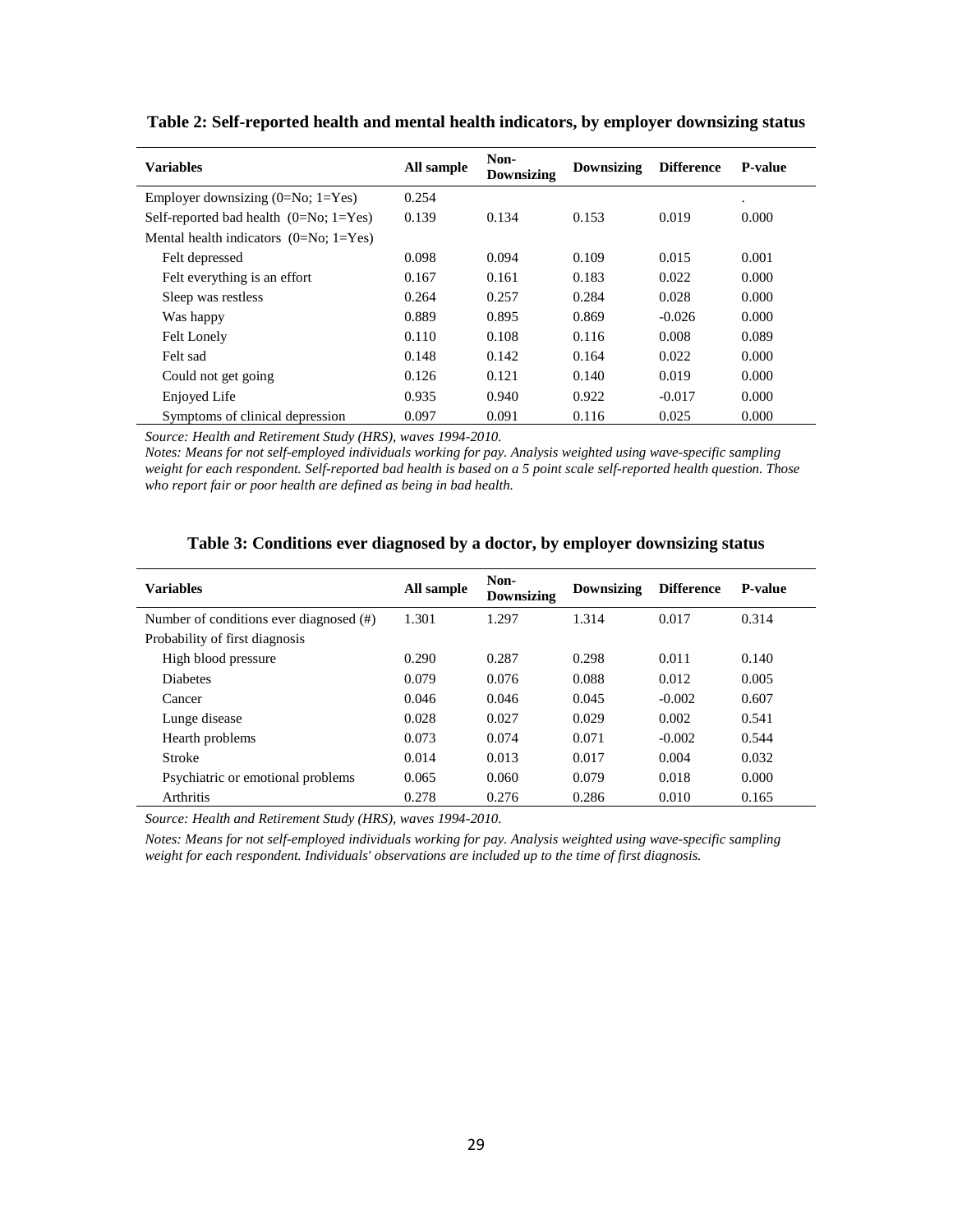<span id="page-32-2"></span><span id="page-32-0"></span>

| <b>Variables</b>                                                                  | All sample | Non-<br><b>Downsizing</b> | Downsizing | <b>Difference</b> | <b>P-value</b> |
|-----------------------------------------------------------------------------------|------------|---------------------------|------------|-------------------|----------------|
| Measurements above threshold? $(0=N_0; 1=Y_{es})$                                 |            |                           |            |                   |                |
| High A1c $(>6.40\%)$                                                              | 0.125      | 0.126                     | 0.118      | $-0.008$          | 0.617          |
| High C-reactive protein $(>3 \text{ mg/L})$                                       | 0.356      | 0.349                     | 0.381      | 0.032             | 0.219          |
| High Cystatin C $(1.55 \text{ mg/L})$<br>Low high-density lipoprotein or HDL      | 0.027      | 0.027                     | 0.028      | 0.001             | 0.861          |
| $(40 \text{ mg/L})$                                                               | 0.178      | 0.178                     | 0.178      | 0.000             | 0.994          |
| High total cholesterol $(>240 \text{ mg/L})$                                      | 0.206      | 0.202                     | 0.219      | 0.016             | 0.478          |
| Low total cholesterol $\left($ <160 mg/L)<br>High diastolic blood pressure $(>90$ | 0.108      | 0.111                     | 0.096      | $-0.015$          | 0.339          |
| mmHg)<br>Low diastolic blood pressure $(< 60$                                     | 0.209      | 0.210                     | 0.204      | $-0.006$          | 0.788          |
| mmHg)<br>High systolic blood pressure $(>140$                                     | 0.016      | 0.017                     | 0.013      | $-0.004$          | 0.536          |
| mmHg)                                                                             | 0.250      | 0.253                     | 0.238      | $-0.014$          | 0.533          |
| High pulse $(>90$ per min)                                                        | 0.059      | 0.060                     | 0.052      | $-0.008$          | 0.522          |
| High body-mass index or BMI $(>30)$                                               | 0.427      | 0.430                     | 0.416      | $-0.013$          | 0.621          |
| Low body-mass index or BMI $(\leq 20)$                                            | 0.017      | 0.019                     | 0.008      | $-0.010$          | 0.073          |

#### **Table 4: Biomarkers of health, by employer downsizing status**

*Source: Health and Retirement Study (HRS), waves 2006-2008.*

*Notes: Means for not self-employed individuals working for pay. Analysis weighted using wave-specific sampling weight for each respondent.*

<span id="page-32-1"></span>

| <b>Variables</b>      | All sample | Non-<br><b>Downsizing</b> | <b>Downsizing</b> | <b>Difference</b> | <b>P-value</b> |
|-----------------------|------------|---------------------------|-------------------|-------------------|----------------|
| Age                   | 58.883     | 59.275                    | 57.731            | $-1.544$          | 0.000          |
| Female                | 0.502      | 0.511                     | 0.475             | $-0.036$          | 0.000          |
| Married               | 0.728      | 0.725                     | 0.737             | 0.012             | 0.079          |
| Tenure at job         | 12.558     | 11.448                    | 15.818            | 4.370             | 0.000          |
| Employment status     |            |                           |                   |                   |                |
| Full-time job         | 0.750      | 0.719                     | 0.840             | 0.121             | 0.000          |
| Part-time job         | 0.117      | 0.127                     | 0.088             | $-0.040$          | 0.000          |
| Partial retirement    | 0.133      | 0.154                     | 0.072             | $-0.081$          | 0.000          |
| Education             |            |                           |                   |                   |                |
| Less than High School | 0.103      | 0.114                     | 0.073             | $-0.041$          | 0.000          |
| High school           | 0.596      | 0.596                     | 0.597             | 0.001             | 0.895          |
| College               | 0.300      | 0.290                     | 0.330             | 0.040             | 0.000          |
| Occupation            |            |                           |                   |                   |                |
| <b>White Collar</b>   | 0.438      | 0.432                     | 0.456             | 0.024             | 0.001          |
| Pink Collar           | 0.169      | 0.186                     | 0.121             | $-0.064$          | 0.000          |
| <b>Blue Collar</b>    | 0.188      | 0.183                     | 0.200             | 0.017             | 0.004          |
| Missing               | 0.205      | 0.199                     | 0.223             | 0.024             | 0.000          |

#### **Table 5: Worker characteristics, by employer downsizing status**

*Source: Health and Retirement Study (HRS), waves 1994-2010.*

*Notes: Means for not self-employed individuals working for pay. Analysis weighted using wave-specific sampling weight for each respondent.*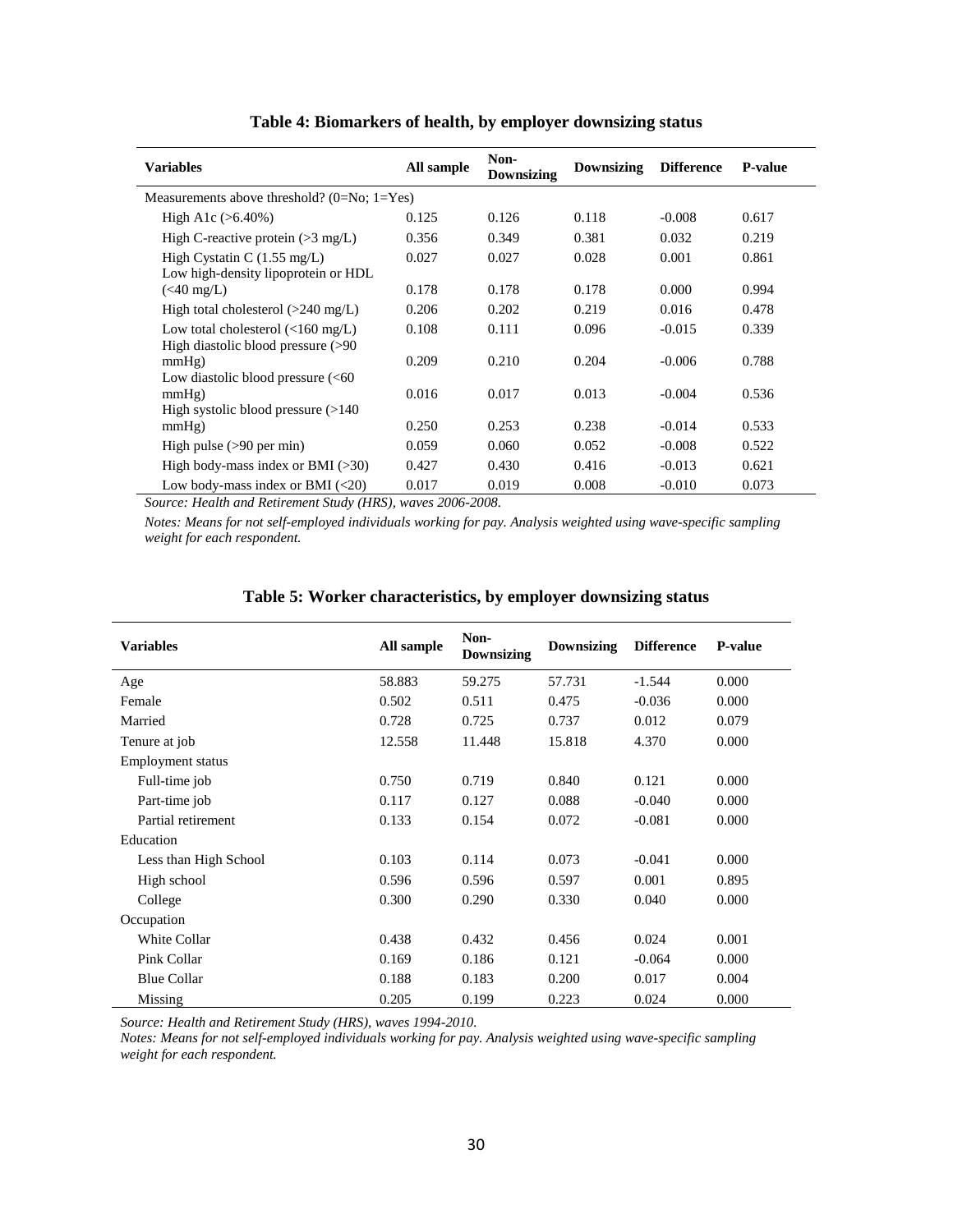<span id="page-33-0"></span>

| <b>Variables</b>                       | All sample | Non-<br><b>Downsizing</b> | <b>Downsizing</b> |          | <b>P-value</b> |
|----------------------------------------|------------|---------------------------|-------------------|----------|----------------|
| Industry                               |            |                           |                   |          |                |
| Agric/forest/fish                      | 0.010      | 0.011                     | 0.006             | $-0.005$ | 0.000          |
| Mining and construction                | 0.032      | 0.034                     | 0.027             | $-0.007$ | 0.003          |
| Manufacturing                          | 0.130      | 0.107                     | 0.195             | 0.087    | 0.000          |
| Transportation                         | 0.057      | 0.053                     | 0.069             | 0.016    | 0.000          |
| Wholesale                              | 0.035      | 0.037                     | 0.026             | $-0.011$ | 0.000          |
| Retail                                 | 0.081      | 0.087                     | 0.064             | $-0.023$ | 0.000          |
| Finan/ins/realest                      | 0.053      | 0.053                     | 0.054             | 0.002    | 0.630          |
| Business, repair and personal services | 0.064      | 0.069                     | 0.049             | $-0.019$ | 0.000          |
| Entertn/recreatn                       | 0.014      | 0.015                     | 0.012             | $-0.003$ | 0.026          |
| Prof/related svcs                      | 0.262      | 0.278                     | 0.214             | $-0.064$ | 0.000          |
| Public administration                  | 0.051      | 0.050                     | 0.054             | 0.004    | 0.227          |
| Missing                                | 0.211      | 0.205                     | 0.229             | 0.024    | 0.000          |
| <b>Fringe Benefits</b>                 |            |                           |                   |          |                |
| Health Insurance                       | 0.686      | 0.653                     | 0.784             | 0.131    | 0.000          |
| DB pension plan                        | 0.325      | 0.284                     | 0.447             | 0.163    | 0.000          |
| DC pension plan                        | 0.415      | 0.386                     | 0.502             | 0.116    | 0.000          |
| Employer size                          |            |                           |                   |          |                |
| Missing                                | 0.450      | 0.436                     | 0.491             | 0.055    | 0.000          |
| $<$ 5 workers                          | 0.061      | 0.071                     | 0.030             | $-0.041$ | 0.000          |
| 5-14 workers                           | 0.087      | 0.098                     | 0.056             | $-0.041$ | 0.000          |
| 15-24 workers                          | 0.047      | 0.052                     | 0.036             | $-0.016$ | 0.000          |
| 25-99 workers                          | 0.130      | 0.135                     | 0.115             | $-0.019$ | 0.000          |
| 100-499 workers                        | 0.127      | 0.124                     | 0.135             | 0.012    | 0.027          |
| 500+ workers                           | 0.098      | 0.086                     | 0.136             | 0.051    | 0.000          |
| Physical effort at work                |            |                           |                   |          |                |
| All/most of the time                   | 0.173      | 0.174                     | 0.171             | $-0.003$ | 0.589          |
| Most of the time                       | 0.133      | 0.133                     | 0.133             | 0.001    | 0.914          |
| Some of the time                       | 0.304      | 0.307                     | 0.294             | $-0.013$ | 0.057          |
| None of the time                       | 0.358      | 0.354                     | 0.372             | 0.018    | 0.014          |
| Heavy lifting at work                  |            |                           |                   |          |                |
| All/most of the time                   | 0.078      | 0.076                     | 0.085             | 0.009    | 0.038          |
| Most of the time                       | 0.056      | 0.055                     | 0.060             | 0.005    | 0.128          |
| Some of the time                       | 0.241      | 0.242                     | 0.240             | $-0.001$ | 0.862          |
| None of the time                       | 0.586      | 0.589                     | 0.578             | $-0.012$ | 0.119          |
| Does not apply                         | 0.009      | 0.008                     | 0.010             | 0.002    | 0.195          |

#### **Table 6: Job characteristics, by employer downsizing status**

*Source: Health and Retirement Study (HRS), waves 1994-2010.*

*Notes: Means for not self-employed individuals working for pay. Analysis weighted using wave-specific sampling weight for each respondent.*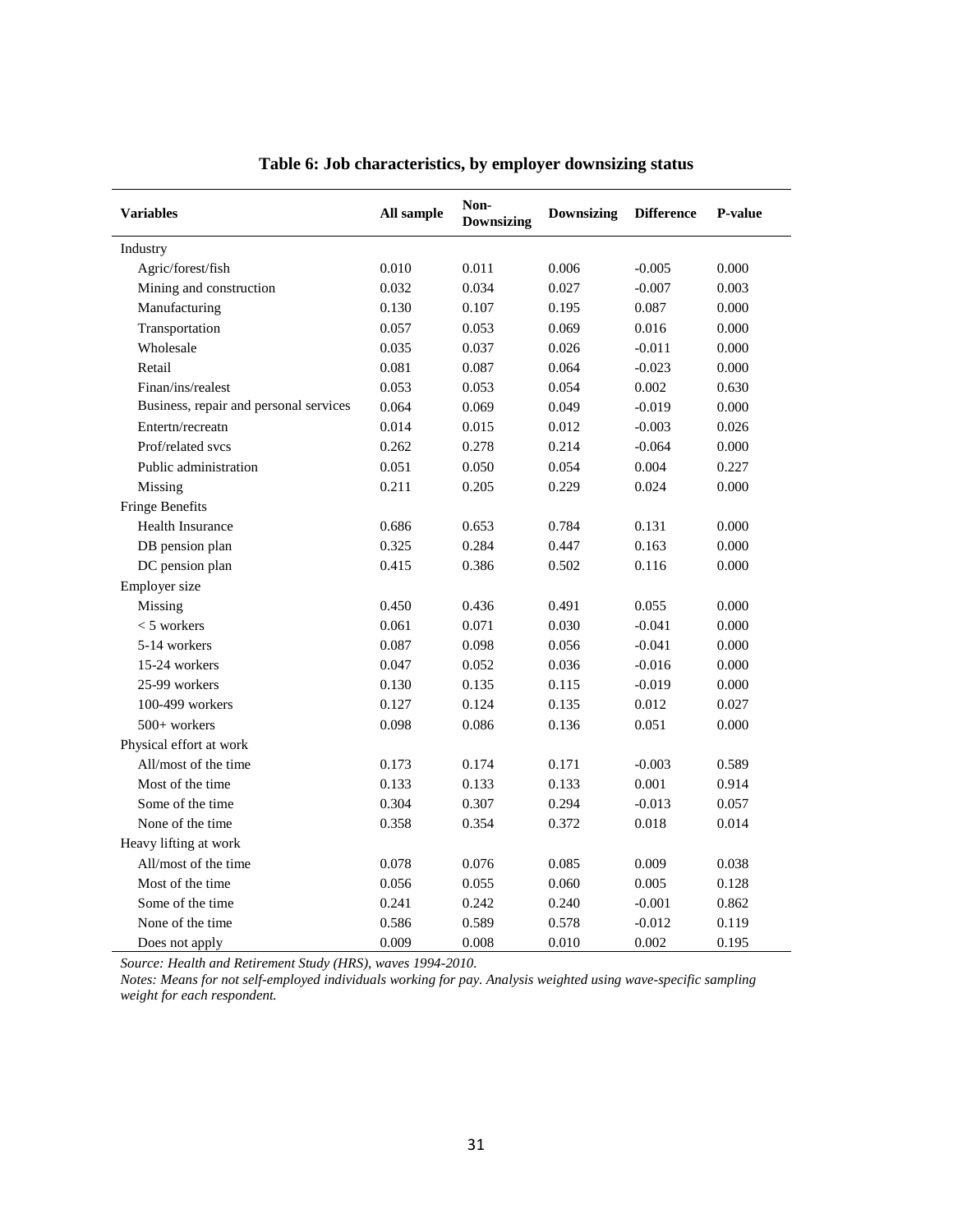|                             | At same employer | At different employer | Not working |
|-----------------------------|------------------|-----------------------|-------------|
| Sample Mean                 | 0.7237           | 0.0964                | 0.1799      |
| Downsizing                  | $-0.041***$      | $0.016***$            | $0.025***$  |
|                             | (0.008)          | (0.005)               | (0.006)     |
| Symp. clinical depression   |                  |                       |             |
| All employers               | $-0.054***$      | 0.000                 | $0.054***$  |
|                             | (0.011)          | 0.007                 | (0.010)     |
| Downsizing employers        | $-0.071***$      | 0.016                 | $0.053***$  |
|                             | (0.021)          | (0.016)               | (0.011)     |
| Non-downsizing<br>employers | $-0.048***$      | $-0.005$              | $0.053***$  |
|                             | (0.012)          | (0.007)               | (0.011)     |
| # Conditions                |                  |                       |             |
| All employers               | $-0.018***$      | $-0.003*$             | $0.021***$  |
|                             | (0.003)          | (0.002)               | (0.002)     |
| Downsizing employers        | $-0.025***$      | $-0.001$              | $0.026***$  |
|                             | (0.005)          | (0.004)               | (0.004)     |
| Non-downsizing<br>employers | $-0.015***$      | $-0.004**$            | $0.019***$  |
|                             | (0.003)          | (0.002)               | (0.002)     |

#### <span id="page-34-0"></span>**Table 7: Effect of downsizing, symptoms of clinical depression and number of conditions on employment transitions (marginal effects from Multinomial Logit Model)**

*Source: Health and Retirement Study (HRS), waves 1994-2010.*

*Notes: Controls include: gender, cubic function of age, education attainment (less than high school, high school, college or more), occupation type (white collar, pink collar or blue collar) employment status (full-time, part-time, partial retirement), employer's size, employer's industry, tenure at job, employer-provided health insurance, employer-sponsored pension plans, level of physical effort at work, level of heavy lifting required at work, state and wave dummies and lagged health conditions. Regressions were weighted using wave-specific sampling weight for each respondent. Standard errors are clustered at the individual level. \*\*\* denotes significance at the 1% level; \*\* denotes significance at the 5% level; \* denotes significance at the 10% level.*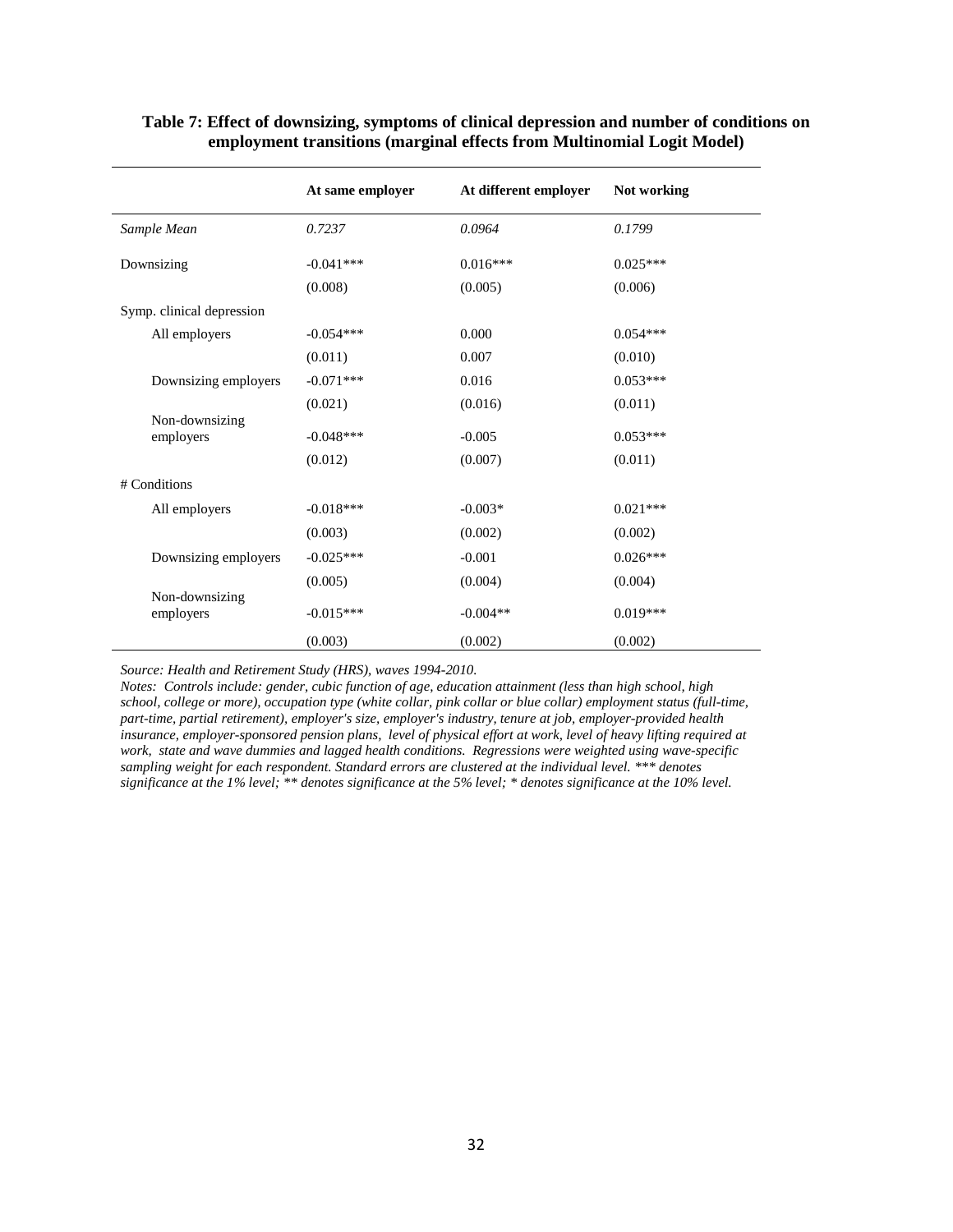<span id="page-35-0"></span>

| <b>Outcomes</b>                               | <b>Bivariate model</b> |       |             | <b>Intermediate model</b> |             | <b>Baseline model</b> |        |
|-----------------------------------------------|------------------------|-------|-------------|---------------------------|-------------|-----------------------|--------|
|                                               | Coef.                  | S.E.  | Coef.       | S.E.                      | Coef.       | S.E.                  | size   |
| Self-reported bad health                      | $0.019***$             | 0.006 | $0.018***$  | 0.006                     | $0.036***$  | 0.006                 | 37,201 |
| Mental health indicators $(0=N_0; 1=Y_{es})$  |                        |       |             |                           |             |                       |        |
| Felt depressed                                | $0.015***$             | 0.005 | $0.016***$  | 0.005                     | $0.028***$  | 0.005                 | 35,168 |
| Felt everything is an effort                  | $0.022***$             | 0.006 | $0.022***$  | 0.006                     | $0.034***$  | 0.006                 | 35,160 |
| Sleep was restless                            | $0.027***$             | 0.008 | $0.029***$  | 0.008                     | $0.041***$  | 0.008                 | 35,166 |
| Was happy                                     | $-0.026***$            | 0.005 | $-0.026***$ | 0.005                     | $-0.027***$ | 0.006                 | 35,134 |
| Felt Lonely                                   | 0.008                  | 0.005 | 0.009       | 0.005                     | $0.019***$  | 0.005                 | 35,164 |
| Felt sad                                      | $0.022***$             | 0.006 | $0.023***$  | 0.006                     | $0.035***$  | 0.006                 | 35,157 |
| Could not get going                           | $0.019***$             | 0.005 | $0.019***$  | 0.005                     | $0.030***$  | 0.005                 | 35,159 |
| Enjoyed Life                                  | $-0.017***$            | 0.004 | $-0.017***$ | 0.004                     | $-0.017***$ | 0.004                 | 35,161 |
| Symp. clinical depression                     | $0.025***$             | 0.005 | $0.025***$  | 0.005                     | $0.035***$  | 0.005                 | 35,069 |
| Probability of first diagnosis                |                        |       |             |                           |             |                       |        |
| High blood pressure                           | 0.011                  | 0.008 | 0.008       | 0.008                     | 0.006       | 0.008                 | 30,211 |
| <b>Diabetes</b>                               | $0.012***$             | 0.004 | $0.011**$   | 0.004                     | 0.007       | 0.005                 | 35,237 |
| Cancer                                        | $-0.002$               | 0.003 | $-0.002$    | 0.003                     | 0.000       | 0.003                 | 35,934 |
| Lunge disease                                 | 0.002                  | 0.003 | 0.001       | 0.003                     | 0.003       | 0.003                 | 36,466 |
| Hearth problems                               | $-0.002$               | 0.004 | $-0.003$    | 0.004                     | 0.001       | 0.004                 | 35,194 |
| Stroke                                        | $0.004*$               | 0.002 | $0.004*$    | 0.002                     | $0.006***$  | 0.002                 | 36,828 |
| Psychiatric or emotional problems             | $0.018***$             | 0.005 | $0.017***$  | 0.005                     | $0.017***$  | 0.005                 | 35,769 |
| Arthritis                                     | 0.010                  | 0.008 | 0.008       | 0.008                     | $0.027***$  | 0.008                 | 30,058 |
| Controls                                      |                        |       |             |                           |             |                       |        |
| Long-term average county employment<br>growth | N <sub>0</sub>         |       | Yes         |                           | Yes         |                       |        |
| Worker and employer characteristics           | N <sub>o</sub>         |       | No          |                           | Yes         |                       |        |

**Table 8: Baseline model**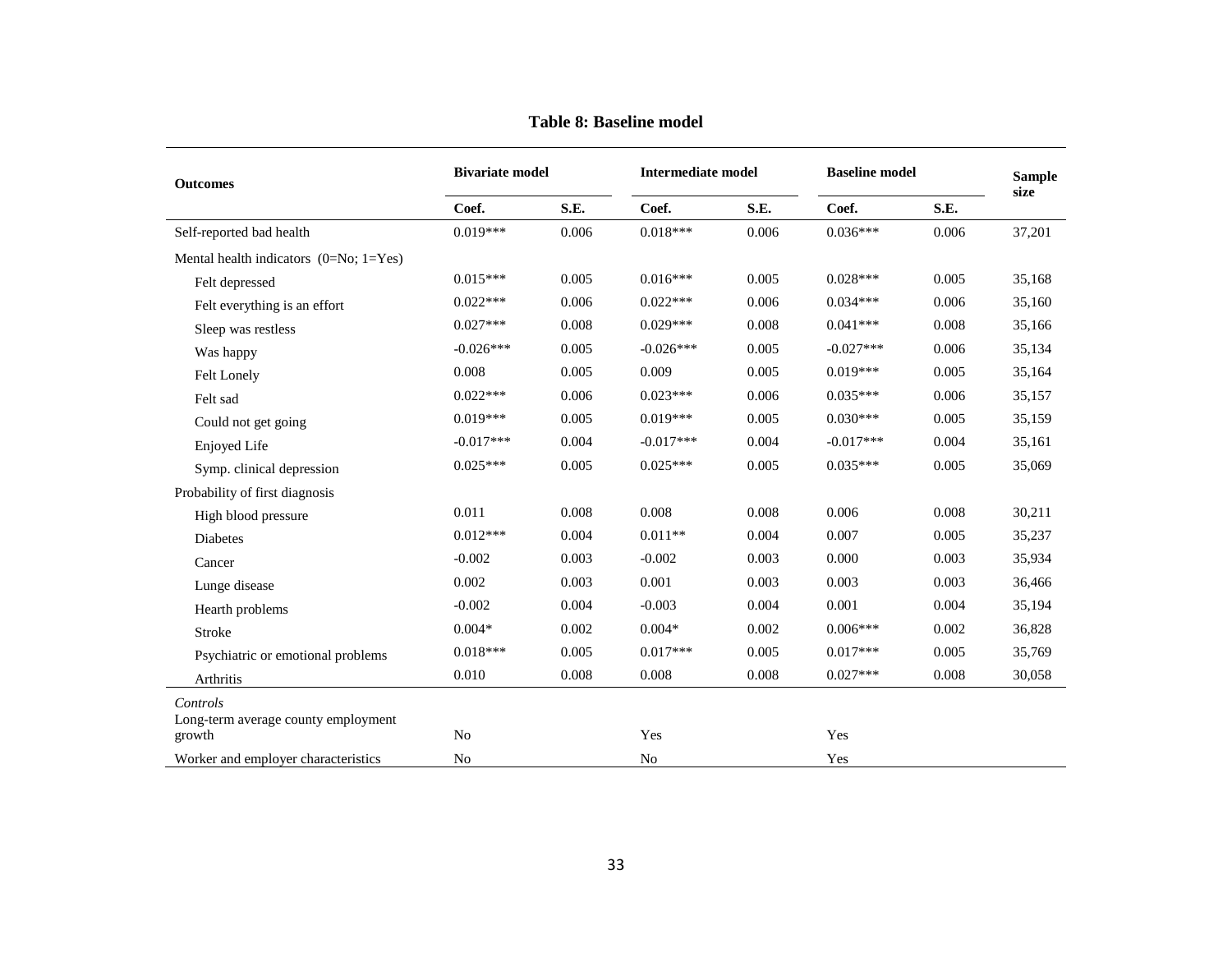| <b>Outcomes</b>                                           | <b>Bivariate Model</b> |       |           | <b>Intermediate Model</b> |          | <b>Baseline Model</b> |             |
|-----------------------------------------------------------|------------------------|-------|-----------|---------------------------|----------|-----------------------|-------------|
|                                                           | Coef.                  | S.E.  | Coef.     | S.E.                      | Coef.    | S.E.                  | <b>Size</b> |
| Measurements above threshold? $(0=No; 1=Yes)$             |                        |       |           |                           |          |                       |             |
| High A1c                                                  | $-0.008$               | 0.017 | $-0.008$  | 0.017                     | $-0.011$ | 0.017                 | 3,012       |
| High C-reactive protein                                   | 0.031                  | 0.026 | 0.031     | 0.026                     | $0.047*$ | 0.027                 | 2,929       |
| High Cystatin C                                           | 0.001                  | 0.008 | 0.001     | 0.008                     | 0.005    | 0.008                 | 2,910       |
| Low high-density lipoprotein (HDL)                        | $-0.000$               | 0.023 | $-0.000$  | 0.023                     | $-0.002$ | 0.023                 | 2,506       |
| High total cholesterol                                    | 0.016                  | 0.023 | 0.016     | 0.023                     | 0.014    | 0.023                 | 2,902       |
| Low total cholesterol                                     | $-0.015$               | 0.016 | $-0.015$  | 0.016                     | $-0.014$ | 0.017                 | 2,902       |
| High diastolic blood pressure                             | $-0.006$               | 0.023 | $-0.006$  | 0.023                     | $-0.010$ | 0.023                 | 2,965       |
| Low diastolic blood pressure                              | $-0.004$               | 0.006 | $-0.004$  | 0.006                     | $-0.001$ | 0.006                 | 2,965       |
| High systolic blood pressure                              | $-0.015$               | 0.023 | $-0.015$  | 0.023                     | $-0.009$ | 0.023                 | 2,965       |
| High pulse                                                | $-0.008$               | 0.012 | $-0.008$  | 0.012                     | $-0.004$ | 0.013                 | 2,965       |
| High body-mass index (BMI)                                | $-0.015$               | 0.027 | $-0.015$  | 0.027                     | $-0.010$ | 0.028                 | 2,897       |
| Low body-mass index (BMI)                                 | $-0.010*$              | 0.006 | $-0.010*$ | 0.006                     | $-0.009$ | 0.006                 | 2,897       |
| Controls<br>Long-term average county employment<br>growth | No                     |       | Yes       |                           | Yes      |                       |             |
| Worker and employer characteristics                       | N <sub>o</sub>         |       | No        |                           | Yes      |                       |             |

*Source: Health and Retirement Study (HRS), waves 1994-2010.*

*Notes: Self-reported bad health is based on a 5 point scale self-reported health question. Those who report fair or poor health are defined as being in bad health. Refer t[o Table 4](#page-32-2) for the list of thresholds for each biomarker. Worker and employer characteristics include: gender, cubic function of age, education attainment (less than high school, high school, college or more), occupation type (white collar, pink collar or blue collar) employment status (full-time, parttime, partial retirement), employer's size, employer's industry, tenure at job, employer-provided health insurance, employer-sponsored pension plans, level of physical effort at work, level of heavy lifting required at work, and state and wave dummies. Regressions were weighted using wave-specific sampling*  weight for each respondent. Standard errors are clustered at the individual level. \*\*\* denotes significance at the and the l<sup>96</sup> level; \*\* denotes significance at the *5% level; \* denotes significance at the 10% level.*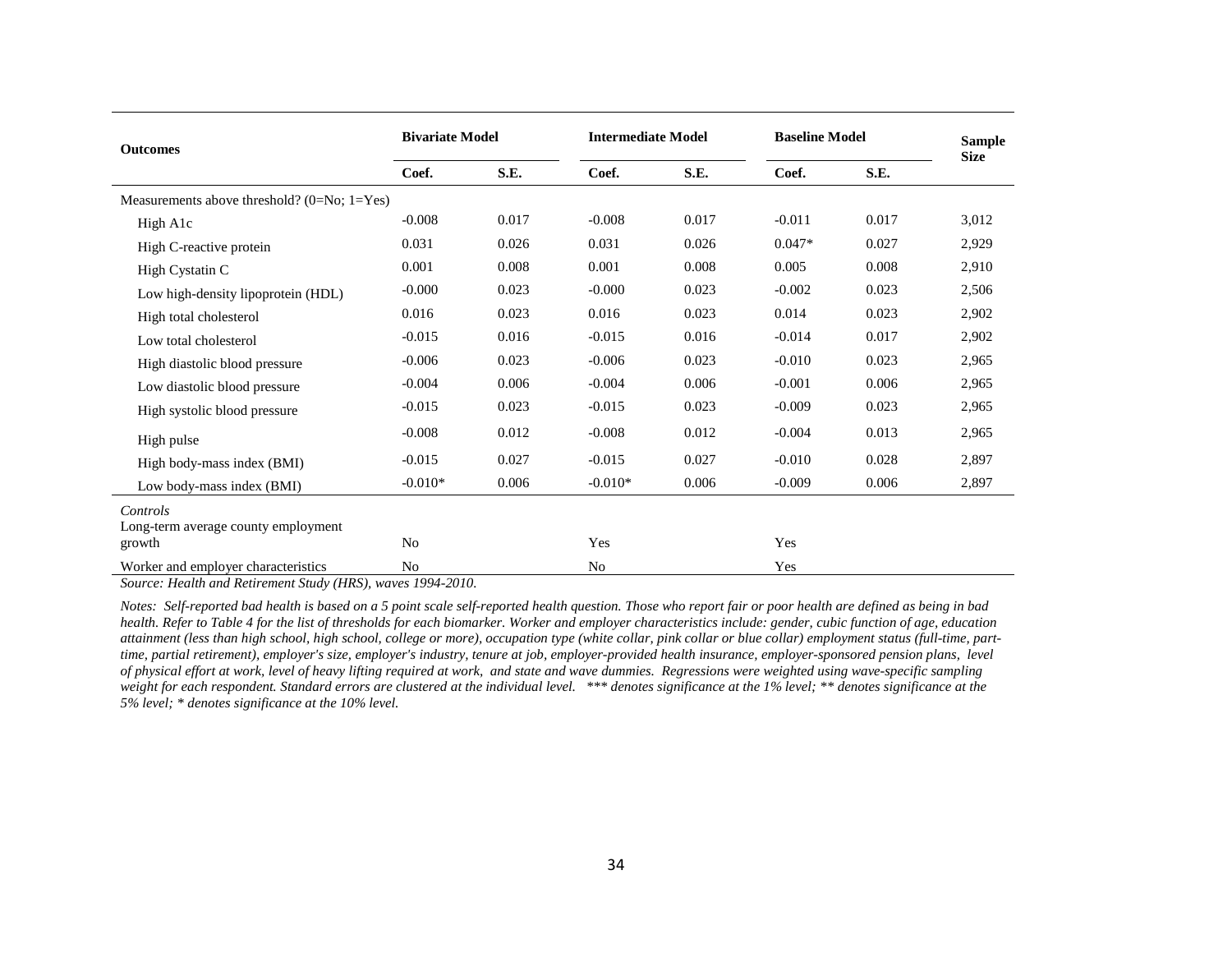<span id="page-37-0"></span>

| <b>Outcomes</b>                               | <b>Baseline Model</b> |       | <b>Controlling for</b><br>lagged health<br>outcomes | <b>Sample</b><br><b>Size</b> |        |
|-----------------------------------------------|-----------------------|-------|-----------------------------------------------------|------------------------------|--------|
|                                               | Coef.                 | S.E.  | Coef.                                               | S.E.                         |        |
| Self-reported bad health                      | $0.029***$            | 0.007 | $0.016***$                                          | 0.005                        | 27,751 |
| Mental health indicators $(0=N_0; 1=Y_{es})$  |                       |       |                                                     |                              |        |
| Felt depressed                                | $0.027***$            | 0.006 | $0.019***$                                          | 0.006                        | 27,293 |
| Felt everything is an effort                  | $0.035***$            | 0.007 | $0.025***$                                          | 0.006                        | 27,289 |
| Sleep was restless                            | $0.038***$            | 0.009 | $0.026***$                                          | 0.008                        | 27,293 |
| Was happy                                     | $-0.031***$           | 0.006 | $-0.021***$                                         | 0.006                        | 27,268 |
| Felt Lonely                                   | $0.018***$            | 0.006 | $0.009*$                                            | 0.005                        | 27,290 |
| Felt sad                                      | $0.037***$            | 0.007 | $0.026***$                                          | 0.006                        | 27,288 |
| Could not get going                           | $0.027***$            | 0.006 | $0.019***$                                          | 0.006                        | 27,289 |
| Enjoyed Life                                  | $-0.019***$           | 0.005 | $-0.012**$                                          | 0.005                        | 27,288 |
| Symp. clinical depression                     | $0.033***$            | 0.006 | $0.023***$                                          | 0.005                        | 27,226 |
| Probability of first diagnosis                |                       |       |                                                     |                              |        |
| High blood pressure                           | $-0.000$              | 0.010 | 0.000                                               | 0.005                        | 21,418 |
| Diabetes                                      | 0.004                 | 0.005 | 0.000                                               | 0.003                        | 25,963 |
| Cancer                                        | $-0.001$              | 0.004 | 0.001                                               | 0.002                        | 26,598 |
| Lunge disease                                 | 0.001                 | 0.003 | $-0.000$                                            | 0.002                        | 27,088 |
| Hearth problems                               | $-0.001$              | 0.005 | $-0.003$                                            | 0.003                        | 25,937 |
| Stroke                                        | $0.007***$            | 0.002 | $0.004***$                                          | 0.002                        | 27,405 |
| Psychiatric or emotional problems             | $0.009*$              | 0.005 | $0.005*$                                            | 0.003                        | 26,442 |
| Arthritis                                     | $0.024**$             | 0.010 | $0.015***$                                          | 0.006                        | 21,152 |
| Controls                                      |                       |       |                                                     |                              |        |
| Long-term average county employment<br>growth | Yes                   |       | Yes                                                 |                              |        |
| Worker and employer characteristics           | Yes                   |       | Yes                                                 |                              |        |
| Lagged health outcomes                        | N <sub>o</sub>        |       | Yes                                                 |                              |        |

#### **Table 9: Robustness check - Controlling for lagged health outcomes**

*Source: Health and Retirement Study (HRS), waves 1994-2010.*

*Notes: Self-reported bad health is based on a 5 point scale self-reported health question. Those who report fair or poor health are defined as being in bad health. Worker and employer characteristics include: gender, cubic function of age, education attainment (less than high school, high school, college or more), occupation type (white collar, pink collar or blue collar) employment status (full-time, part-time, partial retirement), employer's size, employer's industry, tenure at job, employer-provided health insurance, employer-sponsored pension plans, level of physical effort at work, level of heavy lifting required at work, and state and wave dummies. Regressions were weighted using wave-specific sampling weight for each respondent. Standard errors are clustered at the individual level. \*\*\* denotes significance at the 1% level; \*\* denotes significance at the 5% level; \* denotes significance at the 10% level.*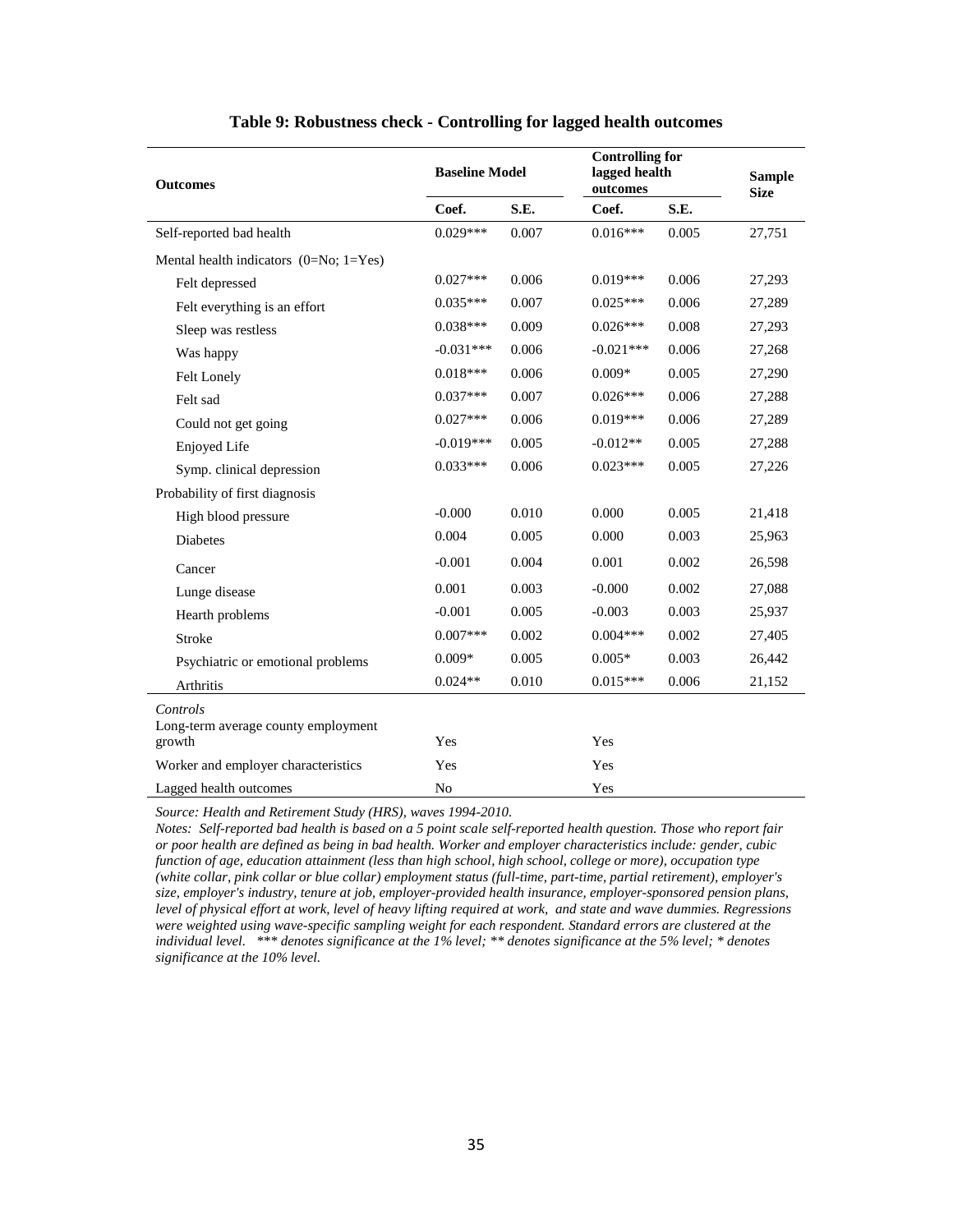| <b>Outcomes</b>                                 | <b>Baseline Model</b> |       | <b>Controlling for</b><br>lagged health<br>outcomes | <b>Sample</b><br><b>Size</b> |       |
|-------------------------------------------------|-----------------------|-------|-----------------------------------------------------|------------------------------|-------|
|                                                 | Coef.                 | S.E.  | Coef.                                               | S.E.                         |       |
| Measurements above threshold? $(0=No; 1=Yes)$   |                       |       |                                                     |                              |       |
| High A1c                                        | $-0.014$              | 0.018 | $-0.006$                                            | 0.015                        | 2,838 |
| High C-reactive protein                         | 0.038                 | 0.027 | 0.034                                               | 0.027                        | 2,763 |
| High Cystatin C                                 | 0.004                 | 0.009 | 0.003                                               | 0.009                        | 2,743 |
| Low HDL                                         | $-0.003$              | 0.023 | $-0.004$                                            | 0.023                        | 2,365 |
| High total cholesterol                          | 0.015                 | 0.024 | 0.015                                               | 0.024                        | 2,741 |
| Low total cholesterol                           | $-0.013$              | 0.017 | $-0.015$                                            | 0.017                        | 2,741 |
| High diastolic BP                               | $-0.004$              | 0.024 | $-0.004$                                            | 0.024                        | 2,797 |
| Low diastolic BP                                | $-0.002$              | 0.007 | $-0.002$                                            | 0.007                        | 2,797 |
| High systolic BP                                | 0.001                 | 0.024 | 0.003                                               | 0.024                        | 2,797 |
| High pulse                                      | $-0.000$              | 0.013 | $-0.003$                                            | 0.013                        | 2,797 |
| High BMI                                        | $-0.007$              | 0.028 | $-0.000$                                            | 0.027                        | 2,733 |
| Low BMI                                         | $-0.009$              | 0.006 | $-0.010$                                            | 0.006                        | 2,733 |
| Controls<br>Long-term average county employment |                       |       |                                                     |                              |       |
| growth                                          | Yes                   |       | Yes                                                 |                              |       |
| Worker and employer characteristics             | Yes                   |       | Yes                                                 |                              |       |
| Lagged health outcomes                          | N <sub>0</sub>        |       | Yes                                                 |                              |       |

*Source: Health and Retirement Study (HRS), waves 2006-2008.*

*Notes: Self-reported bad health is based on a 5 point scale self-reported health question. Those who report fair or poor health are defined as being in bad health. Worker and employer characteristics include: gender, cubic function of age, education attainment (less than high school, high school, college or more), occupation type (white collar, pink collar or blue collar) employment status (full-time, part-time, partial retirement), employer's size, employer's industry, tenure at job, employer-provided health insurance, employer-sponsored pension plans, level of physical effort at work, level of heavy lifting required at work, and state and wave dummies Regressions were weighted using wave-specific sampling weight for each respondent. Standard errors are clustered at the individual level. \*\*\* denotes significance at the 1% level; \*\* denotes significance at the 5% level; \* denotes significance at the 10% level.*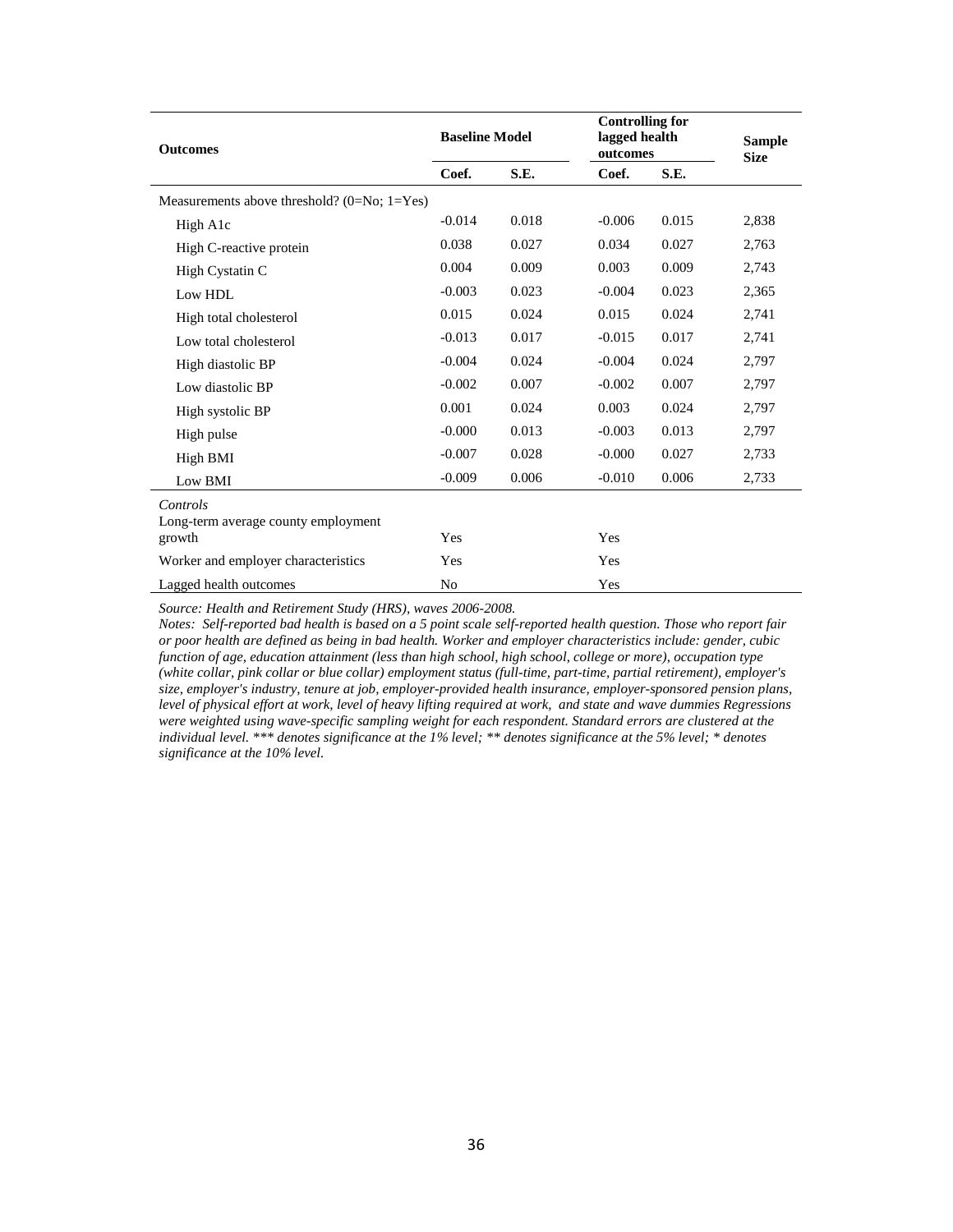<span id="page-39-0"></span>

|                                                     | <b>Baseline Model</b> |       | <b>FE</b> Model | <b>Sample</b><br><b>Size</b> |        |
|-----------------------------------------------------|-----------------------|-------|-----------------|------------------------------|--------|
|                                                     | Coef.                 | S.E.  | Coef.           | S.E.                         |        |
| Self-reported bad health                            | $0.029***$            | 0.005 | $0.013***$      | 0.005                        | 37,201 |
| Mental health indicators $(0=N_0; 1=Y_{\text{es}})$ |                       |       |                 |                              |        |
| Felt depressed                                      | $0.029***$            | 0.004 | 0.008           | 0.005                        | 35,168 |
| Felt everything is an effort                        | $0.034***$            | 0.005 | $0.018***$      | 0.006                        | 35,160 |
| Sleep was restless                                  | $0.037***$            | 0.006 | 0.009           | 0.007                        | 35,166 |
| Was happy                                           | $-0.025***$           | 0.005 | $-0.002$        | 0.005                        | 35,134 |
| Felt Lonely                                         | $0.024***$            | 0.005 | 0.003           | 0.005                        | 35,164 |
| Felt sad                                            | $0.033***$            | 0.005 | $0.010*$        | 0.006                        | 35,157 |
| Could not get going                                 | $0.027***$            | 0.005 | $0.015***$      | 0.006                        | 35,159 |
| Enjoyed Life                                        | $-0.017***$           | 0.003 | $-0.004$        | 0.004                        | 35,161 |
| Symp. clinical depression                           | $0.034***$            | 0.004 | $0.012**$       | 0.005                        | 35,069 |
| Controls<br>Long-term average county employment     |                       |       |                 |                              |        |
| growth                                              | Yes                   |       | Yes             |                              |        |
| Worker and employer characteristics                 | Yes                   |       | Yes             |                              |        |
| Lagged health outcomes                              | No                    |       | No              |                              |        |

#### **Table 10: Robustness check - Individual fixed effect model**

*Source: Health and Retirement Study (HRS), waves 1994-2010.*

*Notes: Self-reported bad health is based on a 5 point scale self-reported health question. Those who report fair or poor health are defined as being in bad health. Worker and employer characteristics include: gender, cubic function of age, education attainment (less than high school, high school, college or more), occupation type (white collar, pink collar or blue collar) employment status (full-time, part-time, partial retirement), employer's size,*  employer's industry, tenure at job, employer-provided health insurance, employer-sponsored pension plans, level *of physical effort at work, level of heavy lifting required at work, and state and wave dummies. Standard errors are clustered at the individual level. \*\*\* denotes significance at the 1% level; \*\* denotes significance at the 5% level; \* denotes significance at the 10% level.*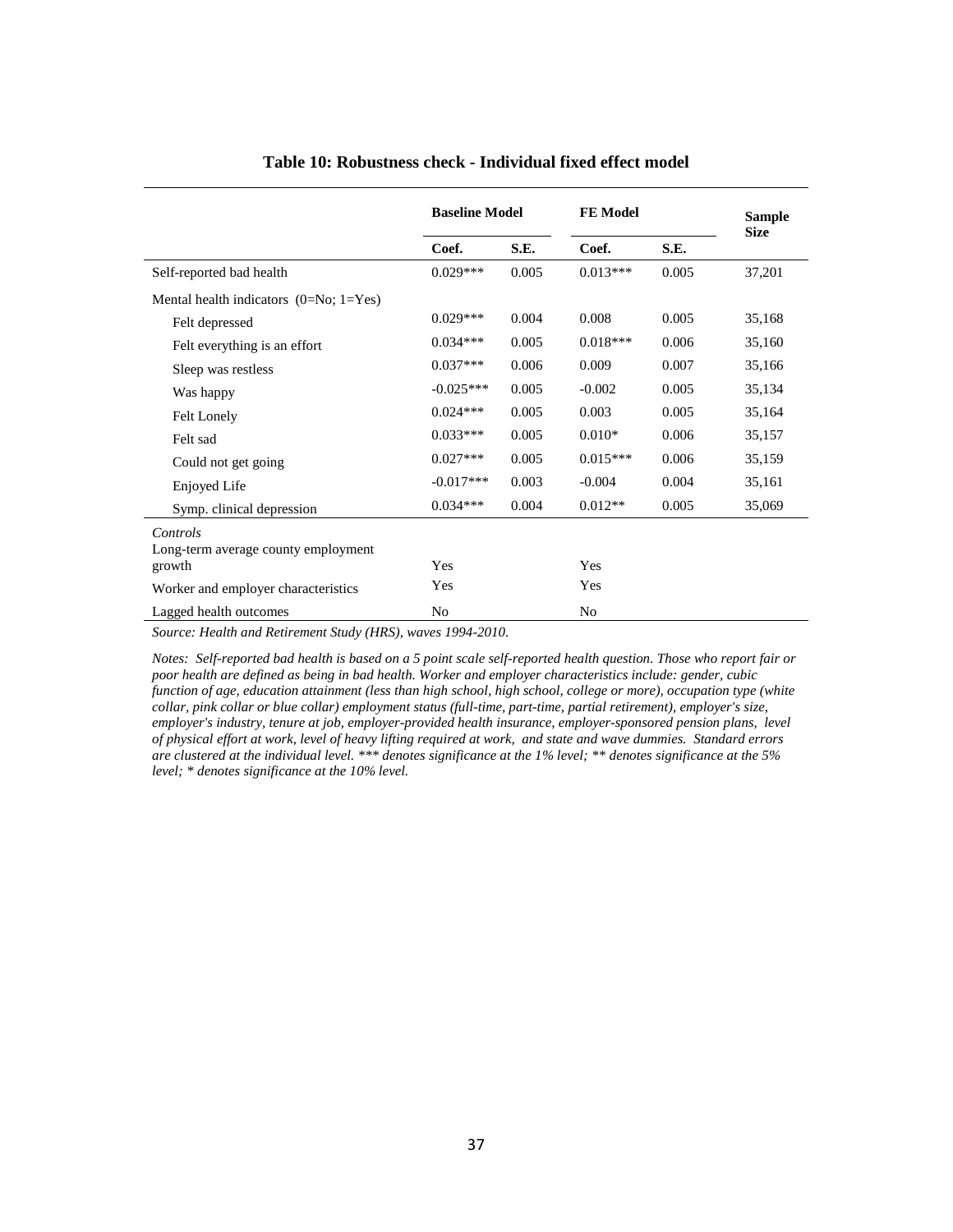<span id="page-40-0"></span>

| <b>Outcomes</b>                                       | <b>First stage</b>         |                    | <b>Main regression</b> |                | <b>Sample</b>    |
|-------------------------------------------------------|----------------------------|--------------------|------------------------|----------------|------------------|
|                                                       | Coef.                      | <b>F-statistic</b> | Coef.                  | S.E.           | <b>Size</b>      |
| Self-reported bad health                              | $-0.361***$                | 9.425              | 0.078                  | 0.255          | 37,201           |
| Mental health indicators $(0=N_0; 1=Y_e)$             |                            |                    |                        |                |                  |
| Felt depressed                                        | $-0.419***$                | 11.357             | 0.102                  | 0.214          | 35,168           |
| Felt everything is an effort                          | $-0.417***$                | 11.290             | $-0.093$               | 0.251          | 35,160           |
| Sleep was restless                                    | $-0.416***$                | 11.223             | 0.145                  | 0.306          | 35,166           |
| Was happy                                             | $-0.432***$                | 12.180             | 0.126                  | 0.217          | 35,134           |
| <b>Felt Lonely</b>                                    | $-0.416***$                | 11.223             | $-0.033$               | 0.223          | 35,164           |
| Felt sad                                              | $-0.419***$                | 11.357             | 0.082                  | 0.257          | 35,157           |
| Could not get going                                   | $-0.417***$                | 11.290             | 0.148                  | 0.221          | 35,159           |
| Enjoyed Life                                          | $-0.418***$                | 11.357             | $-0.154$               | 0.170          | 35,161           |
| Symp. clinical depression                             | $-0.431***$                | 12.041             | 0.109                  | 0.207          | 35,069           |
| Probability of first diagnosis                        |                            |                    |                        |                |                  |
| High blood pressure                                   | $-0.304**$                 | 5.198              | 0.813                  | 0.526          | 30,211           |
| <b>Diabetes</b>                                       | $-0.381***$                | 9.860              | $-0.275$               | 0.200          | 35,237           |
| Cancer                                                | $-0.366***$                | 9.181              | 0.088                  | 0.132          | 35,934           |
| Lunge disease                                         | $-0.313***$                | 7.129              | $-0.324*$              | 0.185          | 36,466           |
| Hearth problems                                       | $-0.340***$                | 7.618              | $-0.059$               | 0.215          | 35,194           |
| <b>Stroke</b><br>Psychiatric or emotional<br>problems | $-0.353***$<br>$-0.375***$ | 9.060<br>9.734     | 0.020<br>0.082         | 0.071<br>0.188 | 36,828<br>35,769 |
| Arthritis                                             | $-0.309**$                 | 5.712              | 0.247                  | 0.410          | 30,058           |

### **Table 11: Robustness check - Instrumental variables approach**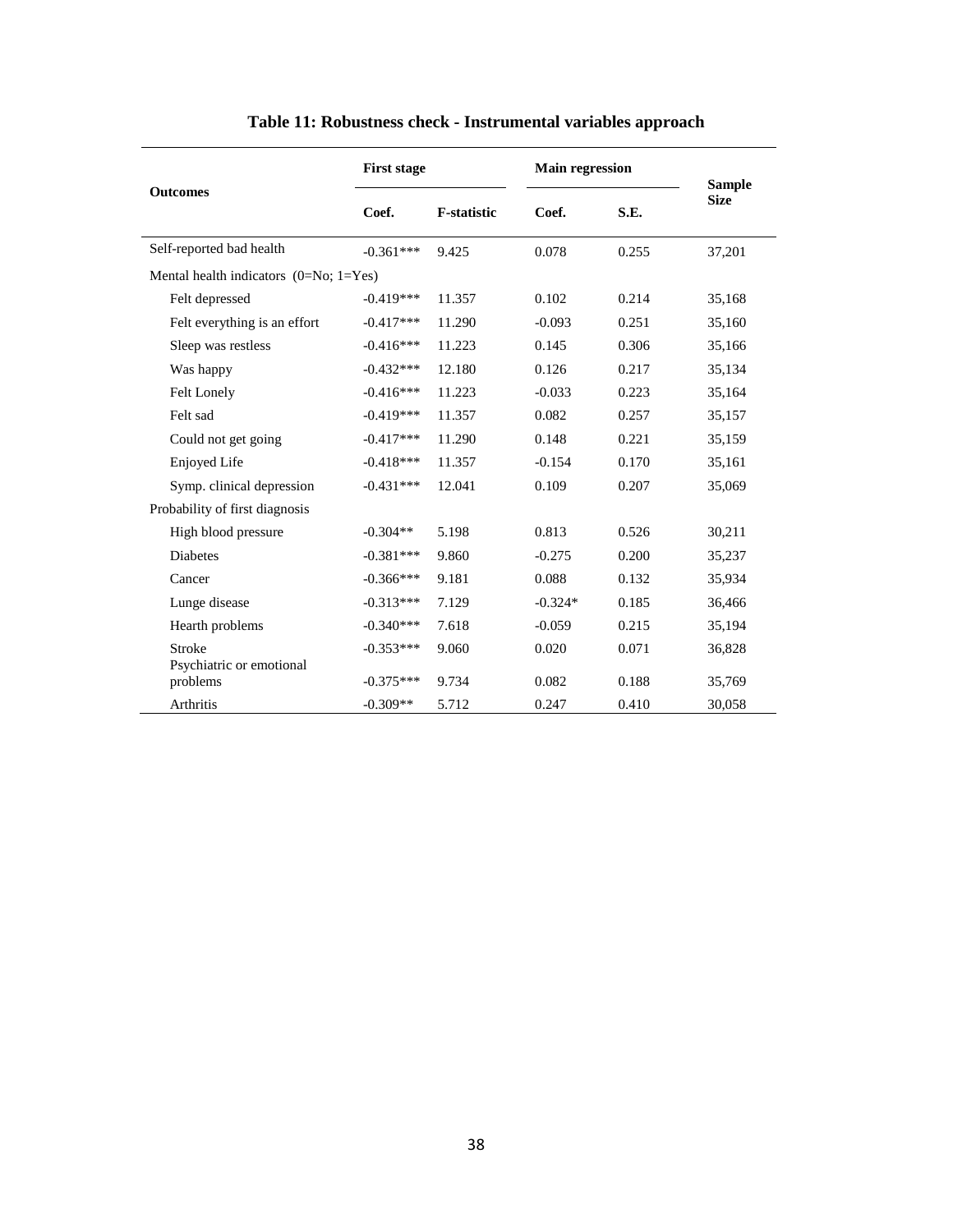| <b>Outcomes</b>               |          | <b>First stage</b> |          | <b>Main Regression</b> |                              |
|-------------------------------|----------|--------------------|----------|------------------------|------------------------------|
|                               | Coef.    | <b>F-statistic</b> | Coef.    | S.E.                   | <b>Sample</b><br><b>Size</b> |
| <b>Measured Biomarkers</b>    |          |                    |          |                        |                              |
| High A1c                      | $-0.254$ | 0.1936             | 0.966    | 2.791                  | 3,012                        |
| High CRP                      | $-0.156$ | 0.0729             | 4.593    | 16.67                  | 2,929                        |
| <b>High Cysc</b>              | $-0.163$ | 0.0784             | 1.501    | 5.401                  | 2,910                        |
| Low HDL                       | $-0.002$ | 0.000              | 25.654   | 10,08                  | 2,506                        |
| <b>High Total Cholesterol</b> | $-0.152$ | 0.0676             | 4.846    | 18.50                  | 2,902                        |
| Low Total Cholesterol         | $-0.152$ | 0.0676             | $-0.879$ | 4.495                  | 2,902                        |
| <b>High Diastolic BP</b>      | $-0.241$ | 0.1681             | 0.713    | 2.809                  | 2,965                        |
| Low Diastolic BP              | $-0.241$ | 0.1681             | 0.468    | 1.293                  | 2,965                        |
| High Systolic BP              | $-0.241$ | 0.1681             | $-0.014$ | 2.030                  | 2,965                        |
| High Pulse                    | $-0.241$ | 0.1681             | $-0.799$ | 2.379                  | 2,965                        |
| High BMI                      | $-0.222$ | 0.1444             | 0.955    | 3.506                  | 2,897                        |
| Low BMI                       | $-0.222$ | 0.1444             | $-0.174$ | 0.786                  | 2,897                        |

*Source: Health and Retirement Study (HRS), waves 1994-2010.*

*Notes: Self-reported bad health is based on a 5 point scale self-reported health question. Those who report fair or poor health are defined as being in bad health. Controls include: gender, cubic function of age, education attainment (less than high school, high school, college or more), occupation type (white collar, pink collar or blue collar) employment status (full-time, part-time, partial retirement), employer's size, employer's industry, tenure at job, employer-provided health insurance, employer-sponsored pension plans, level of physical effort at work, level of heavy lifting required at work, state and wave dummies and lagged health conditions. Regressions were weighted using wave-specific sampling weight for each respondent. Standard errors are clustered at the individual level. \*\*\* denotes significance at the 1% level; \*\* denotes significance at the 5% level; \* denotes significance at the 10% level.*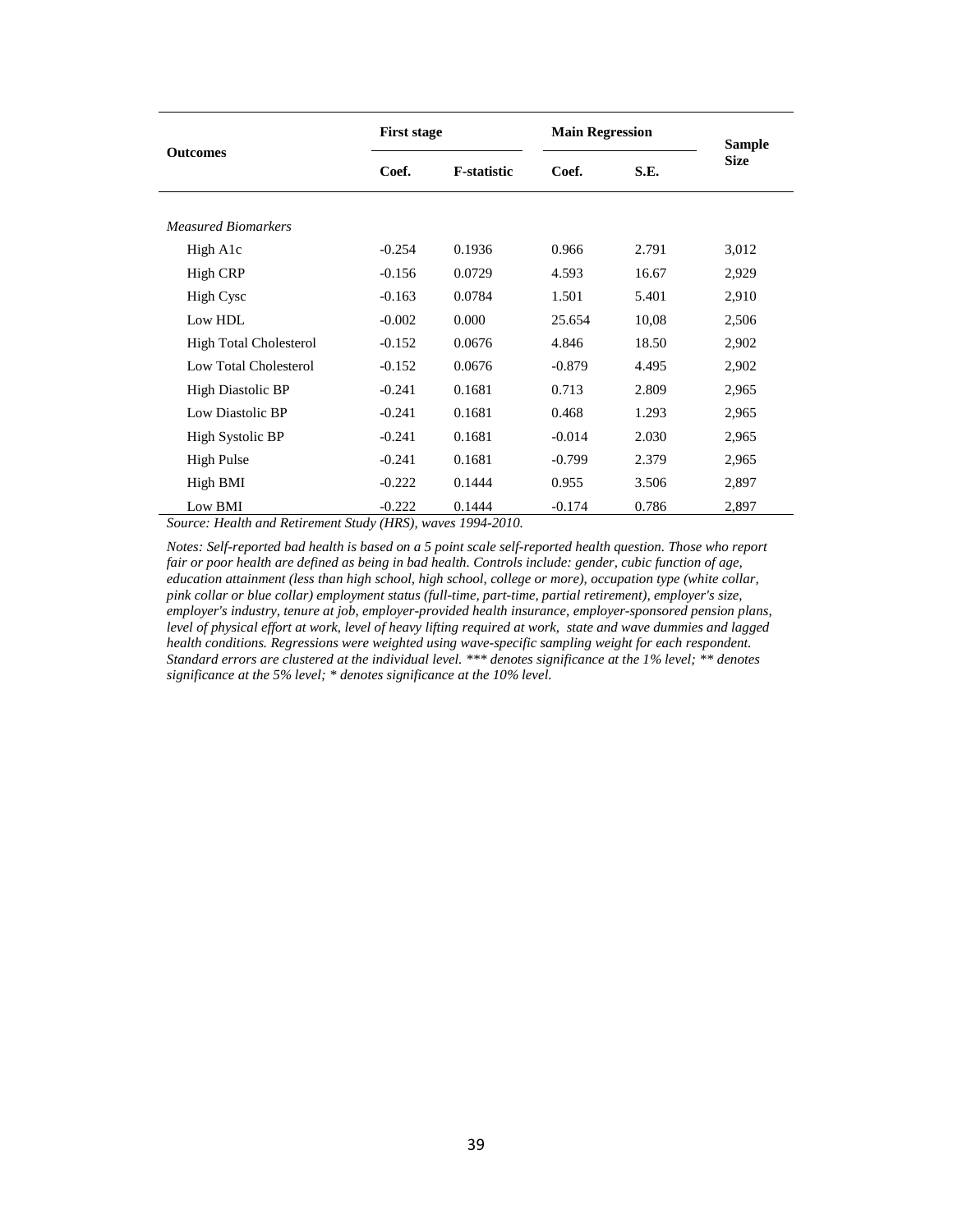|                                                        | <b>Sample</b><br>mean | <b>Effect</b> | <b>Standard</b><br>error | <b>Sample</b><br>size |
|--------------------------------------------------------|-----------------------|---------------|--------------------------|-----------------------|
| A. Job loss expectations (denoted by p) -<br>OLS model |                       |               |                          |                       |
| Average value                                          | 16.436                | $8.715***$    | 0.451                    | 30,837                |
| Fraction $p=0$                                         | 0.461                 | $-0.119***$   | 0.009                    | 30,837                |
| Fraction $p=50$                                        | 0.118                 | $0.071***$    | 0.006                    | 30,837                |
| Fraction $p=100$                                       | 0.020                 | $0.018***$    | 0.003                    | 30,837                |
| B. Current job involves lots of stress –<br>OLS model  |                       |               |                          |                       |
| Strongly agree                                         | 0.203                 | $0.050***$    | 0.007                    | 36,304                |
| Agree                                                  | 0.389                 | 0.011         | 0.008                    | 36,304                |
| Disagree                                               | 0.357                 | $-0.049$      | 0.008                    | 36,304                |
| Strongly disagree                                      | 0.052                 | $-0.012$      | 0.003                    | 36,304                |

#### <span id="page-42-0"></span>**Table 12: Effect of employer downsizing on job loss expectation and job stress level**

*Source: Health and Retirement Study (HRS), waves 1994-2010.*

*Notes: Controls include: gender, cubic function of age, education attainment (less than high school, high school, college or more), occupation type (white collar, pink collar or blue collar) employment status (full-time, part-time, partial retirement), employer's size, employer's industry, tenure at job, employer-provided health insurance, employer-sponsored pension plans, level of physical effort at work, level of heavy lifting required at work, state and wave dummies and lagged health conditions. Regressions were weighted using wave-specific sampling weight for each respondent. Standard errors are clustered at the individual level. \*\*\* denotes significance at the 1% level; \*\* denotes significance at the 5% level; \* denotes significance at the 10% level.*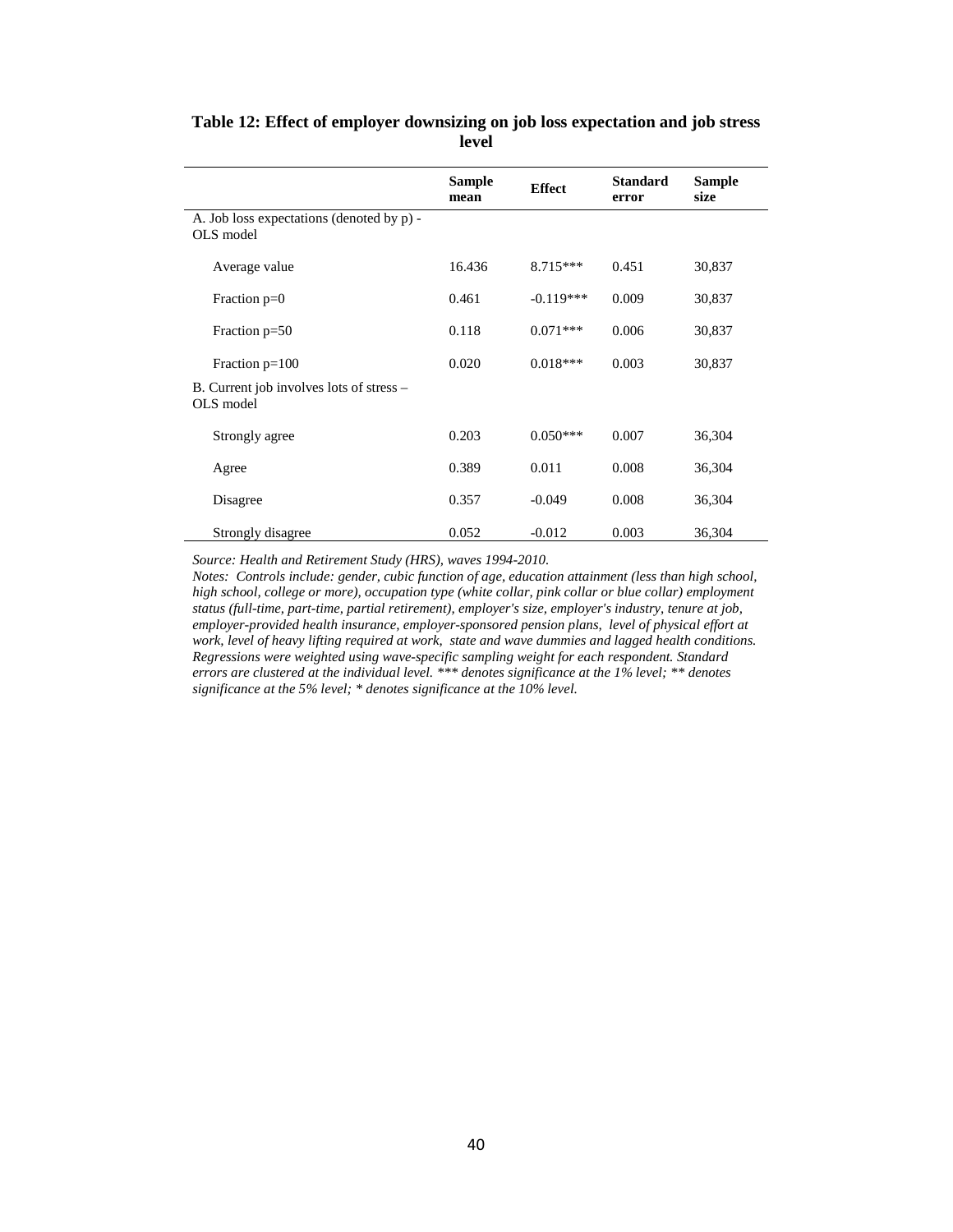| <b>Outcomes</b>                               | <b>Baseline model</b> |       | <b>Controlling for job</b><br>loss expectations and<br>stress level |       | <b>Sample</b><br><b>Size</b> |
|-----------------------------------------------|-----------------------|-------|---------------------------------------------------------------------|-------|------------------------------|
|                                               | Coef.                 | S.E.  | Coef.                                                               | S.E.  |                              |
| Self-reported bad health                      | $0.033***$            | 0.006 | $0.024***$                                                          | 0.006 | 30,785                       |
| Mental health indicators $(0=N_0; 1=Y_{es})$  |                       |       |                                                                     |       |                              |
| Felt depressed                                | $0.027***$            | 0.005 | $0.015***$                                                          | 0.005 | 30,774                       |
| Felt everything is an effort                  | $0.030***$            | 0.007 | $0.019***$                                                          | 0.007 | 30,770                       |
| Sleep was restless                            | $0.038***$            | 0.008 | $0.024***$                                                          | 0.008 | 30,775                       |
| Was happy                                     | $-0.023***$           | 0.006 | $-0.011*$                                                           | 0.006 | 30,741                       |
| Felt Lonely                                   | $0.022***$            | 0.006 | $0.014**$                                                           | 0.005 | 30,772                       |
| Felt sad                                      | $0.034***$            | 0.006 | $0.021***$                                                          | 0.006 | 30,765                       |
| Could not get going                           | $0.030***$            | 0.006 | $0.020***$                                                          | 0.006 | 30,770                       |
| Enjoyed Life                                  | $-0.016***$           | 0.005 | $-0.008$                                                            | 0.005 | 30,767                       |
| Symp. clinical depression                     | $0.031***$            | 0.005 | $0.018***$                                                          | 0.005 | 30,692                       |
| Probability of first diagnosis                |                       |       |                                                                     |       |                              |
| High blood pressure                           | 0.002                 | 0.009 | $-0.003$                                                            | 0.009 | 25,270                       |
| <b>Diabetes</b>                               | 0.007                 | 0.005 | 0.003                                                               | 0.005 | 29,272                       |
| Cancer                                        | 0.004                 | 0.004 | 0.003                                                               | 0.004 | 29,774                       |
| Lunge disease                                 | 0.003                 | 0.003 | 0.001                                                               | 0.003 | 30,201                       |
| Hearth problems                               | 0.000                 | 0.005 | $-0.003$                                                            | 0.005 | 29,184                       |
| Stroke                                        | $0.006***$            | 0.002 | $0.006***$                                                          | 0.002 | 30,497                       |
| Psychiatric or emotional problems             | $0.019***$            | 0.005 | $0.015***$                                                          | 0.005 | 29,654                       |
| Arthritis                                     | $0.031***$            | 0.009 | $0.025***$                                                          | 0.009 | 25,013                       |
| Controls                                      |                       |       |                                                                     |       |                              |
| Long-term average county employment<br>growth | Yes                   |       | Yes                                                                 |       |                              |
| Worker and employer characteristics           | Yes                   |       | Yes                                                                 |       |                              |
| Lagged health outcomes                        | N <sub>o</sub>        |       | N <sub>o</sub>                                                      |       |                              |

#### <span id="page-43-0"></span>**Table 13: Health effects of Employer downsizing after controlling for job loss expectations and stress levels**

*Source: Health and Retirement Study (HRS), waves 1994-2010.*

*Notes: Self-reported bad health is based on a 5 point scale self-reported health question. Those who report fair or poor health are defined as being in bad health. Worker and employer characteristics include: gender, cubic function of age, education attainment (less than high school, high school, college or more), occupation type (white collar, pink collar or blue collar) employment status (full-time, part-time, partial retirement), employer's size, employer's industry, tenure at job, employer-provided health insurance, employer-sponsored pension plans, level of physical effort at work, level of heavy lifting required at work, and state and wave dummies. Regressions were weighted using wave-specific sampling weight for each respondent. Standard errors are clustered at the individual level. \*\*\* denotes significance at the 1% level; \*\* denotes significance at the 5% level; \* denotes significance at the 10% level.*